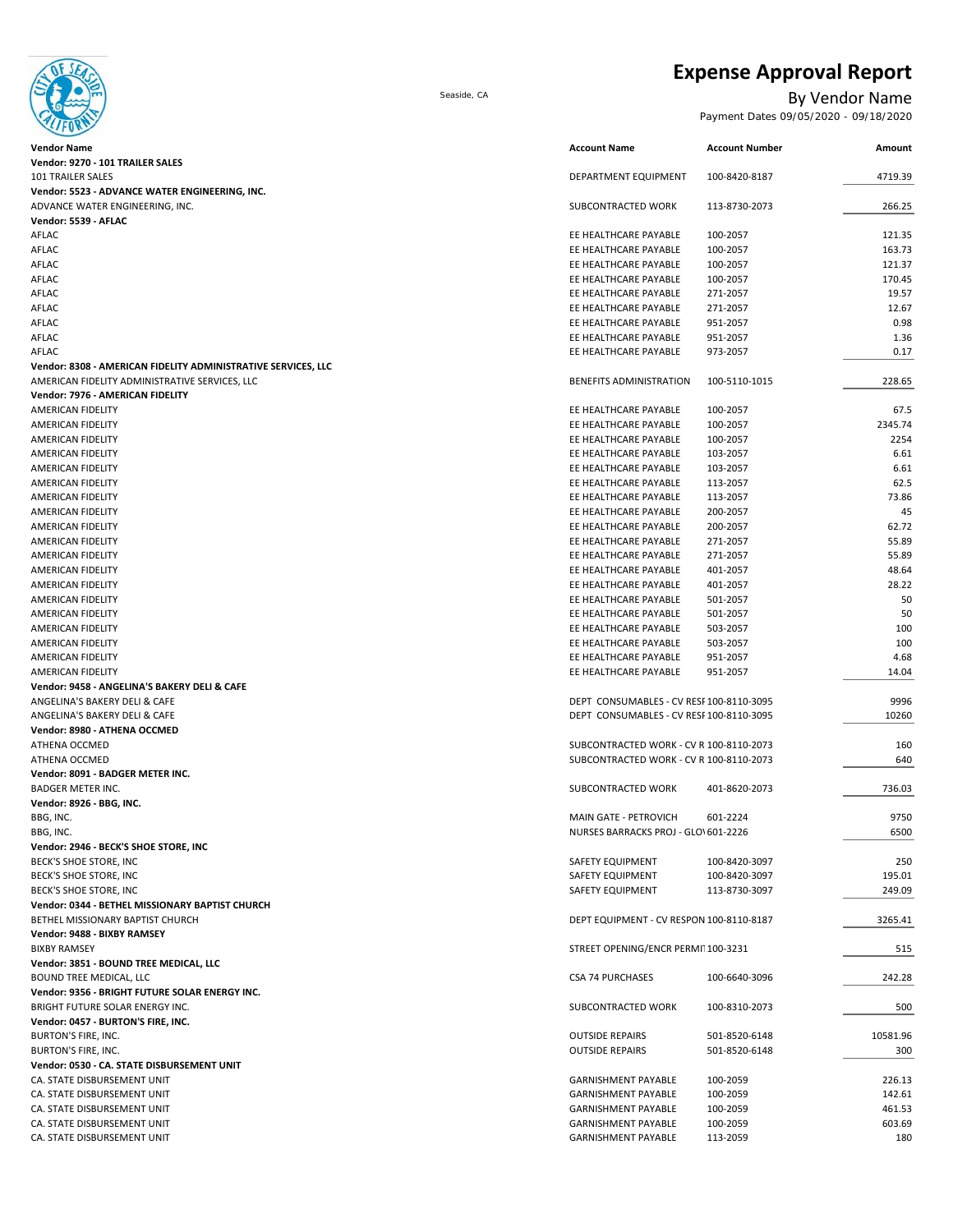| CA. STATE DISBURSEMENT UNIT                          | <b>GARNISHMENT PAYABLE</b>              | 210-2059      | 72.94    |
|------------------------------------------------------|-----------------------------------------|---------------|----------|
| Vendor: 0501 - CALIFORNIA-AMERICAN WATER             |                                         |               |          |
| CALIFORNIA-AMERICAN WATER                            | <b>WATER</b>                            | 100-8310-5133 | 7039.78  |
|                                                      | <b>WATER</b>                            |               |          |
| CALIFORNIA-AMERICAN WATER                            |                                         | 100-8440-5133 | 13318.53 |
| CALIFORNIA-AMERICAN WATER                            | <b>WATER</b>                            | 103-8710-5133 | 2119.84  |
| CALIFORNIA-AMERICAN WATER                            | WATER                                   | 210-8420-5133 | 10736.25 |
| CALIFORNIA-AMERICAN WATER                            | AFFORDABLE HOUSING                      | 973-9710-9526 | 275.07   |
| Vendor: 7996 - CIVICPLUS                             |                                         |               |          |
| <b>CIVICPLUS</b>                                     | COMPUTER SUPPLIES/SOFTWA 503-4010-3102  |               | 6206.75  |
| Vendor: 8426 - CLIFTONLARSONALLEN LLP                |                                         |               |          |
| CLIFTONLARSONALLEN LLP                               | <b>CITY AUDIT</b>                       | 100-5110-1025 | 2215     |
| Vendor: 7644 - COMCAST BUSINESS                      |                                         |               |          |
| <b>COMCAST BUSINESS</b>                              |                                         |               |          |
|                                                      | DATA COMMUNICATION                      | 503-4010-5138 | 4967.52  |
| Vendor: 6553 - COMCAST                               |                                         |               |          |
| COMCAST                                              | DATA COMMUNICATION                      | 503-4010-5138 | 270.88   |
| Vendor: 0780 - COMMERCIAL TRUCK CO.                  |                                         |               |          |
| COMMERCIAL TRUCK CO.                                 | <b>VEHICLE PARTS</b>                    | 501-8520-6144 | 341.37   |
| Vendor: 4838 - CORPORATE RISK HOLDINGS III, INC.     |                                         |               |          |
| CORPORATE RISK HOLDINGS III, INC.                    | SUBCONTRACTED WORK                      | 951-8820-2073 | 250      |
| Vendor: 6664 - CULLIGAN WATER CONDITIONING           |                                         |               |          |
| <b>CULLIGAN WATER CONDITIONING</b>                   | DEPARTMENT CONSUMABLES 100-8310-3095    |               | 2.25     |
|                                                      |                                         |               |          |
| <b>CULLIGAN WATER CONDITIONING</b>                   | DEPARTMENT CONSUMABLES 100-8310-3095    |               | 216      |
| <b>CULLIGAN WATER CONDITIONING</b>                   | DEPARTMENT CONSUMABLES 113-8730-3095    |               | 68       |
| Vendor: 0922 - CYPRESS COAST FORD-LINCOLN            |                                         |               |          |
| CYPRESS COAST FORD-LINCOLN                           | <b>VEHICLE PARTS</b>                    | 501-8520-6144 | 377.51   |
| <b>CYPRESS COAST FORD-LINCOLN</b>                    | <b>VEHICLE PARTS</b>                    | 501-8520-6144 | 630.83   |
| CYPRESS COAST FORD-LINCOLN                           | <b>OUTSIDE REPAIRS</b>                  | 501-8520-6148 | 144.95   |
| Vendor: 6727 - DATAPROSE, INC.                       |                                         |               |          |
| DATAPROSE, INC.                                      | <b>OUTSIDE PRINTING SERVICE</b>         | 401-8610-2053 | 137.05   |
|                                                      |                                         |               |          |
| DATAPROSE, INC.                                      | POSTAGE                                 | 401-8610-4124 | 316.9    |
| Vendor: 0981 - DEL MAR FRENCH LAUNDRY, INC.          |                                         |               |          |
| DEL MAR FRENCH LAUNDRY, INC.                         | TEMPORARY CONTRACT SERVIC 100-9100-2043 |               | 32.5     |
| Vendor: 0988 - DEL REY CAR WASH                      |                                         |               |          |
| DEL REY CAR WASH                                     | OTHER EXPENSE                           | 100-6110-2078 | 224      |
| Vendor: 9489 - DIABETES SUPPORT GROUP                |                                         |               |          |
| DIABETES SUPPORT GROUP                               | <b>CENTER RENTAL</b>                    | 100-3672      | 322.25   |
| Vendor: 2932 - DISASTER KLEENUP SPECIALISTS          |                                         |               |          |
|                                                      |                                         |               |          |
| DISASTER KLEENUP SPECIALISTS                         | SUBCONTRACTED WORK                      | 100-8430-2073 | 2715.35  |
| Vendor: 5163 - DON CHAPIN COMPANY, INC.              |                                         |               |          |
| DON CHAPIN COMPANY, INC.                             | <b>BICYCLE SAFE STORM GRATE</b>         | 210-8210-9576 | 14805.75 |
| Vendor: 9029 - ESO SOLUTIONS, INC.                   |                                         |               |          |
| ESO SOLUTIONS, INC.                                  | TEMPORARY CONTRACT SERVIC 100-6610-2043 |               | 2456.55  |
| <b>Vendor: 1176 - EWING IRRIGATION PRODUCTS</b>      |                                         |               |          |
| <b>EWING IRRIGATION PRODUCTS</b>                     | DEPARTMENT CONSUMABLES 100-8420-3095    |               | 67.82    |
| Vendor: 5969 - FASTENAL COMPANY                      |                                         |               |          |
|                                                      |                                         |               |          |
| FASTENAL COMPANY                                     | SAFETY EQUIPMENT                        | 100-8310-3097 | 38.54    |
| FASTENAL COMPANY                                     | SUBCONTRACTED WORK                      | 100-8420-2073 | 289.44   |
| FASTENAL COMPANY                                     | DEPARTMENT CONSUMABLES 210-8110-3095    |               | 13.24    |
| Vendor: 6306 - GAVILAN PEST CONTROL                  |                                         |               |          |
| <b>GAVILAN PEST CONTROL</b>                          | PEST CONTROL                            | 100-8310-2057 | 60       |
| <b>GAVILAN PEST CONTROL</b>                          | PEST CONTROL                            | 100-8310-2057 | 87       |
| Vendor: 6680 - GERALD A. GRAEBE AND ASSOCIATES, INC. |                                         |               |          |
| GERALD A. GRAEBE AND ASSOCIATES, INC.                | SUBCONTRACTED WORK                      | 113-8730-2073 | 500      |
| Vendor: 1385 - GOVT FINANCE OFFICERS ASSOCIATION     |                                         |               |          |
|                                                      |                                         |               |          |
| <b>GOVT FINANCE OFFICERS ASSOCIATION</b>             | <b>TRAINING &amp; EDUCATION</b>         | 100-5110-1029 | 85       |
| <b>GOVT FINANCE OFFICERS ASSOCIATION</b>             | <b>TRAINING &amp; EDUCATION</b>         | 100-5110-1029 | 85       |
| Vendor: 1388 - GRAINGER                              |                                         |               |          |
| <b>GRAINGER</b>                                      | DEPARTMENT CONSUMABLES 100-8310-3095    |               | 92.81    |
| <b>GRAINGER</b>                                      | DEPARTMENT CONSUMABLES 100-8310-3095    |               | 85.91    |
| <b>GRAINGER</b>                                      | <b>VEHICLE PARTS</b>                    | 501-8520-6144 | 140.22   |
| <b>GRAINGER</b>                                      | <b>VEHICLE PARTS</b>                    | 501-8520-6144 | 52.65    |
|                                                      |                                         | 501-8520-6144 | 20.79    |
| <b>GRAINGER</b>                                      | <b>VEHICLE PARTS</b>                    |               |          |
| Vendor: 9484 - GRANICUS, LLC                         |                                         |               |          |
| <b>GRANICUS, LLC</b>                                 | NEIGHBORHOOD IMPROVEMEN 100-1350-7169   |               | 10969    |
| <b>GRANICUS, LLC</b>                                 | PROGRAM COSTS                           | 246-2010-4208 | 10969    |
| Vendor: 1391 - GRANITE CONSTRUCTION COMPANY          |                                         |               |          |
| <b>GRANITE CONSTRUCTION COMPANY</b>                  | DEPARTMENT CONSUMABLES 210-8110-3095    |               | 168.86   |
| <b>GRANITE CONSTRUCTION COMPANY</b>                  | DEPARTMENT CONSUMABLES 951-8820-3095    |               | 67.91    |
| Vendor: 1392 - GRANITE ROCK COMPANY                  |                                         |               |          |
|                                                      |                                         |               |          |
| <b>GRANITE ROCK COMPANY</b>                          | DEPARTMENT CONSUMABLES 951-8820-3095    |               | 462.04   |
| Vendor: 5476 - GUARDIAN                              |                                         |               |          |
| GUARDIAN                                             | DENTAL PAYABLE                          | 100-2066      | 2826.9   |
| Vendor: 4222 - HARRIS & ASSOCIATES, INC.             |                                         |               |          |
| HARRIS & ASSOCIATES, INC.                            | LIFT STATION UPGRADES                   | 953-8820-9204 | 28622.5  |
| HARRIS & ASSOCIATES, INC.                            | FREMONT BL SEWR MAIN UPGI 953-8820-9207 |               | 105      |
| HARRIS & ASSOCIATES, INC.                            | SEWER LINE REPLACEMENTS                 | 953-8820-9218 | 10272.5  |
|                                                      |                                         |               |          |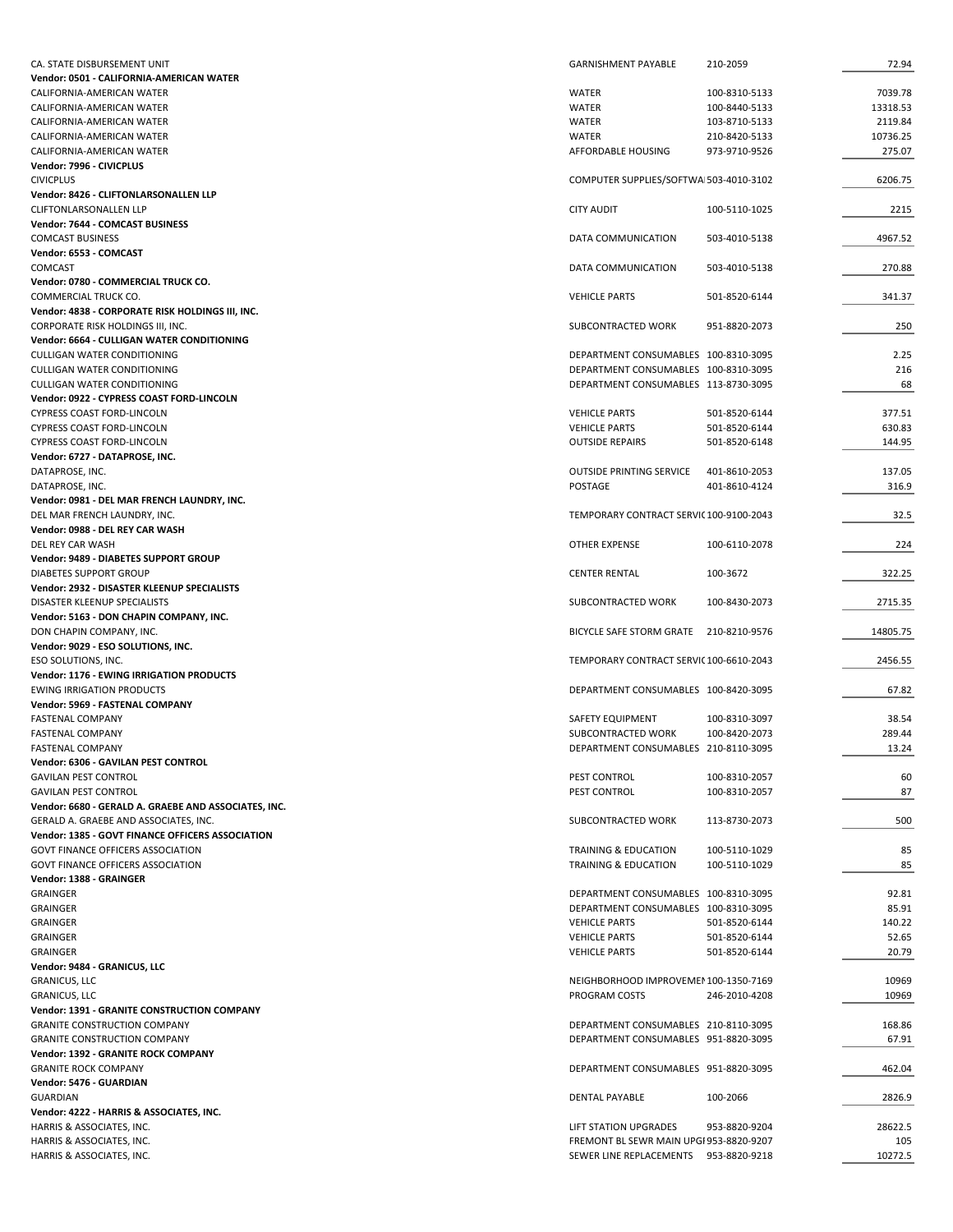| Vendor: 1494 - HD SUPPLY FACILITIES MAINTENANCE        |                                                |               |                   |
|--------------------------------------------------------|------------------------------------------------|---------------|-------------------|
| HD SUPPLY FACILITIES MAINTENANCE                       | DEPARTMENT CONSUMABLES 100-8310-3095           |               | 120.7             |
| HD SUPPLY FACILITIES MAINTENANCE                       | DEPARTMENT CONSUMABLES 100-8310-3095           |               | 445.25            |
| Vendor: 4920 - ICMA RETIREMENT TRUST-457               |                                                |               |                   |
| ICMA RETIREMENT TRUST-457                              | DEFERRED COMP PAYABLE                          | 100-2060      | -98.84            |
| ICMA RETIREMENT TRUST-457                              | DEFERRED COMP PAYABLE                          | 100-2060      | 5925.75<br>757.95 |
| ICMA RETIREMENT TRUST-457<br>ICMA RETIREMENT TRUST-457 | DEFERRED COMP PAYABLE                          | 100-2060      | 661.74            |
| ICMA RETIREMENT TRUST-457                              | DEFERRED COMP PAYABLE<br>DEFERRED COMP PAYABLE | 100-2060      | 574.82            |
|                                                        |                                                | 100-2060      |                   |
| ICMA RETIREMENT TRUST-457                              | DEFERRED COMP PAYABLE                          | 100-2060      | 343.74            |
| ICMA RETIREMENT TRUST-457                              | DEFERRED COMP PAYABLE                          | 100-2060      | 343.2<br>5697.43  |
| ICMA RETIREMENT TRUST-457                              | DEFERRED COMP PAYABLE                          | 100-2060      |                   |
| ICMA RETIREMENT TRUST-457                              | DEFERRED COMP PAYABLE                          | 100-2060      | 198.9             |
| ICMA RETIREMENT TRUST-457                              | DEFERRED COMP PAYABLE                          | 100-2060      | 83.32             |
| ICMA RETIREMENT TRUST-457                              | DEFERRED COMP PAYABLE                          | 100-2060      | 959.26            |
| ICMA RETIREMENT TRUST-457                              | DEFERRED COMP PAYABLE                          | 100-2060      | 585.65            |
| ICMA RETIREMENT TRUST-457                              | DEFERRED COMP PAYABLE                          | 100-2060      | 13349.78          |
| ICMA RETIREMENT TRUST-457                              | DEFERRED COMP PAYABLE                          | 100-2060      | 6570.99           |
| ICMA RETIREMENT TRUST-457                              | DEFERRED COMP PAYABLE                          | 103-2060      | 20.24             |
| ICMA RETIREMENT TRUST-457                              | DEFERRED COMP PAYABLE                          | 103-2060      | 15.01             |
| ICMA RETIREMENT TRUST-457                              | DEFERRED COMP PAYABLE                          | 103-2060      | 15.88             |
| ICMA RETIREMENT TRUST-457                              | DEFERRED COMP PAYABLE                          | 113-2060      | 3.48              |
| ICMA RETIREMENT TRUST-457                              | DEFERRED COMP PAYABLE                          | 113-2060      | 109.34            |
| ICMA RETIREMENT TRUST-457                              | DEFERRED COMP PAYABLE                          | 113-2060      | 98.61             |
| <b>ICMA RETIREMENT TRUST-457</b>                       | DEFERRED COMP PAYABLE                          | 113-2060      | 1.69              |
| ICMA RETIREMENT TRUST-457                              | DEFERRED COMP PAYABLE                          | 113-2060      | 35.23             |
| ICMA RETIREMENT TRUST-457                              | DEFERRED COMP PAYABLE                          | 200-2060      | 3985.69           |
| ICMA RETIREMENT TRUST-457                              | DEFERRED COMP PAYABLE                          | 210-2060      | 159.1             |
| ICMA RETIREMENT TRUST-457                              | DEFERRED COMP PAYABLE                          | 210-2060      | 26.04             |
| ICMA RETIREMENT TRUST-457                              | DEFERRED COMP PAYABLE                          | 210-2060      | 4.45              |
| ICMA RETIREMENT TRUST-457                              | DEFERRED COMP PAYABLE                          | 210-2060      | 70.46             |
| ICMA RETIREMENT TRUST-457                              | DEFERRED COMP PAYABLE                          | 210-2060      | 435.12            |
| ICMA RETIREMENT TRUST-457                              | DEFERRED COMP PAYABLE                          | 210-2060      | 7.76              |
| ICMA RETIREMENT TRUST-457                              | DEFERRED COMP PAYABLE                          | 271-2060      | 105.56            |
| ICMA RETIREMENT TRUST-457                              | DEFERRED COMP PAYABLE                          | 271-2060      | 74.49             |
| ICMA RETIREMENT TRUST-457                              | DEFERRED COMP PAYABLE                          | 271-2060      | 205.7             |
| ICMA RETIREMENT TRUST-457                              | DEFERRED COMP PAYABLE                          | 271-2060      | 35.23             |
| ICMA RETIREMENT TRUST-457                              | DEFERRED COMP PAYABLE                          | 271-2060      | 4.68              |
| ICMA RETIREMENT TRUST-457                              | DEFERRED COMP PAYABLE                          | 271-2060      | 66.05             |
| ICMA RETIREMENT TRUST-457                              | DEFERRED COMP PAYABLE                          | 401-2060      | 340.94            |
| ICMA RETIREMENT TRUST-457                              | DEFERRED COMP PAYABLE                          | 401-2060      | 17.61             |
| ICMA RETIREMENT TRUST-457                              | DEFERRED COMP PAYABLE                          | 401-2060      | 30.09             |
| ICMA RETIREMENT TRUST-457                              | DEFERRED COMP PAYABLE                          | 401-2060      | 7.88              |
| ICMA RETIREMENT TRUST-457                              | DEFERRED COMP PAYABLE                          | 501-2060      | 213.85            |
| ICMA RETIREMENT TRUST-457                              | DEFERRED COMP PAYABLE                          | 501-2060      | 66                |
| ICMA RETIREMENT TRUST-457                              | DEFERRED COMP PAYABLE                          | 501-2060      | 35.23             |
| ICMA RETIREMENT TRUST-457                              | DEFERRED COMP PAYABLE                          | 503-2060      | 787.07            |
| ICMA RETIREMENT TRUST-457                              | DEFERRED COMP PAYABLE                          | 503-2060      | 875               |
| ICMA RETIREMENT TRUST-457                              | DEFERRED COMP PAYABLE                          | 951-2060      | 297.2             |
| ICMA RETIREMENT TRUST-457                              | DEFERRED COMP PAYABLE                          | 951-2060      | 2.74              |
| ICMA RETIREMENT TRUST-457                              | DEFERRED COMP PAYABLE                          | 951-2060      | 191.17            |
| ICMA RETIREMENT TRUST-457                              | DEFERRED COMP PAYABLE                          | 951-2060      | 82.59             |
| ICMA RETIREMENT TRUST-457                              | DEFERRED COMP PAYABLE                          | 951-2060      | 35.21             |
| ICMA RETIREMENT TRUST-457                              | DEFERRED COMP PAYABLE                          | 953-2060      | 7.88              |
| Vendor: 7173 - Iconix Waterworks (US) Inc.             |                                                |               |                   |
| Iconix Waterworks (US) Inc.                            | DEPARTMENT CONSUMABLES 951-8820-3095           |               | 364.46            |
| Vendor: 6970 - ID CONCEPTS, LLC                        |                                                |               |                   |
| ID CONCEPTS, LLC                                       | COMPUTER SUPPLIES/SOFTWA 100-2031-3102         |               | 51.69             |
| Vendor: 8863 - INFRASTRUCTURE ENGINEERING CORP.        |                                                |               |                   |
| INFRASTRUCTURE ENGINEERING CORP.                       | SEWER LINE REPLACEMENTS 953-8820-9218          |               | 7355              |
| Vendor: 7065 - JAN ROEHL CONSULTING                    |                                                |               |                   |
| JAN ROEHL CONSULTING                                   | JAN ROEHL CONSULTING                           | 100-2042-1039 | 2200              |
| Vendor: 6284 - JOHNSON ELECTRONICS                     |                                                |               |                   |
| JOHNSON ELECTRONICS                                    | SUBCONTRACTED WORK                             | 100-8310-2073 | 225.63            |
| Vendor: 1798 - KELLY-MOORE PAINT COMPANY               |                                                |               |                   |
| KELLY-MOORE PAINT COMPANY                              | DEPARTMENT CONSUMABLES 210-8110-3095           |               | 9.99              |
| Vendor: 5462 - LABORERS NATIONAL PENSION               |                                                |               |                   |
| LABORERS NATIONAL PENSION                              | LIUNA PENSION PAYABLE                          | 100-2064      | 1717.51           |
| LABORERS NATIONAL PENSION                              | LIUNA PENSION PAYABLE                          | 100-2064      | 1970.93           |
| LABORERS NATIONAL PENSION                              | LIUNA PENSION PAYABLE                          | 103-2064      | 59.95             |
| LABORERS NATIONAL PENSION                              | LIUNA PENSION PAYABLE                          | 103-2064      | 103.11            |
| LABORERS NATIONAL PENSION                              | LIUNA PENSION PAYABLE                          | 113-2064      | 174.09            |
| LABORERS NATIONAL PENSION                              | LIUNA PENSION PAYABLE                          | 210-2064      | 260.17            |
| LABORERS NATIONAL PENSION                              | LIUNA PENSION PAYABLE                          | 210-2064      | 297.29            |
| LABORERS NATIONAL PENSION                              | LIUNA PENSION PAYABLE                          | 271-2064      | 563.14            |
| LABORERS NATIONAL PENSION                              | LIUNA PENSION PAYABLE                          | 271-2064      | 501.64            |
|                                                        |                                                |               |                   |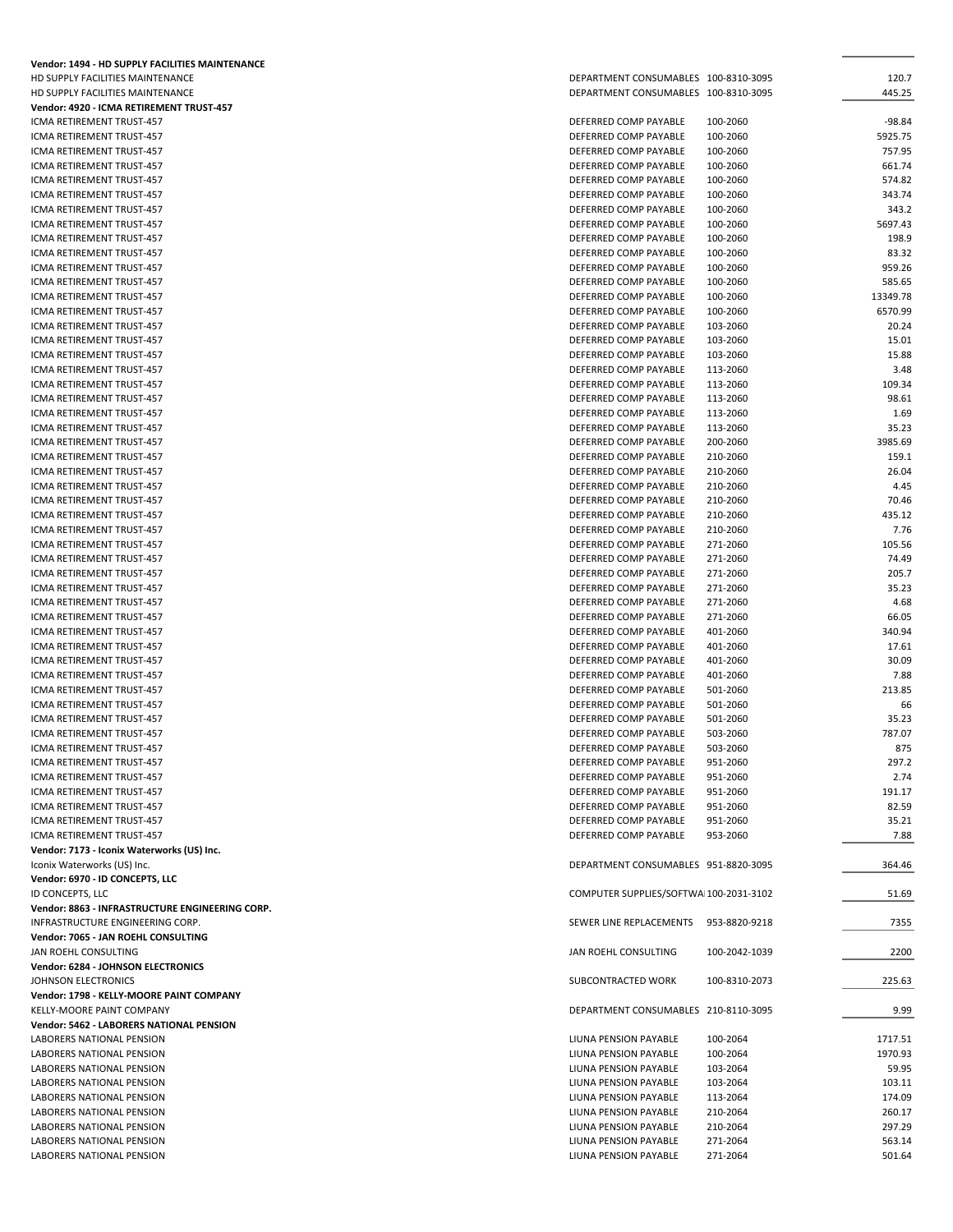| LABORERS NATIONAL PENSION                          | LIUNA PENSION PAYABLE                   | 401-2064      | 546.6  |
|----------------------------------------------------|-----------------------------------------|---------------|--------|
| LABORERS NATIONAL PENSION                          | LIUNA PENSION PAYABLE                   | 401-2064      | 390.75 |
| LABORERS NATIONAL PENSION                          | LIUNA PENSION PAYABLE                   | 501-2064      | 288    |
| LABORERS NATIONAL PENSION                          | LIUNA PENSION PAYABLE                   | 501-2064      | 288    |
| LABORERS NATIONAL PENSION                          | LIUNA PENSION PAYABLE                   | 951-2064      | 301.09 |
| LABORERS NATIONAL PENSION                          | LIUNA PENSION PAYABLE                   | 951-2064      | 306.19 |
|                                                    |                                         |               | 7.54   |
| LABORERS NATIONAL PENSION                          | LIUNA PENSION PAYABLE                   | 973-2064      |        |
| Vendor: 6172 - LEXISNEXIS RISK DATA MANGEMENT INC. |                                         |               |        |
| LEXISNEXIS RISK DATA MANGEMENT INC.                | LEGAL SERVICES - SPECIAL                | 100-3010-1023 | 3276   |
| Vendor: 1971 - LIEBERT CASSIDY WHITMORE            |                                         |               |        |
| LIEBERT CASSIDY WHITMORE                           | LEGAL SERVICES - SPECIAL                | 100-3010-1023 | 38     |
| Vendor: 2045 - M & S BUILDING SUPPLY INC           |                                         |               |        |
| M & S BUILDING SUPPLY INC                          | DEPARTMENT CONSUMABLES 113-8730-3095    |               | 83.55  |
| Vendor: 9313 - MANUEL L. LOPEZ & LINDA L. LOPEZ    |                                         |               |        |
| MANUEL L. LOPEZ & LINDA L. LOPEZ                   | PERSONNEL RECRUITMENT                   | 100-2031-2064 | 35     |
| Vendor: 2102 - MARTIN'S IRRIGATION SUPPLY, INC.    |                                         |               |        |
| MARTIN'S IRRIGATION SUPPLY, INC.                   | DEPARTMENT CONSUMABLES 100-8440-3095    |               | 181.25 |
| MARTIN'S IRRIGATION SUPPLY, INC.                   | DEPARTMENT CONSUMABLES 100-8440-3095    |               | 42.17  |
|                                                    |                                         |               |        |
| MARTIN'S IRRIGATION SUPPLY, INC.                   | DEPARTMENT CONSUMABLES 100-8440-3095    |               | 14.2   |
| Vendor: 2236 - MBS BUSINESS SYSTEMS                |                                         |               |        |
| MBS BUSINESS SYSTEMS                               | <b>COPIER SERVICES</b>                  | 100-8310-2044 | 107.36 |
| MBS BUSINESS SYSTEMS                               | <b>COPIER SERVICES</b>                  | 100-9200-2044 | 278.74 |
| MBS BUSINESS SYSTEMS                               | <b>COPIER SERVICES</b>                  | 100-9200-2044 | 21.28  |
| MBS BUSINESS SYSTEMS                               | <b>COPIER SERVICES</b>                  | 100-9200-2044 | 148.53 |
| Vendor: 2426 - McDONALD REFRIGERATION INC          |                                         |               |        |
| MCDONALD REFRIGERATION INC                         | SUBCONTRACTED WORK                      | 113-8730-2073 | 194    |
| Vendor: 2157 - MGT OF AMERICA, LLC                 |                                         |               |        |
| MGT OF AMERICA, LLC                                | CONSULTANT                              | 100-5110-1030 | 2207.1 |
| Vendor: 2184 - MISSION LINEN SERVICE               |                                         |               |        |
|                                                    |                                         |               |        |
| <b>MISSION LINEN SERVICE</b>                       | UNIFORM SERVICE/LAUNDRY 100-6640-2049   |               | 82.21  |
| <b>MISSION LINEN SERVICE</b>                       | UNIFORM SERVICE/LAUNDRY 100-6640-2049   |               | 82.21  |
| <b>MISSION LINEN SERVICE</b>                       | UNIFORM SERVICE/LAUNDRY 100-6640-2049   |               | 82.21  |
| Vendor: 2186 - MISSION UNIFORM SERVICE             |                                         |               |        |
| <b>MISSION UNIFORM SERVICE</b>                     | UNIFORM SERVICE / LAUNDRY 100-8310-2049 |               | 51.44  |
| <b>MISSION UNIFORM SERVICE</b>                     | UNIFORM SERVICE / LAUNDRY 100-8310-2049 |               | 49.8   |
| MISSION UNIFORM SERVICE                            | UNIFORM SERVICE/LAUNDRY 100-8410-2049   |               | 16.47  |
| <b>MISSION UNIFORM SERVICE</b>                     | UNIFORM SERVICE/LAUNDRY 100-8410-2049   |               | 15.94  |
| <b>MISSION UNIFORM SERVICE</b>                     | UNIFORM SERVICE/LAUNDRY 100-8420-2049   |               | 51.44  |
| <b>MISSION UNIFORM SERVICE</b>                     | UNIFORM SERVICE/LAUNDRY 100-8420-2049   |               | 49.8   |
|                                                    | UNIFORM SERVICE / LAUNDRY 100-8440-2049 |               | 30.85  |
| MISSION UNIFORM SERVICE                            |                                         |               |        |
| <b>MISSION UNIFORM SERVICE</b>                     | UNIFORM SERVICE / LAUNDRY 100-8440-2049 |               | 29.86  |
| <b>MISSION UNIFORM SERVICE</b>                     | UNIFORM SERVICE / LAUNDRY 100-8450-2049 |               | 16.47  |
| MISSION UNIFORM SERVICE                            | UNIFORM SERVICE / LAUNDRY 100-8450-2049 |               | 15.94  |
| MISSION UNIFORM SERVICE                            | UNIFORM SERVICE/LAUNDRY 100-9105-2049   |               | 130.16 |
| <b>MISSION UNIFORM SERVICE</b>                     | UNIFORM SERVICE/LAUNDRY 103-8710-2049   |               | 10.3   |
| <b>MISSION UNIFORM SERVICE</b>                     | UNIFORM SERVICE/LAUNDRY 103-8710-2049   |               | 9.97   |
| <b>MISSION UNIFORM SERVICE</b>                     | UNIFORM SERVICE / LAUNDRY 113-8730-2049 |               | 107.58 |
| <b>MISSION UNIFORM SERVICE</b>                     | UNIFORM SERVICE / LAUNDRY 113-8730-2049 |               | 107.58 |
| <b>MISSION UNIFORM SERVICE</b>                     | UNIFORM SERVICE/LAUNDRY 210-8110-2049   |               | 41.14  |
| MISSION UNIFORM SERVICE                            | UNIFORM SERVICE/LAUNDRY 210-8110-2049   |               |        |
|                                                    |                                         |               | 39.83  |
| MISSION UNIFORM SERVICE                            | UNIFORM SERVICE/LAUNDRY                 | 210-8420-2049 | 10.3   |
| MISSION UNIFORM SERVICE                            | UNIFORM SERVICE/LAUNDRY 210-8420-2049   |               | 9.97   |
| <b>MISSION UNIFORM SERVICE</b>                     | UNIFORM SERVICE/LAUNDRY 271-8110-2049   |               | 41.14  |
| <b>MISSION UNIFORM SERVICE</b>                     | UNIFORM SERVICE/LAUNDRY 271-8110-2049   |               | 39.83  |
| MISSION UNIFORM SERVICE                            | UNIFORM SERVICE/LAUNDRY 401-8620-2049   |               | 41.14  |
| MISSION UNIFORM SERVICE                            | UNIFORM SERVICE/LAUNDRY 401-8620-2049   |               | 39.83  |
| MISSION UNIFORM SERVICE                            | UNIFORM SERVICE/LAUNDRY 501-8520-2049   |               | 41.14  |
| <b>MISSION UNIFORM SERVICE</b>                     | UNIFORM SERVICE/LAUNDRY                 | 501-8520-2049 | 39.83  |
| <b>MISSION UNIFORM SERVICE</b>                     | UNIFORM SERVICE / LAUNDRY 951-8820-2049 |               | 41.14  |
|                                                    | UNIFORM SERVICE / LAUNDRY 951-8820-2049 |               | 39.82  |
| MISSION UNIFORM SERVICE                            |                                         |               |        |
| Vendor: 0144 - MOLINARI SUPPLY, INC.               |                                         |               |        |
| MOLINARI SUPPLY, INC.                              | JANITORIAL SUPPLIES                     | 100-6640-3093 | 46.1   |
| MOLINARI SUPPLY, INC.                              | DEPARTMENT CONSUMABLES 100-8420-3095    |               | 34.27  |
| Vendor: 4425 - MONTEREY AUTO SUPPLY                |                                         |               |        |
| MONTEREY AUTO SUPPLY                               | <b>VEHICLE PARTS</b>                    | 501-8520-6144 | 335.97 |
| MONTEREY AUTO SUPPLY                               | <b>VEHICLE PARTS</b>                    | 501-8520-6144 | 234.83 |
| MONTEREY AUTO SUPPLY                               | <b>VEHICLE PARTS</b>                    | 501-8520-6144 | 21.73  |
| MONTEREY AUTO SUPPLY                               | <b>VEHICLE PARTS</b>                    | 501-8520-6144 | 143.28 |
| MONTEREY AUTO SUPPLY                               | <b>VEHICLE PARTS</b>                    | 501-8520-6144 | 358.08 |
|                                                    |                                         |               |        |
| MONTEREY AUTO SUPPLY                               | <b>VEHICLE PARTS</b>                    | 501-8520-6144 | 185.83 |
| Vendor: 2238 - MONTEREY BAY PEST CONTROL           |                                         |               |        |
| MONTEREY BAY PEST CONTROL                          | PEST CONTROL                            | 100-8310-2057 | 62     |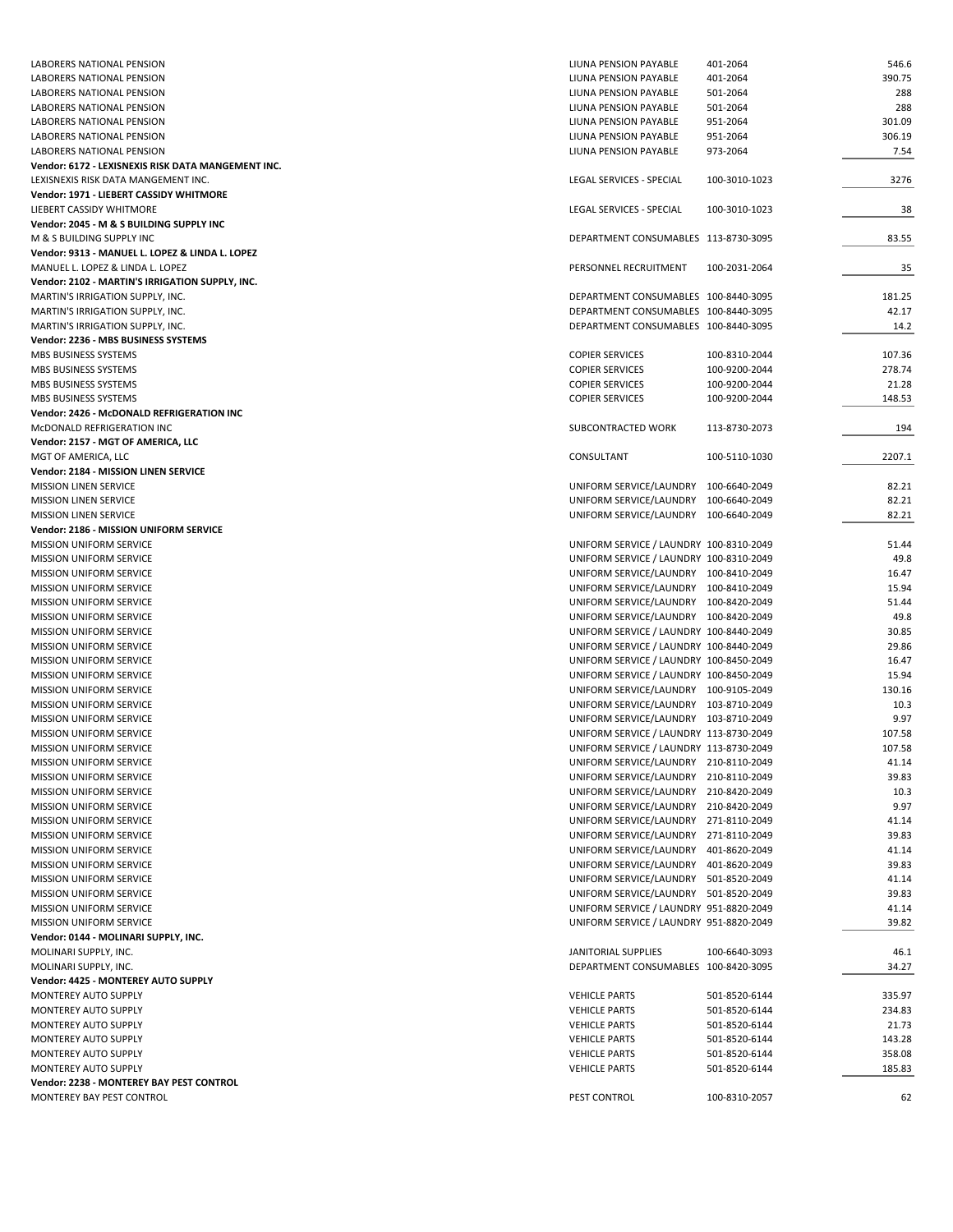| MONTEREY BAY PEST CONTROL                                       | PEST CONTROL                                                        | 100-8310-2057                  | 100               |
|-----------------------------------------------------------------|---------------------------------------------------------------------|--------------------------------|-------------------|
| Vendor: 5921 - MONTEREY COUNTY AUDITOR-CONTROLLER               |                                                                     |                                |                   |
| MONTEREY COUNTY AUDITOR-CONTROLLER                              | LAFCO ANNUAL CHARGES                                                | 100-1010-1036                  | 24886.9           |
| Vendor: 8791 - MONTEREY ONE WATER<br><b>MONTEREY ONE WATER</b>  | DUES AND MEMBERSHIPS                                                | 951-8810-4122                  | 200               |
| <b>Vendor: 8049 - MONTEREY PENINSULA VOLUNTEER SERVICES</b>     |                                                                     |                                |                   |
| MONTEREY PENINSULA VOLUNTEER SERVICES                           | <b>CENTER RENTAL</b>                                                | 100-3672                       | 33                |
| Vendor: 2351 - MONTEREY TIRE SERVICE                            |                                                                     |                                |                   |
| MONTEREY TIRE SERVICE                                           | <b>TIRES</b>                                                        | 501-8520-6147                  | 79.95             |
| Vendor: 8892 - NCI AFFILIATES, INC.                             |                                                                     |                                |                   |
| NCI AFFILIATES, INC.                                            | SUBCONTRACTED WORK                                                  | 210-8420-2093                  | 1225              |
| Vendor: 2720 - OWEN EQUIPMENT COMPANY                           |                                                                     |                                |                   |
| OWEN EQUIPMENT COMPANY                                          | <b>VEHICLE PARTS</b>                                                | 501-8520-6144                  | 1029.41           |
| Vendor: 2652 - PACIFIC GAS & ELECTRIC<br>PACIFIC GAS & ELECTRIC | <b>GAS &amp; ELECTRIC</b>                                           | 100-8310-5131                  | 1511.04           |
| PACIFIC GAS & ELECTRIC                                          | <b>GAS &amp; ELECTRIC</b>                                           | 100-8310-5131                  | 4159.57           |
| PACIFIC GAS & ELECTRIC                                          | <b>GAS &amp; ELECTRIC</b>                                           | 100-8310-5131                  | 4704.63           |
| PACIFIC GAS & ELECTRIC                                          | <b>GAS &amp; ELECTRIC</b>                                           | 100-8310-5131                  | 6198.32           |
| PACIFIC GAS & ELECTRIC                                          | <b>GAS &amp; ELECTRIC</b>                                           | 100-8310-5131                  | 178.78            |
| PACIFIC GAS & ELECTRIC                                          | <b>GAS &amp; ELECTRIC</b>                                           | 100-8310-5131                  | 7238.89           |
| PACIFIC GAS & ELECTRIC                                          | <b>GAS &amp; ELECTRIC</b>                                           | 100-8310-5131                  | 205.92            |
| PACIFIC GAS & ELECTRIC                                          | <b>GAS &amp; ELECTRIC</b>                                           | 100-8310-5131                  | 5821.71           |
| PACIFIC GAS & ELECTRIC                                          | <b>GAS &amp; ELECTRIC</b>                                           | 100-8310-5131                  | 5119.89           |
| PACIFIC GAS & ELECTRIC                                          | <b>GAS &amp; ELECTRIC</b>                                           | 100-8310-5131                  | 1393.15           |
| PACIFIC GAS & ELECTRIC<br>PACIFIC GAS & ELECTRIC                | <b>GAS &amp; ELECTRIC</b><br><b>GAS &amp; ELECTRIC</b>              | 100-8310-5131<br>100-8310-5131 | 1661.45<br>856.02 |
| PACIFIC GAS & ELECTRIC                                          | <b>GAS &amp; ELECTRIC</b>                                           | 100-8420-5131                  | 189.72            |
| PACIFIC GAS & ELECTRIC                                          | <b>GAS &amp; ELECTRIC</b>                                           | 100-8420-5131                  | 183.53            |
| PACIFIC GAS & ELECTRIC                                          | <b>GAS &amp; ELECTRIC</b>                                           | 100-8420-5131                  | 260.84            |
| PACIFIC GAS & ELECTRIC                                          | <b>GAS &amp; ELECTRIC</b>                                           | 100-8420-5131                  | 209.3             |
| PACIFIC GAS & ELECTRIC                                          | <b>LOAN PAYMENT</b>                                                 | 100-8420-9616                  | 70.6              |
| PACIFIC GAS & ELECTRIC                                          | <b>LOAN PAYMENT</b>                                                 | 100-8420-9616                  | 70.6              |
| PACIFIC GAS & ELECTRIC                                          | <b>GAS &amp; ELECTRIC</b>                                           | 103-8710-5131                  | 443.63            |
| PACIFIC GAS & ELECTRIC                                          | <b>GAS &amp; ELECTRIC</b>                                           | 103-8710-5131                  | 1303.75           |
| PACIFIC GAS & ELECTRIC                                          | <b>GAS &amp; ELECTRIC</b>                                           | 210-8110-5131                  | 537.74            |
| PACIFIC GAS & ELECTRIC<br>PACIFIC GAS & ELECTRIC                | <b>GAS &amp; ELECTRIC</b><br><b>STREET LIGHTINGS</b>                | 210-8110-5131<br>210-8210-2059 | 21.62<br>14302.74 |
| PACIFIC GAS & ELECTRIC                                          | STREET LIGHTINGS                                                    | 210-8210-2059                  | 15058.88          |
| PACIFIC GAS & ELECTRIC                                          | <b>STREET LIGHTINGS</b>                                             | 210-8210-2059                  | 2868.75           |
| PACIFIC GAS & ELECTRIC                                          | <b>STREET LIGHTINGS</b>                                             | 210-8210-2059                  | 2283.33           |
| PACIFIC GAS & ELECTRIC                                          | <b>GAS &amp; ELECTRIC</b>                                           | 210-8420-5131                  | 60.79             |
| PACIFIC GAS & ELECTRIC                                          | <b>GAS &amp; ELECTRIC</b>                                           | 210-8420-5131                  | 62.45             |
| PACIFIC GAS & ELECTRIC                                          | <b>GAS &amp; ELECTRIC</b>                                           | 210-8420-5131                  | 172.19            |
| PACIFIC GAS & ELECTRIC                                          | <b>GAS &amp; ELECTRIC</b>                                           | 210-8420-5131                  | 141.45            |
| PACIFIC GAS & ELECTRIC                                          | <b>GAS &amp; ELECTRIC</b>                                           | 401-8620-5131                  | 4723.73           |
| PACIFIC GAS & ELECTRIC                                          | <b>GAS &amp; ELECTRIC</b>                                           | 401-8620-5131                  | 5188.72           |
| PACIFIC GAS & ELECTRIC<br>PACIFIC GAS & ELECTRIC                | <b>GAS &amp; ELECTRIC</b><br><b>GAS &amp; ELECTRIC</b>              | 501-8510-5131<br>501-8510-5131 | 184.62<br>162.12  |
| PACIFIC GAS & ELECTRIC                                          | <b>GAS AND ELECTRIC</b>                                             | 951-8820-5131                  | 942.78            |
| PACIFIC GAS & ELECTRIC                                          | <b>GAS AND ELECTRIC</b>                                             | 951-8820-5131                  | 801.91            |
| Vendor: 9451 - PACIFIC HEIGHTS HOMEOWNERS ASSOC.                |                                                                     |                                |                   |
| PACIFIC HEIGHTS HOMEOWNERS ASSOC.                               | <b>CENTER RENTAL</b>                                                | 100-3672                       | 33                |
| Vendor: 1090 - PARTSMASTER                                      |                                                                     |                                |                   |
| PARTSMASTER                                                     | <b>VEHICLE PARTS</b>                                                | 501-8520-6144                  | 290.27            |
| Vendor: 9204 - PAUL HERBERT CAUSEY                              |                                                                     |                                |                   |
| PAUL HERBERT CAUSEY                                             | SEWER SYSTEM MNGT PLAN UF 952-8820-8194                             |                                | 1035              |
| Vendor: 2746 - PENINSULA POOL SERVICE<br>PENINSULA POOL SERVICE | DEPARTMENT CONSUMABLES 401-8620-3095                                |                                | 91.96             |
| Vendor: 2752 - PENINSULA WELDING & MEDICAL SUPPLY, INC.         |                                                                     |                                |                   |
| PENINSULA WELDING & MEDICAL SUPPLY, INC.                        | <b>CSA 74 PURCHASES</b>                                             | 100-6640-3096                  | 25.8              |
| Vendor: 6162 - PLAYCORE WISCONSIN INC                           |                                                                     |                                |                   |
| PLAYCORE WISCONSIN INC                                          | CHEMICALS                                                           | 100-8310-3099                  | 1172.38           |
| Vendor: 2816 - PLUG & PAY TECHNOLOGIES, INC.                    |                                                                     |                                |                   |
| PLUG & PAY TECHNOLOGIES, INC.                                   | <b>COMPUTER SOFTWARE</b>                                            | 100-9100-3104                  | 15                |
| PLUG & PAY TECHNOLOGIES, INC.                                   | <b>COMPUTER SOFTWARE</b>                                            | 100-9100-3104                  | 15                |
| Vendor: 7287 - PNC EQUIPMENT FINANCE                            |                                                                     |                                |                   |
| PNC EQUIPMENT FINANCE<br>PNC EQUIPMENT FINANCE                  | PAYMENT ON PRINCIPAL-COPIE 100-6610-9602<br>INTEREST EXPENSE-COPIER |                                | 1238.49<br>71.11  |
| PNC EQUIPMENT FINANCE                                           | PAYMENT ON PRINCIPAL                                                | 100-6610-9605<br>100-8310-9602 | 7607.9            |
| PNC EQUIPMENT FINANCE                                           | <b>INTEREST EXPENSE</b>                                             | 100-8310-9605                  | 436.79            |
| Vendor: 2849 - PREMIUM AUTO PARTS, INC.                         |                                                                     |                                |                   |
| PREMIUM AUTO PARTS, INC.                                        | <b>VEHICLE PARTS</b>                                                | 501-8520-6144                  | 188.95            |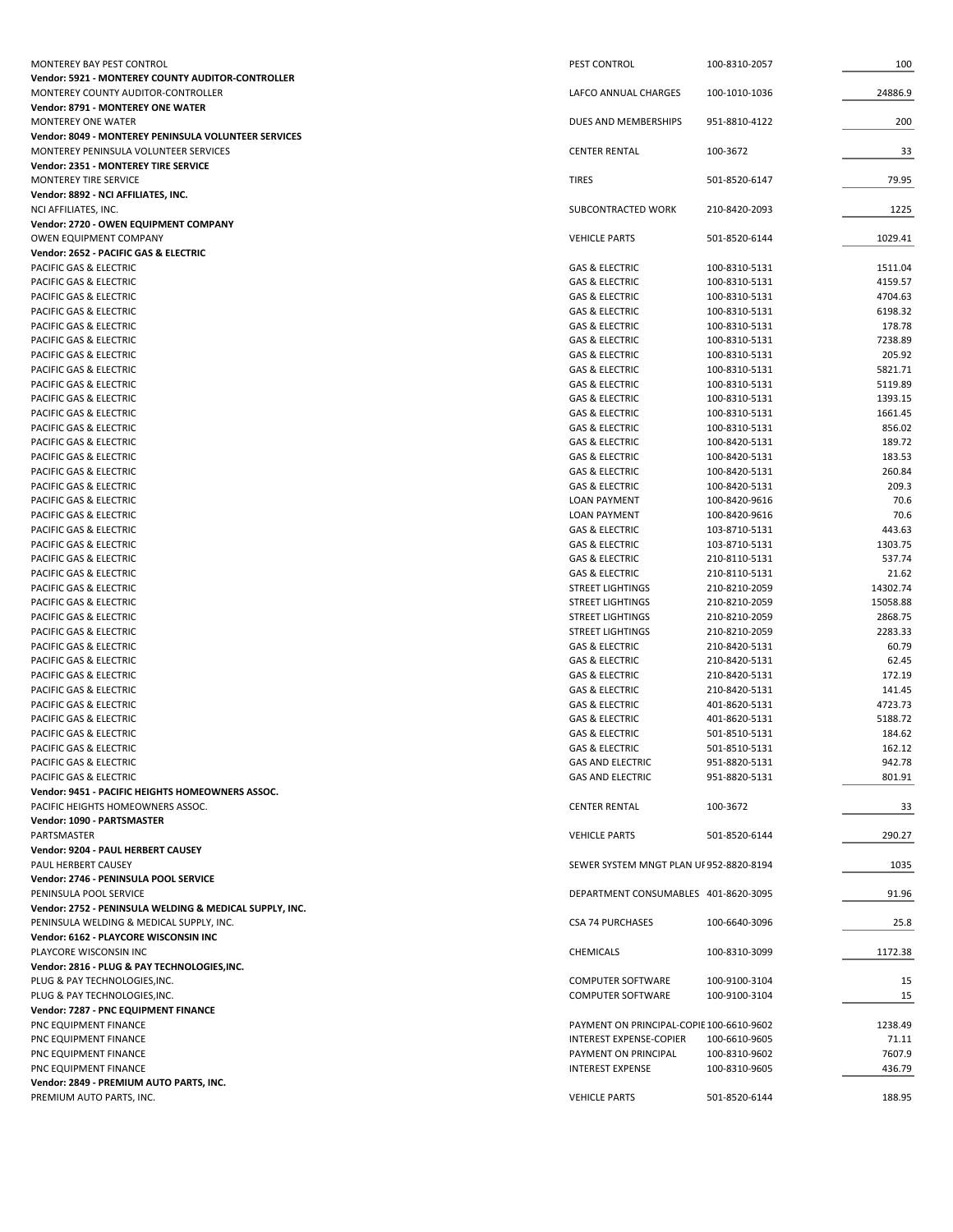| PREMIUM AUTO PARTS, INC.                           | <b>VEHICLE PARTS</b>                 | 501-8520-6144 | 18.56    |
|----------------------------------------------------|--------------------------------------|---------------|----------|
| PREMIUM AUTO PARTS, INC.                           | <b>VEHICLE PARTS</b>                 | 501-8520-6144 | 105.21   |
| PREMIUM AUTO PARTS, INC.                           | <b>VEHICLE PARTS</b>                 | 501-8520-6144 | 151.17   |
|                                                    |                                      |               |          |
| PREMIUM AUTO PARTS, INC.                           | <b>VEHICLE PARTS</b>                 | 501-8520-6144 | 92.34    |
| PREMIUM AUTO PARTS, INC.                           | <b>VEHICLE PARTS</b>                 | 501-8520-6144 | 29.15    |
| PREMIUM AUTO PARTS, INC.                           | <b>VEHICLE PARTS</b>                 | 501-8520-6144 | 37.51    |
| PREMIUM AUTO PARTS, INC.                           | <b>VEHICLE PARTS</b>                 | 501-8520-6144 | 5.35     |
| PREMIUM AUTO PARTS, INC.                           | <b>VEHICLE PARTS</b>                 | 501-8520-6144 | 50.08    |
|                                                    |                                      |               |          |
| PREMIUM AUTO PARTS, INC.                           | <b>VEHICLE PARTS</b>                 | 501-8520-6144 | 24.75    |
| PREMIUM AUTO PARTS, INC.                           | <b>VEHICLE PARTS</b>                 | 501-8520-6144 | 6.53     |
| PREMIUM AUTO PARTS, INC.                           | <b>VEHICLE PARTS</b>                 | 501-8520-6144 | 268.36   |
| PREMIUM AUTO PARTS, INC.                           | DEPARTMENT CONSUMABLES 951-8820-3095 |               | 8.72     |
| Vendor: 5705 - PUBLIC AGENCY RETIREMENT SERVICES   |                                      |               |          |
|                                                    |                                      |               |          |
| PUBLIC AGENCY RETIREMENT SERVICES                  | BENEFITS ADMINISTRATION              | 100-5110-1015 | 750      |
| PUBLIC AGENCY RETIREMENT SERVICES                  | BENEFITS ADMINISTRATION              | 100-5110-1015 | 439.23   |
| Vendor: 2877 - PUBLIC EMPLOYEES' RETIREMENT SYSTEM |                                      |               |          |
| PUBLIC EMPLOYEES' RETIREMENT SYSTEM                | PERS PAYABLE                         | 100-2056      | $-0.01$  |
| PUBLIC EMPLOYEES' RETIREMENT SYSTEM                | PERS PAYABLE                         | 100-2056      | $-4.28$  |
|                                                    |                                      |               |          |
| PUBLIC EMPLOYEES' RETIREMENT SYSTEM                | PERS PAYABLE                         | 100-2056      | $-4.9$   |
| PUBLIC EMPLOYEES' RETIREMENT SYSTEM                | PERS PAYABLE                         | 100-2056      | 0.18     |
| PUBLIC EMPLOYEES' RETIREMENT SYSTEM                | PERS PAYABLE                         | 100-2056      | 5121.47  |
| PUBLIC EMPLOYEES' RETIREMENT SYSTEM                | PERS PAYABLE                         | 100-2056      | 5402.69  |
| PUBLIC EMPLOYEES' RETIREMENT SYSTEM                |                                      |               |          |
|                                                    | PERS PAYABLE                         | 100-2056      | 7129.58  |
| PUBLIC EMPLOYEES' RETIREMENT SYSTEM                | PERS PAYABLE                         | 100-2056      | 2382.39  |
| PUBLIC EMPLOYEES' RETIREMENT SYSTEM                | PERS PAYABLE                         | 100-2056      | 1625.31  |
| PUBLIC EMPLOYEES' RETIREMENT SYSTEM                | PERS PAYABLE                         | 100-2056      | 1416.7   |
| PUBLIC EMPLOYEES' RETIREMENT SYSTEM                | PERS PAYABLE                         | 100-2056      | 1407.58  |
|                                                    |                                      |               |          |
| PUBLIC EMPLOYEES' RETIREMENT SYSTEM                | PERS PAYABLE                         | 100-2056      | 1305.28  |
| PUBLIC EMPLOYEES' RETIREMENT SYSTEM                | PERS PAYABLE                         | 100-2056      | 853.77   |
| PUBLIC EMPLOYEES' RETIREMENT SYSTEM                | PERS PAYABLE                         | 100-2056      | 850.89   |
| PUBLIC EMPLOYEES' RETIREMENT SYSTEM                | PERS PAYABLE                         | 100-2056      | 687.58   |
| PUBLIC EMPLOYEES' RETIREMENT SYSTEM                | PERS PAYABLE                         | 100-2056      | 605.73   |
|                                                    |                                      |               |          |
| PUBLIC EMPLOYEES' RETIREMENT SYSTEM                | PERS PAYABLE                         | 100-2056      | 8513.83  |
| PUBLIC EMPLOYEES' RETIREMENT SYSTEM                | PERS PAYABLE                         | 100-2056      | 283.73   |
| PUBLIC EMPLOYEES' RETIREMENT SYSTEM                | PERS PAYABLE                         | 100-2056      | 3795.11  |
| PUBLIC EMPLOYEES' RETIREMENT SYSTEM                | PERS PAYABLE                         | 100-2056      | 9490.09  |
|                                                    |                                      |               |          |
| PUBLIC EMPLOYEES' RETIREMENT SYSTEM                | PERS PAYABLE                         | 100-2056      | 11178.54 |
| PUBLIC EMPLOYEES' RETIREMENT SYSTEM                | PERS PAYABLE                         | 100-2056      | 121.45   |
| PUBLIC EMPLOYEES' RETIREMENT SYSTEM                | PERS PAYABLE                         | 100-2056      | 11357.4  |
| PUBLIC EMPLOYEES' RETIREMENT SYSTEM                | PERS PAYABLE                         | 100-2056      | 16349.84 |
| PUBLIC EMPLOYEES' RETIREMENT SYSTEM                | PERS PAYABLE                         | 100-2056      | 17464    |
|                                                    |                                      |               |          |
| PUBLIC EMPLOYEES' RETIREMENT SYSTEM                | PERS PAYABLE                         | 100-2056      | 4470.97  |
| PUBLIC EMPLOYEES' RETIREMENT SYSTEM                | PERS PAYABLE                         | 103-2056      | 107.5    |
| PUBLIC EMPLOYEES' RETIREMENT SYSTEM                | PERS PAYABLE                         | 103-2056      | 68.23    |
| PUBLIC EMPLOYEES' RETIREMENT SYSTEM                | PERS PAYABLE                         | 103-2056      | 0.34     |
|                                                    |                                      |               |          |
|                                                    |                                      |               |          |
| PUBLIC EMPLOYEES' RETIREMENT SYSTEM                | PERS PAYABLE                         | 113-2056      | 908.26   |
| PUBLIC EMPLOYEES' RETIREMENT SYSTEM                | PERS PAYABLE                         | 113-2056      | 205.57   |
| PUBLIC EMPLOYEES' RETIREMENT SYSTEM                | PERS PAYABLE                         | 113-2056      | 5.26     |
| PUBLIC EMPLOYEES' RETIREMENT SYSTEM                | PERS PAYABLE                         | 113-2056      | 792.92   |
|                                                    |                                      |               |          |
| PUBLIC EMPLOYEES' RETIREMENT SYSTEM                | PERS PAYABLE                         | 113-2056      | 130.46   |
| PUBLIC EMPLOYEES' RETIREMENT SYSTEM                | PERS PAYABLE                         | 210-2056      | 678.66   |
| PUBLIC EMPLOYEES' RETIREMENT SYSTEM                | PERS PAYABLE                         | 210-2056      | 430.65   |
| PUBLIC EMPLOYEES' RETIREMENT SYSTEM                | PERS PAYABLE                         | 210-2056      | 3.58     |
| PUBLIC EMPLOYEES' RETIREMENT SYSTEM                | PERS PAYABLE                         | 210-2056      | 206.16   |
| PUBLIC EMPLOYEES' RETIREMENT SYSTEM                |                                      |               |          |
|                                                    | PERS PAYABLE                         | 210-2056      | 236.15   |
| PUBLIC EMPLOYEES' RETIREMENT SYSTEM                | PERS PAYABLE                         | 271-2056      | 624.11   |
| PUBLIC EMPLOYEES' RETIREMENT SYSTEM                | PERS PAYABLE                         | 271-2056      | 396.05   |
| PUBLIC EMPLOYEES' RETIREMENT SYSTEM                | PERS PAYABLE                         | 271-2056      | 1.87     |
| PUBLIC EMPLOYEES' RETIREMENT SYSTEM                | PERS PAYABLE                         | 335-2056      | 1.86     |
|                                                    |                                      |               |          |
| PUBLIC EMPLOYEES' RETIREMENT SYSTEM                | PERS PAYABLE                         | 335-2056      | 1148.98  |
| PUBLIC EMPLOYEES' RETIREMENT SYSTEM                | PERS PAYABLE                         | 335-2056      | 729.11   |
| PUBLIC EMPLOYEES' RETIREMENT SYSTEM                | PERS PAYABLE                         | 401-2056      | 396.51   |
| PUBLIC EMPLOYEES' RETIREMENT SYSTEM                | PERS PAYABLE                         | 401-2056      | 624.86   |
| PUBLIC EMPLOYEES' RETIREMENT SYSTEM                | PERS PAYABLE                         | 401-2056      | 2.08     |
|                                                    |                                      |               |          |
| PUBLIC EMPLOYEES' RETIREMENT SYSTEM                | PERS PAYABLE                         | 401-2056      | 36.12    |
| PUBLIC EMPLOYEES' RETIREMENT SYSTEM                | PERS PAYABLE                         | 401-2056      | 31.53    |
| PUBLIC EMPLOYEES' RETIREMENT SYSTEM                | PERS PAYABLE                         | 501-2056      | 219.84   |
| PUBLIC EMPLOYEES' RETIREMENT SYSTEM                | PERS PAYABLE                         | 501-2056      | 174.1    |
|                                                    |                                      |               |          |
| PUBLIC EMPLOYEES' RETIREMENT SYSTEM                | PERS PAYABLE                         | 501-2056      | 346.42   |
| PUBLIC EMPLOYEES' RETIREMENT SYSTEM                | PERS PAYABLE                         | 501-2056      | 1.95     |
| PUBLIC EMPLOYEES' RETIREMENT SYSTEM                | PERS PAYABLE                         | 501-2056      | 151.99   |
| PUBLIC EMPLOYEES' RETIREMENT SYSTEM                | PERS PAYABLE                         | 503-2056      | 83.64    |
| PUBLIC EMPLOYEES' RETIREMENT SYSTEM                | PERS PAYABLE                         | 503-2056      | 522.91   |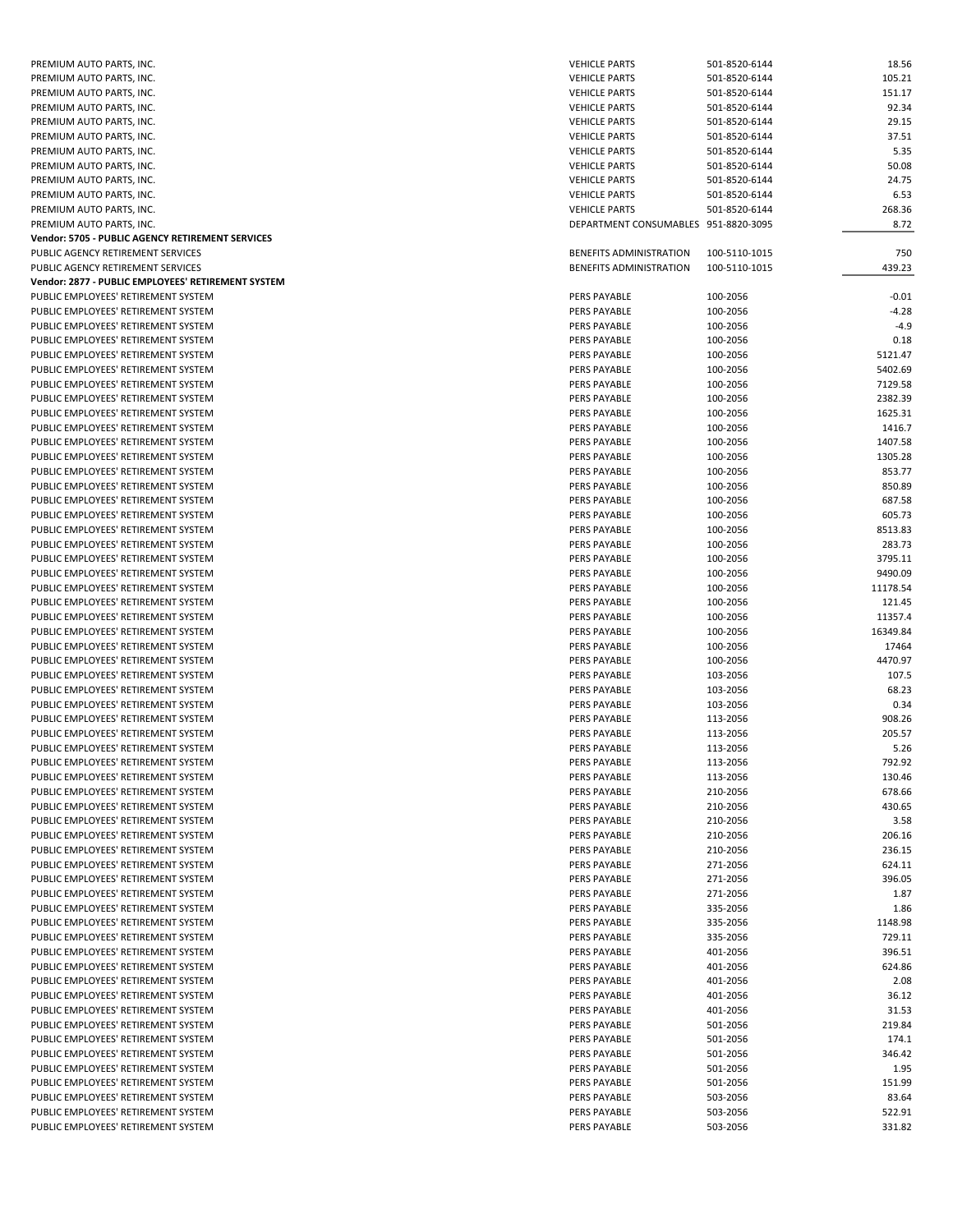| PUBLIC EMPLOYEES' RETIREMENT SYSTEM               | PERS PAYABLE                              | 503-2056      | 1.86      |
|---------------------------------------------------|-------------------------------------------|---------------|-----------|
| PUBLIC EMPLOYEES' RETIREMENT SYSTEM               | PERS PAYABLE                              | 503-2056      | 73.02     |
| PUBLIC EMPLOYEES' RETIREMENT SYSTEM               | PERS PAYABLE                              | 951-2056      | 659.09    |
| PUBLIC EMPLOYEES' RETIREMENT SYSTEM               | PERS PAYABLE                              | 951-2056      | 418.2     |
| PUBLIC EMPLOYEES' RETIREMENT SYSTEM               | PERS PAYABLE                              | 951-2056      | 3.88      |
|                                                   |                                           |               |           |
| PUBLIC EMPLOYEES' RETIREMENT SYSTEM               | PERS PAYABLE                              | 951-2056      | 315.35    |
| PUBLIC EMPLOYEES' RETIREMENT SYSTEM               | PERS PAYABLE                              | 951-2056      | 361.23    |
| PUBLIC EMPLOYEES' RETIREMENT SYSTEM               | PERS PAYABLE                              | 953-2056      | 5.9       |
| PUBLIC EMPLOYEES' RETIREMENT SYSTEM               | PERS PAYABLE                              | 953-2056      | 3.74      |
| PUBLIC EMPLOYEES' RETIREMENT SYSTEM               | PERS PAYABLE                              | 953-2056      | 0.02      |
|                                                   |                                           |               |           |
| <b>Vendor: 2888 - PURE H20 INC.</b>               |                                           |               |           |
| PURE H20 INC.                                     | DEPARTMENT CONSUMABLES 100-6110-3095      |               | 65.54     |
| Vendor: 5264 - RABOBANK, N.A.                     |                                           |               |           |
| RABOBANK, N.A.                                    | FEDERAL TAX PAYABLE                       | 100-2052      | 52663.4   |
| RABOBANK, N.A.                                    | FEDERAL TAX PAYABLE                       | 100-2052      | 21.74     |
|                                                   |                                           |               |           |
| RABOBANK, N.A.                                    | EE HEALTHCARE PAYABLE                     | 100-2057      | $-1.84$   |
| RABOBANK, N.A.                                    | EE HEALTHCARE PAYABLE                     | 100-2057      | 14661.26  |
| RABOBANK, N.A.                                    | FEDERAL TAX PAYABLE                       | 103-2052      | 41.16     |
| RABOBANK, N.A.                                    | EE HEALTHCARE PAYABLE                     | 103-2057      | 15.84     |
| RABOBANK, N.A.                                    | FEDERAL TAX PAYABLE                       | 113-2052      | 974.54    |
|                                                   |                                           |               |           |
| RABOBANK, N.A.                                    | EE HEALTHCARE PAYABLE                     | 113-2057      | 407.36    |
| RABOBANK, N.A.                                    | FEDERAL TAX PAYABLE                       | 200-2052      | 400.06    |
| RABOBANK, N.A.                                    | EE HEALTHCARE PAYABLE                     | 200-2057      | 190.82    |
| RABOBANK, N.A.                                    | FEDERAL TAX PAYABLE                       | 210-2052      | 691.46    |
| RABOBANK, N.A.                                    | EE HEALTHCARE PAYABLE                     | 210-2057      | 269.52    |
|                                                   |                                           |               |           |
| RABOBANK, N.A.                                    | FEDERAL TAX PAYABLE                       | 271-2052      | 374.43    |
| RABOBANK, N.A.                                    | EE HEALTHCARE PAYABLE                     | 271-2057      | 150.98    |
| RABOBANK, N.A.                                    | FEDERAL TAX PAYABLE                       | 335-2052      | 1471.53   |
| RABOBANK, N.A.                                    | EE HEALTHCARE PAYABLE                     | 335-2057      | 301.3     |
| RABOBANK, N.A.                                    | FEDERAL TAX PAYABLE                       | 401-2052      | 477.85    |
|                                                   |                                           |               |           |
| RABOBANK, N.A.                                    | EE HEALTHCARE PAYABLE                     | 401-2057      | 191.74    |
| RABOBANK, N.A.                                    | FEDERAL TAX PAYABLE                       | 501-2052      | 379.74    |
| RABOBANK, N.A.                                    | EE HEALTHCARE PAYABLE                     | 501-2057      | 142.4     |
| RABOBANK, N.A.                                    | FEDERAL TAX PAYABLE                       | 503-2052      | 998.29    |
| RABOBANK, N.A.                                    |                                           |               | 194.74    |
|                                                   | EE HEALTHCARE PAYABLE                     | 503-2057      |           |
| RABOBANK, N.A.                                    | FEDERAL TAX PAYABLE                       | 951-2052      | 849.31    |
| RABOBANK, N.A.                                    | EE HEALTHCARE PAYABLE                     | 951-2057      | 333.64    |
| RABOBANK, N.A.                                    | FEDERAL TAX PAYABLE                       | 953-2052      | 24.27     |
| RABOBANK, N.A.                                    | EE HEALTHCARE PAYABLE                     | 953-2057      | 5.18      |
|                                                   |                                           |               |           |
| Vendor: 6703 - RAUL LOZANO                        |                                           |               |           |
| RAUL LOZANO                                       | <b>OUTSIDE PRINTING SERVICE</b>           | 100-5110-2053 | 1403.23   |
| Vendor: 8345 - RESTORATIVE JUSTICE PARTNERS, INC. |                                           |               |           |
| RESTORATIVE JUSTICE PARTNERS, INC.                | RESTORATIVE JUSTICE PARTNEF 100-2042-7205 |               | 3729.48   |
| Vendor: 6027 - RICHARDS, WATSON & GERSHON         |                                           |               |           |
|                                                   |                                           |               |           |
| RICHARDS, WATSON & GERSHON                        | LEGAL SERVICES - SPECIAL                  | 100-3010-1023 | 6517.5    |
| Vendor: 9491 - SAFE STEP WALK-IN TUB CO.          |                                           |               |           |
| SAFE STEP WALK-IN TUB CO.                         | PLUMBING PERMIT                           | 100-3213      | 217.95    |
| Vendor: 3040 - SAFETY-KLEEN SYSTEMS, INC.         |                                           |               |           |
| SAFETY-KLEEN SYSTEMS, INC.                        | <b>REFUSE DISPOSAL</b>                    | 501-8520-2068 | 703.09    |
|                                                   |                                           |               |           |
| Vendor: 6210 - SALINAS VALLEY PRO SQUAD           |                                           |               |           |
| SALINAS VALLEY PRO SQUAD                          | UNIFORM SERVICE/LANUDRY 100-6120-2049     |               | 267.6     |
| SALINAS VALLEY PRO SQUAD                          | UNIFORM SERVICE/LANUDRY 100-6120-2049     |               | 234.78    |
| SALINAS VALLEY PRO SQUAD                          | UNIFORM SERVICE/LANUDRY 100-6120-2049     |               | 268.69    |
| SALINAS VALLEY PRO SQUAD                          | UNIFORM SERVICE/LANUDRY 100-6120-2049     |               | 241.38    |
|                                                   |                                           |               |           |
| Vendor: 3307 - SAME DAY SHRED                     |                                           |               |           |
| SAME DAY SHRED                                    | OTHER EXPENSE                             | 100-6110-2078 | 45        |
| Vendor: 9348 - SANTA CRUZ WESTSIDE ELECTRIC, INC. |                                           |               |           |
| SANTA CRUZ WESTSIDE ELECTRIC, INC.                | <b>SOLAR PANELS</b>                       | 347-8910-9539 | 119083.78 |
| Vendor: 3134 - SEASIDE CHAMBER OF COMMERCE        |                                           |               |           |
|                                                   |                                           |               |           |
| SEASIDE CHAMBER OF COMMERCE                       | DUES & MEMBERSHIP                         | 100-1010-4122 | 900       |
| Vendor: 9490 - SEASIDE HIGHLANDS                  |                                           |               |           |
| <b>SEASIDE HIGHLANDS</b>                          | <b>CENTER RENTAL</b>                      | 100-3672      | 207.5     |
| Vendor: 3211 - SHERWIN-WILLIAMS CO.               |                                           |               |           |
| SHERWIN-WILLIAMS CO.                              | DEPARTMENT CONSUMABLES 210-8110-3095      |               | 305.79    |
|                                                   |                                           |               |           |
| SHERWIN-WILLIAMS CO.                              | DEPARTMENT CONSUMABLES 210-8110-3095      |               | 186.22    |
| Vendor: 8361 - SPEAKWRITE LLC                     |                                           |               |           |
| SPEAKWRITE LLC                                    | CONSULTANT                                | 100-6110-1030 | 1052.78   |
| Vendor: 3319 - STAPLES ADVANTAGE                  |                                           |               |           |
| STAPLES ADVANTAGE                                 | DEPARTMENT CONSUMABLES 100-3010-3095      |               | 27.35     |
|                                                   |                                           |               |           |
| STAPLES ADVANTAGE                                 | <b>STATIONARY SUPPLIES</b>                | 100-5110-3092 | 264.77    |
| STAPLES ADVANTAGE                                 | DEPARTMENT CONSUMABLES 100-5110-3095      |               | 32.71     |
| STAPLES ADVANTAGE                                 | DEPARTMENT CONSUMABLES 100-5110-3095      |               | 79.28     |
| Vendor: 5144 - STATE OF CALIFORNIA                |                                           |               |           |
|                                                   | STATE TAX PAYABLE                         | 100-2053      | 20946     |
| STATE OF CALIFORNIA                               |                                           |               |           |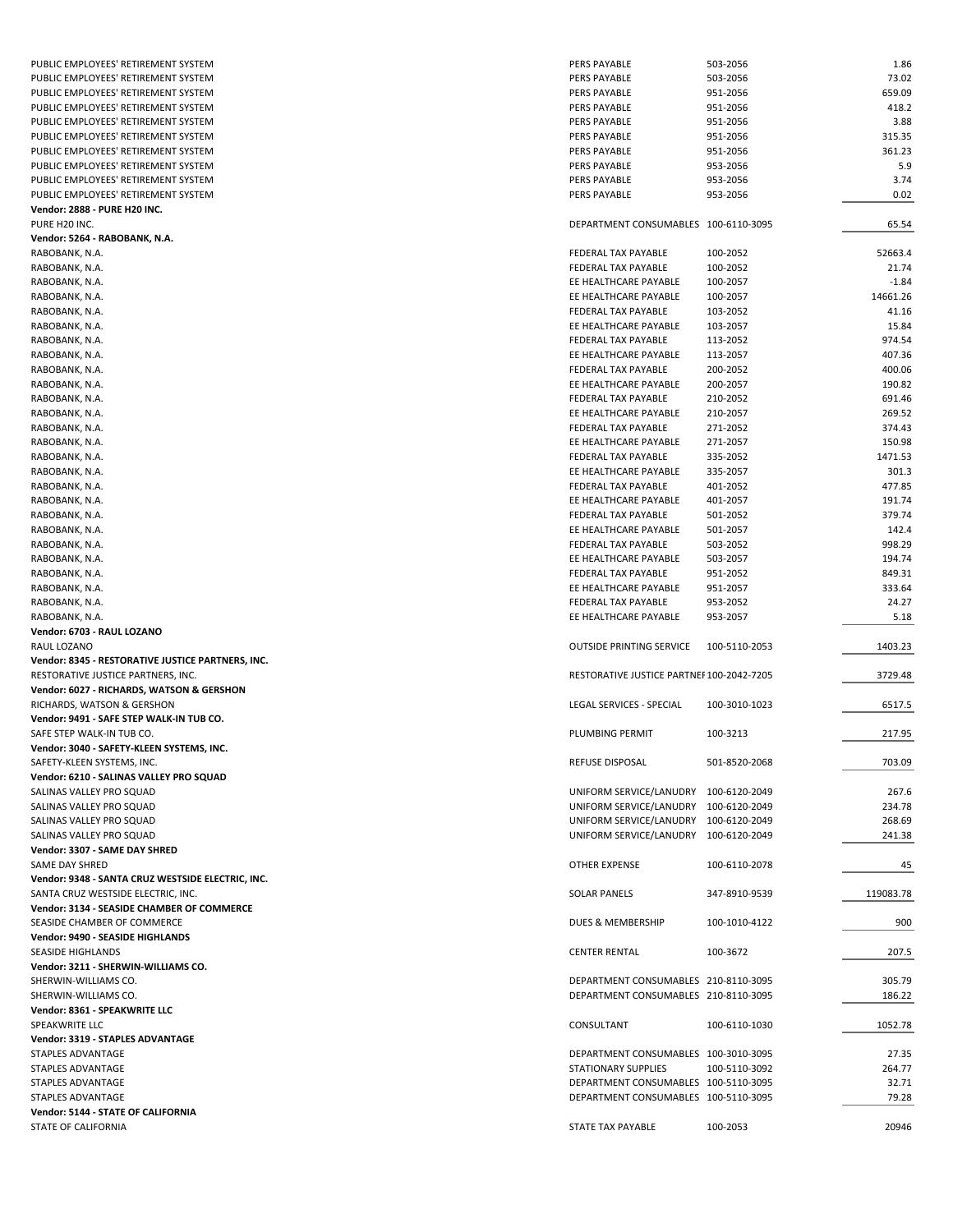| <b>STATE OF CALIFORNIA</b>                    | <b>STATE TAX PAYABLE</b>                | 100-2053      | 8.7     |
|-----------------------------------------------|-----------------------------------------|---------------|---------|
| STATE OF CALIFORNIA                           | STATE TAX PAYABLE                       | 103-2053      | 11.35   |
| STATE OF CALIFORNIA                           | STATE TAX PAYABLE                       | 113-2053      | 313.72  |
| STATE OF CALIFORNIA                           | STATE TAX PAYABLE                       | 200-2053      | 161.88  |
| STATE OF CALIFORNIA                           | STATE TAX PAYABLE                       | 210-2053      | 217.39  |
| STATE OF CALIFORNIA                           | STATE TAX PAYABLE                       | 271-2053      | 106.51  |
| STATE OF CALIFORNIA                           | STATE TAX PAYABLE                       | 335-2053      | 486.95  |
| STATE OF CALIFORNIA                           | STATE TAX PAYABLE                       | 401-2053      | 130.46  |
| STATE OF CALIFORNIA                           | STATE TAX PAYABLE                       | 501-2053      | 78.26   |
| STATE OF CALIFORNIA                           | STATE TAX PAYABLE                       | 503-2053      | 199.54  |
| STATE OF CALIFORNIA                           | STATE TAX PAYABLE                       | 951-2053      | 262.2   |
| STATE OF CALIFORNIA                           | STATE TAX PAYABLE                       | 953-2053      | 9.33    |
| Vendor: 9409 - STURDY OIL COMPANY             |                                         |               |         |
| <b>STURDY OIL COMPANY</b>                     | <b>VEHICLE FUEL</b>                     | 501-8520-6145 | 2772.21 |
| STURDY OIL COMPANY                            | <b>VEHICLE FUEL</b>                     | 501-8520-6145 | 1608.03 |
| Vendor: 7796 - TARGETSOLUTIONS LEARNING, LLC. |                                         |               |         |
| TARGETSOLUTIONS LEARNING, LLC.                | TEMPORARY CONTRACT SERVIC 100-6610-2043 |               | 2201.83 |
| Vendor: 5475 - TERRYBERRY                     |                                         |               |         |
| TERRYBERRY                                    | <b>EMPLOYEE RECOGNITION</b>             | 100-2031-1037 | 121.16  |
| Vendor: 8378 - THE HARTFORD                   |                                         |               |         |
| THE HARTFORD                                  | LIFE/ AD&D LTD PAYABLE                  | 100-2071      | $-8.75$ |
| THE HARTFORD                                  | LIFE/ AD&D LTD PAYABLE                  | 100-2071      | 43.69   |
| THE HARTFORD                                  | LIFE/ AD&D LTD PAYABLE                  | 100-2071      | 51.37   |
| THE HARTFORD                                  | LIFE/ AD&D LTD PAYABLE                  | 100-2071      | 776.96  |
| THE HARTFORD                                  | LIFE/ AD&D LTD PAYABLE                  | 100-2071      | 183.75  |
| THE HARTFORD                                  | LIFE/ AD&D LTD PAYABLE                  | 100-2071      | 6.27    |
| THE HARTFORD                                  | LIFE/ AD&D LTD PAYABLE                  | 100-2071      | 253.75  |
| THE HARTFORD                                  | LIFE/ AD&D LTD PAYABLE                  | 100-2071      | 268.61  |
| THE HARTFORD                                  | LIFE/ AD&D LTD PAYABLE                  | 100-2071      | 661.81  |
| THE HARTFORD                                  | LIFE/ AD&D LTD PAYABLE                  | 100-2071      | 1008.66 |
| THE HARTFORD                                  | LIFE/ AD&D LTD PAYABLE                  | 103-2071      | 4.46    |
| THE HARTFORD                                  | LIFE/ AD&D LTD PAYABLE                  | 103-2071      | 1.83    |
| THE HARTFORD                                  | LIFE/ AD&D LTD PAYABLE                  | 113-2071      | 31.34   |
| THE HARTFORD                                  | LIFE/ AD&D LTD PAYABLE                  | 113-2071      | 55.47   |
| THE HARTFORD                                  | LIFE/ AD&D LTD PAYABLE                  | 113-2071      | 29.36   |
| THE HARTFORD                                  | LIFE/ AD&D LTD PAYABLE                  | 113-2071      | 22.87   |
| THE HARTFORD                                  | LIFE/ AD&D LTD PAYABLE                  | 210-2071      | 9.46    |
| THE HARTFORD                                  | LIFE/ AD&D LTD PAYABLE                  | 210-2071      | 8.87    |
| THE HARTFORD                                  | LIFE/ AD&D LTD PAYABLE                  | 210-2071      | 76.51   |
| THE HARTFORD                                  | LIFE/ AD&D LTD PAYABLE                  | 210-2071      | 37.52   |
| THE HARTFORD                                  | LIFE/AD&D LTD PAYABLE                   | 271-2071      | 19.18   |
| THE HARTFORD                                  | LIFE/AD&D LTD PAYABLE                   | 271-2071      | 6.5     |
| THE HARTFORD                                  | LIFE/AD&D LTD PAYABLE                   | 271-2071      | 6.1     |
| THE HARTFORD                                  | LIFE/AD&D LTD PAYABLE                   | 271-2071      | 45.82   |
| THE HARTFORD                                  | LIFE/ AD&D LTD PAYABLE                  | 401-2071      | 8.75    |
| THE HARTFORD                                  | LIFE/ AD&D LTD PAYABLE                  | 401-2071      | 5.11    |
| THE HARTFORD                                  | LIFE/ AD&D LTD PAYABLE                  | 401-2071      | 26.43   |
| THE HARTFORD                                  | LIFE/ AD&D LTD PAYABLE                  | 401-2071      | 34.08   |
| THE HARTFORD                                  | LIFE/ AD&D LTD PAYABLE                  | 401-2071      | 24.75   |
| THE HARTFORD                                  | LIFE/ AD&D LTD PAYABLE                  | 501-2071      | 41.12   |
| THE HARTFORD                                  | LIFE/ AD&D LTD PAYABLE                  | 501-2071      | 3.86    |
| THE HARTFORD                                  | LIFE/ AD&D LTD PAYABLE                  | 501-2071      | 3.62    |
| THE HARTFORD                                  | LIFE/ AD&D LTD PAYABLE                  | 501-2071      | 17.5    |
| THE HARTFORD                                  | LIFE/ AD&D LTD PAYABLE                  | 503-2071      | 39.58   |
| THE HARTFORD                                  | LIFE/ AD&D LTD PAYABLE                  | 503-2071      | 42.18   |
| THE HARTFORD                                  | LIFE/ AD&D LTD PAYABLE                  | 951-2071      | 46.64   |
| THE HARTFORD                                  | LIFE/ AD&D LTD PAYABLE                  | 951-2071      | 17.26   |
| THE HARTFORD                                  | LIFE/ AD&D LTD PAYABLE                  | 951-2071      | 8.53    |
| THE HARTFORD                                  | LIFE/ AD&D LTD PAYABLE                  | 951-2071      | 9.09    |
| THE HARTFORD                                  | LIFE/ AD&D LTD PAYABLE                  | 953-2071      | 2.15    |
| THE HARTFORD                                  | LIFE/ AD&D LTD PAYABLE                  | 953-2071      | 2.01    |
| THE HARTFORD                                  | LIFE/ AD&D LTD PAYABLE                  | 973-2071      | 0.23    |
| THE HARTFORD                                  | LIFE/ AD&D LTD PAYABLE                  | 973-2071      | 0.52    |
| Vendor: 6324 - The Home Depot Pro             |                                         |               |         |
| The Home Depot Pro                            | JANITORIAL SUPPLIES                     | 100-9105-3093 | 6.77    |
| The Home Depot Pro                            | JANITORIAL SUPPLIES                     | 100-9105-3093 | 17.64   |
| The Home Depot Pro                            | JANITORIAL SUPPLIES                     | 100-9105-3093 | 76.58   |
| Vendor: 1143 - THE PAPE' GROUP INC.           |                                         |               |         |
| THE PAPE' GROUP INC.                          | <b>OUTSIDE REPAIRS</b>                  | 501-8520-6148 | 557.55  |
| Vendor: 9106 - THE SOHAGI LAW GROUP           |                                         |               |         |
| THE SOHAGI LAW GROUP                          | LITIGATION - CAMPUS TOWN                | 601-2108      | 8362.5  |
| THE SOHAGI LAW GROUP                          | LITIGATION - CAMPUS TOWN 601-2108       |               | 6454.95 |
| Vendor: 9461 - TILTHOUSE LLC                  |                                         |               |         |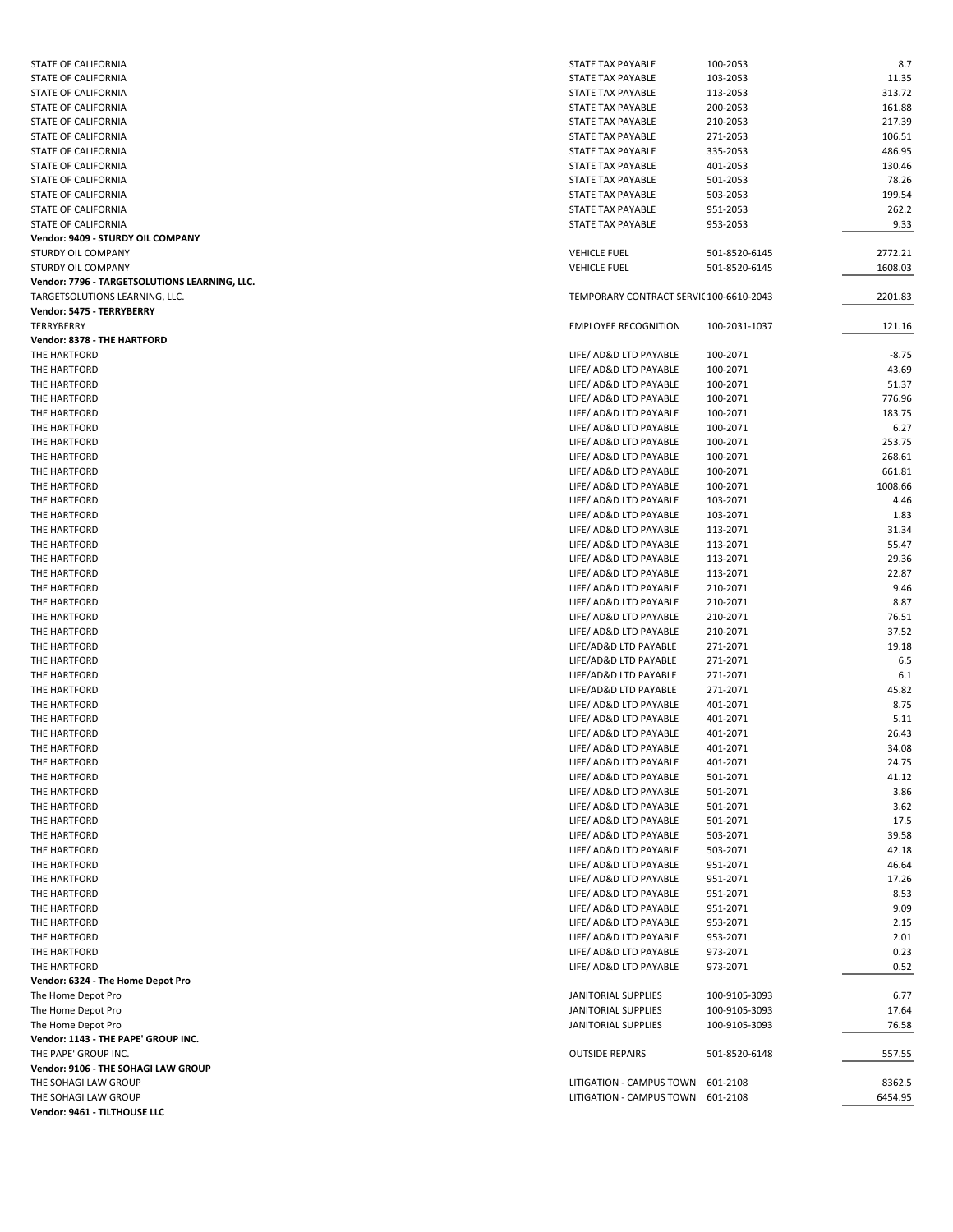| <b>TILTHOUSE LLC</b>                                 | DEPT CONSUMABLES - CV RESF 100-8110-3095 |                      | 13776        |
|------------------------------------------------------|------------------------------------------|----------------------|--------------|
| TILTHOUSE LLC                                        | DEPT CONSUMABLES - CV RESF 100-8110-3095 |                      | 13446        |
| Vendor: 5326 - TYLER TECHNOLOGIES, INC.              |                                          |                      |              |
| TYLER TECHNOLOGIES, INC.                             | <b>OTHER EXPENSE</b>                     | 100-5110-2078        | 138          |
| Vendor: 8526 - U.S. BANK ST. PAUL                    |                                          |                      |              |
| <b>U.S. BANK ST. PAUL</b>                            | <b>INTEREST PAYMENTS</b>                 | 356-5110-9605        | 93932.31     |
| U.S. BANK ST. PAUL                                   | <b>INTEREST PAYMENTS</b>                 | 357-5110-9605        | 205497.88    |
| Vendor: 5873 - UNITED SITE SERVICES, INC.            |                                          |                      |              |
| UNITED SITE SERVICES, INC.                           | SUBCONTRACTED WORK - CV R 100-8110-2073  |                      | 189.68       |
| UNITED SITE SERVICES, INC.                           | <b>EQUIPMENT RENTAL</b>                  | 100-8420-2087        | 49.66        |
| Vendor: 3560 - UNITED WAY OF MONTEREY PENINSULA      |                                          |                      |              |
| UNITED WAY OF MONTEREY PENINSULA                     | MISC PAYROLL PAYABLES                    | 100-2062             | 30.14        |
| UNITED WAY OF MONTEREY PENINSULA                     | MISC PAYROLL PAYABLES                    | 100-2062             | 30           |
| UNITED WAY OF MONTEREY PENINSULA                     | MISC PAYROLL PAYABLES                    | 210-2062             | 2.4          |
| UNITED WAY OF MONTEREY PENINSULA                     | MISC PAYROLL PAYABLES                    | 210-2062             | 2.22         |
| UNITED WAY OF MONTEREY PENINSULA                     | MISC PAYROLL PAYABLES                    | 271-2062             | 0.46         |
| UNITED WAY OF MONTEREY PENINSULA                     | MISC PAYROLL PAYABLES                    | 271-2062             | 0.78         |
| Vendor: 7370 - UPEC, LOCAL 792                       |                                          |                      |              |
| UPEC, LOCAL 792                                      | MISC PAYROLL PAYABLES                    | 100-2062             | 422.81       |
| UPEC, LOCAL 792                                      | MISC PAYROLL PAYABLES                    | 100-2062             | 436.84       |
| UPEC, LOCAL 792                                      | MISC PAYROLL PAYABLES                    | 103-2062             | 4.94         |
| UPEC, LOCAL 792                                      | MISC PAYROLL PAYABLES                    | 103-2062             | 8.5          |
| UPEC, LOCAL 792                                      | MISC PAYROLL PAYABLES                    | 113-2062             | 62.05        |
| UPEC, LOCAL 792                                      | <b>MISC PAYROLL PAYABLES</b>             | 113-2062             | 84.48        |
| UPEC, LOCAL 792                                      | MISC PAYROLL PAYABLES                    | 210-2062             | 101.81       |
| UPEC, LOCAL 792                                      | MISC PAYROLL PAYABLES                    | 210-2062             | 87.4         |
| UPEC, LOCAL 792                                      | MISC PAYROLL PAYABLES                    | 271-2062             | 52.1         |
| UPEC, LOCAL 792                                      | MISC PAYROLL PAYABLES                    | 271-2062             | 41.37        |
| UPEC, LOCAL 792                                      | MISC PAYROLL PAYABLES                    | 401-2062             | 45.08        |
| UPEC, LOCAL 792                                      | MISC PAYROLL PAYABLES                    | 401-2062             | 32.22        |
| UPEC, LOCAL 792                                      | MISC PAYROLL PAYABLES                    | 501-2062             | 47.5         |
| UPEC, LOCAL 792                                      | MISC PAYROLL PAYABLES                    | 501-2062             | 47.5         |
| UPEC, LOCAL 792                                      | MISC PAYROLL PAYABLES                    | 951-2062             | 70.59        |
|                                                      |                                          |                      | 92.94        |
|                                                      |                                          |                      |              |
| UPEC, LOCAL 792                                      | MISC PAYROLL PAYABLES                    | 951-2062             |              |
| UPEC, LOCAL 792                                      | MISC PAYROLL PAYABLES                    | 973-2062             | 0.62         |
| Vendor: 9247 - VERIZON CONNECT NWF INC.              |                                          |                      |              |
| VERIZON CONNECT NWF INC.                             | <b>OUTSIDE REPAIRS</b>                   | 501-8520-6148        | 1851.95      |
| VERIZON CONNECT NWF INC.                             | <b>OUTSIDE REPAIRS</b>                   | 501-8520-6148        | 1851.95      |
| Vendor: 6671 - VERIZON WIRELESS                      |                                          |                      |              |
| <b>VERIZON WIRELESS</b>                              | <b>TELEPHONE</b>                         | 100-6110-5132        | 1492.63      |
| <b>VERIZON WIRELESS</b>                              | MOBILE COMMUNICATION                     | 100-6120-5135        | 839.25       |
| <b>VERIZON WIRELESS</b>                              | MOBILE COMMUNICATIONS                    | 100-6640-5135        | 650.77       |
| <b>VERIZON WIRELESS</b>                              | MOBILE COMMUNICATIONS                    | 100-6640-5135        | 333.72       |
| <b>VERIZON WIRELESS</b>                              | DEPARTMENT CONSUMABLES 113-8730-3095     |                      | 38.01        |
| <b>VERIZON WIRELESS</b>                              | MOBILE COMMUNICATIONS                    | 503-4010-5135        | 157.11       |
| <b>VERIZON WIRELESS</b>                              | MOBILE COMMUNICATIONS                    | 503-4010-5135        | 127.34       |
| <b>VERIZON WIRELESS</b>                              | MOBILE COMMUNICATIONS                    | 503-4010-5135        | 51.17        |
| <b>VERIZON WIRELESS</b>                              | MOBILE COMMUNICATIONS                    | 503-4010-5135        | 209.89       |
| Vendor: 6105 - VISION SERVICE PLAN-(CA)              |                                          |                      |              |
| VISION SERVICE PLAN-(CA)                             | VISION INS PAYABLE                       | 100-2061             | $-23.43$     |
| VISION SERVICE PLAN-(CA)                             | VISION INS PAYABLE                       | 100-2061             | 7.31         |
| VISION SERVICE PLAN-(CA)                             | VISION INS PAYABLE                       | 100-2061             | 308.27       |
| VISION SERVICE PLAN-(CA)                             | VISION INS PAYABLE                       | 100-2061             | 155.25       |
| VISION SERVICE PLAN-(CA)                             | VISION INS PAYABLE                       | 100-2061             | 76.86        |
| VISION SERVICE PLAN-(CA)                             | VISION INS PAYABLE                       | 100-2061             | 73.84        |
| VISION SERVICE PLAN-(CA)                             | VISION INS PAYABLE                       | 100-2061             | 41.08        |
| VISION SERVICE PLAN-(CA)                             | VISION INS PAYABLE                       | 100-2061             | 29.23        |
| VISION SERVICE PLAN-(CA)                             | VISION INS PAYABLE                       | 100-2061             | 156.85       |
| VISION SERVICE PLAN-(CA)                             | VISION INS PAYABLE                       | 100-2061             | 73.84        |
| VISION SERVICE PLAN-(CA)                             | VISION INS PAYABLE                       | 100-2061             | 69.54        |
| VISION SERVICE PLAN-(CA)                             | VISION INS PAYABLE                       | 100-2061             | 38.6         |
| VISION SERVICE PLAN-(CA)                             | VISION INS PAYABLE                       | 100-2061             | 30.7         |
| VISION SERVICE PLAN-(CA)                             | VISION INS PAYABLE                       | 100-2061             | 308.15       |
| VISION SERVICE PLAN-(CA)                             | VISION INS PAYABLE                       | 103-2061             | 0.6          |
| VISION SERVICE PLAN-(CA)                             | VISION INS PAYABLE                       | 103-2061             | 0.94         |
| VISION SERVICE PLAN-(CA)                             | VISION INS PAYABLE                       | 103-2061             | 1.98         |
| VISION SERVICE PLAN-(CA)<br>VISION SERVICE PLAN-(CA) | VISION INS PAYABLE<br>VISION INS PAYABLE | 103-2061<br>113-2061 | 0.81<br>3.66 |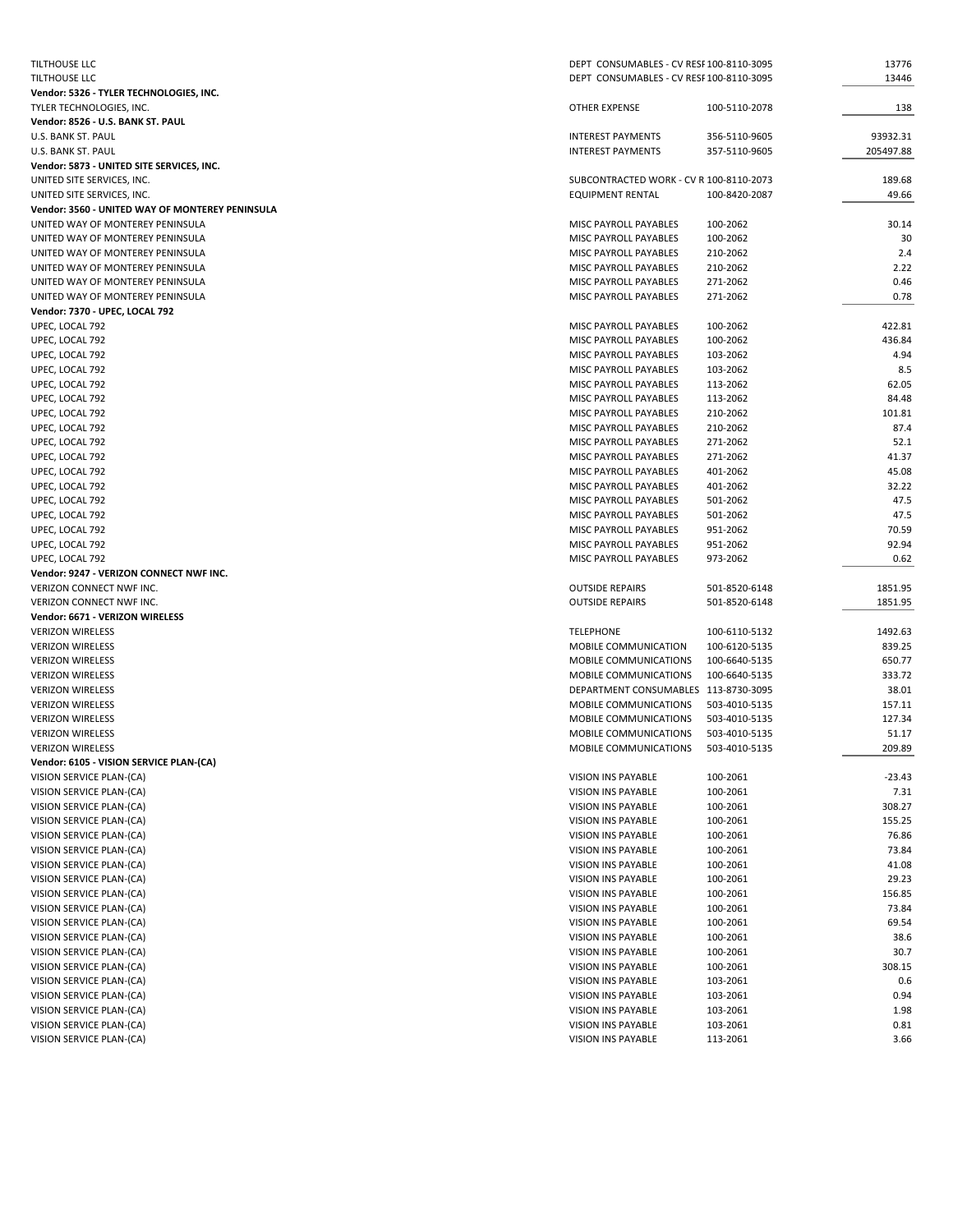| VISION SERVICE PLAN-(CA)                             | VISION INS PAYABLE     | 113-2061      | 0.91                  |
|------------------------------------------------------|------------------------|---------------|-----------------------|
| VISION SERVICE PLAN-(CA)                             | VISION INS PAYABLE     | 113-2061      | $\overline{7}$        |
| VISION SERVICE PLAN-(CA)                             | VISION INS PAYABLE     | 113-2061      | 3.65                  |
| VISION SERVICE PLAN-(CA)                             | VISION INS PAYABLE     | 113-2061      | 3.66                  |
| VISION SERVICE PLAN-(CA)                             | VISION INS PAYABLE     | 113-2061      | 1.17                  |
| VISION SERVICE PLAN-(CA)                             | VISION INS PAYABLE     | 113-2061      | 3.65                  |
| VISION SERVICE PLAN-(CA)                             | VISION INS PAYABLE     | 113-2061      | 0.91                  |
| VISION SERVICE PLAN-(CA)                             | VISION INS PAYABLE     | 113-2061      | 12.17                 |
| VISION SERVICE PLAN-(CA)                             | VISION INS PAYABLE     | 210-2061      | 25.07                 |
| VISION SERVICE PLAN-(CA)                             | VISION INS PAYABLE     | 210-2061      | 5.5                   |
| VISION SERVICE PLAN-(CA)                             | VISION INS PAYABLE     | 210-2061      | 2.34                  |
| VISION SERVICE PLAN-(CA)                             | VISION INS PAYABLE     | 210-2061      | 1.8                   |
| VISION SERVICE PLAN-(CA)                             | VISION INS PAYABLE     | 210-2061      | 5.09                  |
| VISION SERVICE PLAN-(CA)                             | VISION INS PAYABLE     | 210-2061      | 20.56                 |
| VISION SERVICE PLAN-(CA)                             | VISION INS PAYABLE     | 271-2061      | 1.36                  |
| VISION SERVICE PLAN-(CA)                             | VISION INS PAYABLE     | 271-2061      | 0.87                  |
| VISION SERVICE PLAN-(CA)                             | VISION INS PAYABLE     | 271-2061      | 10.24                 |
| VISION SERVICE PLAN-(CA)                             | VISION INS PAYABLE     | 271-2061      | 1.72                  |
| VISION SERVICE PLAN-(CA)                             | VISION INS PAYABLE     | 271-2061      | 2.33                  |
| VISION SERVICE PLAN-(CA)                             | VISION INS PAYABLE     | 271-2061      | 8.42                  |
| VISION SERVICE PLAN-(CA)                             | VISION INS PAYABLE     | 271-2061      | 2.24                  |
| VISION SERVICE PLAN-(CA)                             | VISION INS PAYABLE     | 335-2061      | 3.65                  |
| VISION SERVICE PLAN-(CA)                             | VISION INS PAYABLE     | 335-2061      | 3.65                  |
| VISION SERVICE PLAN-(CA)                             | VISION INS PAYABLE     | 401-2061      | 5.1                   |
| VISION SERVICE PLAN-(CA)                             | VISION INS PAYABLE     | 401-2061      | 7.45                  |
| VISION SERVICE PLAN-(CA)                             | VISION INS PAYABLE     | 401-2061      | 9.01                  |
| VISION SERVICE PLAN-(CA)                             | VISION INS PAYABLE     | 401-2061      | 3.97                  |
| VISION SERVICE PLAN-(CA)                             | VISION INS PAYABLE     | 401-2061      | 7.97                  |
| VISION SERVICE PLAN-(CA)                             | VISION INS PAYABLE     | 401-2061      | 5.94                  |
| VISION SERVICE PLAN-(CA)                             | VISION INS PAYABLE     | 501-2061      | 9.01                  |
| VISION SERVICE PLAN-(CA)                             | VISION INS PAYABLE     | 501-2061      | 0.91                  |
| VISION SERVICE PLAN-(CA)                             | VISION INS PAYABLE     | 501-2061      | 5.68                  |
| VISION SERVICE PLAN-(CA)                             | VISION INS PAYABLE     | 501-2061      | 5.68                  |
| VISION SERVICE PLAN-(CA)                             | VISION INS PAYABLE     | 501-2061      | 0.91                  |
| VISION SERVICE PLAN-(CA)                             | VISION INS PAYABLE     | 501-2061      | 9.01                  |
| VISION SERVICE PLAN-(CA)                             | VISION INS PAYABLE     | 503-2061      | 9.01                  |
| VISION SERVICE PLAN-(CA)                             | VISION INS PAYABLE     | 503-2061      | 9.01                  |
| VISION SERVICE PLAN-(CA)                             | RETIREES DEPENDENT MED | 601-2190      | 356.55                |
| VISION SERVICE PLAN-(CA)                             | VISION INS PAYABLE     | 951-2061      | 2.27                  |
| VISION SERVICE PLAN-(CA)                             | VISION INS PAYABLE     | 951-2061      | 3.65                  |
| VISION SERVICE PLAN-(CA)                             | VISION INS PAYABLE     | 951-2061      | 17.38                 |
| VISION SERVICE PLAN-(CA)                             | VISION INS PAYABLE     | 951-2061      | 0.27                  |
| VISION SERVICE PLAN-(CA)                             | VISION INS PAYABLE     | 951-2061      | 2.26                  |
| VISION SERVICE PLAN-(CA)                             | VISION INS PAYABLE     | 951-2061      | 0.37                  |
| VISION SERVICE PLAN-(CA)                             | VISION INS PAYABLE     | 951-2061      | 25.42                 |
| VISION SERVICE PLAN-(CA)                             | VISION INS PAYABLE     | 951-2061      | 3.76                  |
| VISION SERVICE PLAN-(CA)                             | VISION INS PAYABLE     | 953-2061      | 0.49                  |
| VISION SERVICE PLAN-(CA)                             | VISION INS PAYABLE     | 953-2061      | 0.12                  |
| VISION SERVICE PLAN-(CA)                             | VISION INS PAYABLE     | 973-2061      | 0.23                  |
| Vendor: 9492 - WESTERN FIRE CHIEFS ASSOCIATION, INC. |                        |               |                       |
| WESTERN FIRE CHIEFS ASSOCIATION, INC.                | PERSONNEL RECRUITMENT  | 100-2031-2064 | 575                   |
| Vendor: 9212 - WEX BANK                              |                        |               |                       |
| <b>WEX BANK</b>                                      | <b>VEHICLE FUEL</b>    | 501-8520-6145 | 34.78                 |
| Vendor: 9415 - WILFREDO VIRAY                        |                        |               |                       |
| <b>WILFREDO VIRAY</b>                                | <b>CENTER RENTAL</b>   | 100-3672      | 259                   |
|                                                      |                        |               | <b>Report Summary</b> |

### **Fund Summary**

| Fund                               | <b>Payment Amount</b> |
|------------------------------------|-----------------------|
| 100 - GENERAL FUND                 | 462965.64             |
| 103 - LAGUNA GRANDE PKG FUND       | 4383.38               |
| 113 - POMA & DMDC FUND             | 6413.3                |
| 200 - CDBG FUND                    | 4846.17               |
| 210 - STREETS FUND                 | 67515.73              |
| 246 - CITY AFFORDABLE HOUSING FUND | 10969                 |
| 271 - STORMWATER FUND              | 3634.92               |
| 335 - ESCA (FORA)                  | 4147.03               |
| 347 - SOLAR PANELS                 | 119083.78             |
| 356 - Cutino Park Bond Fund        | 93932.31              |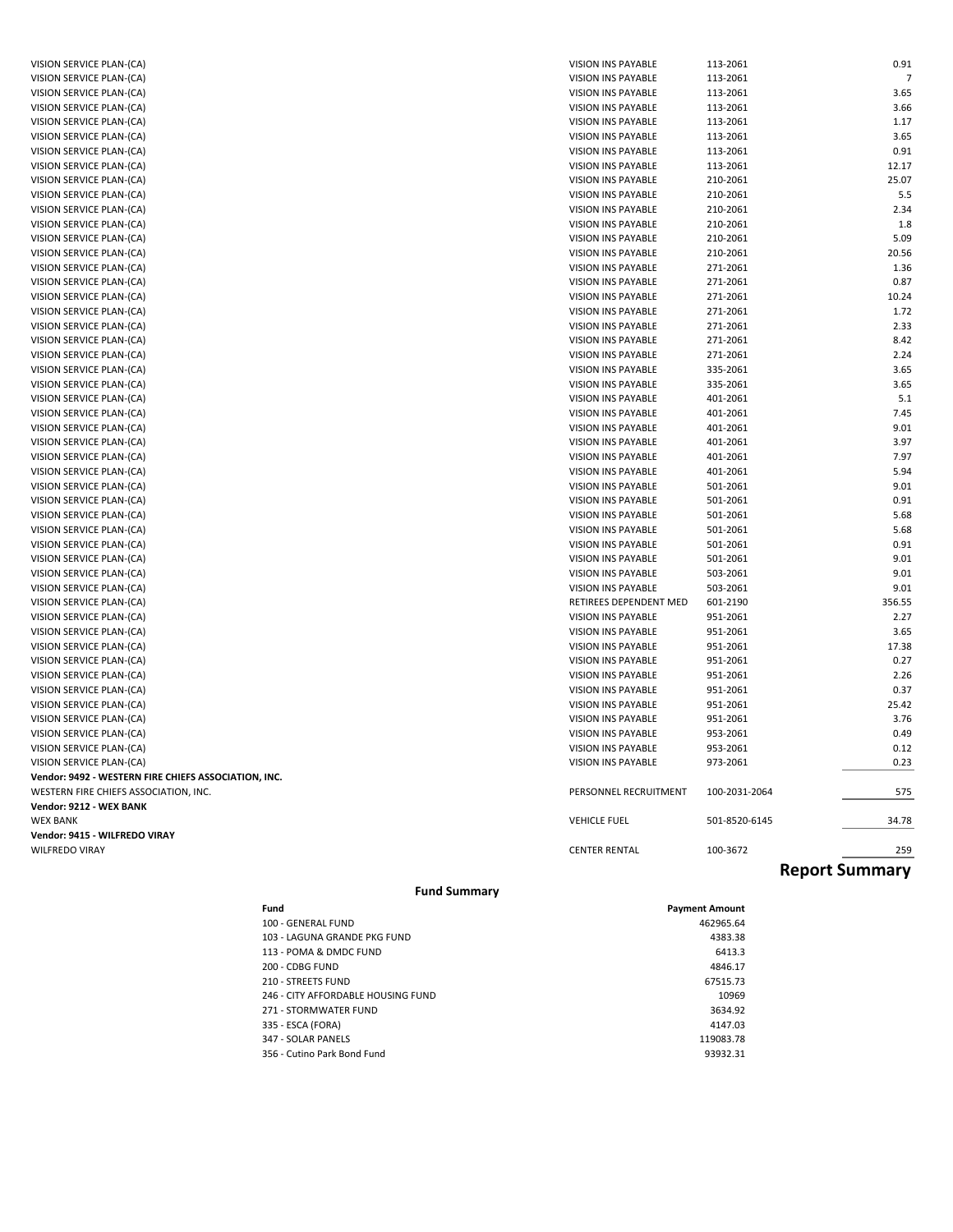| 357 - Measure X Bond Fund                                        |                                                 | 205497.88             |
|------------------------------------------------------------------|-------------------------------------------------|-----------------------|
| 401 - WATER FUND                                                 |                                                 | 14793.1               |
| 501 - EQUIPMT MAINT FUND                                         |                                                 | 28732.94              |
| 503 - MIS FUND                                                   |                                                 | 16358.33              |
| 601 - EXPEND TRUST FUND                                          |                                                 | 31424                 |
| 951 - SAN. DISTRICT GEN. FUND<br>952 - SAN. DISTRICT CAP. OUTLAY |                                                 | 7919.36               |
| 953 - SAN. DISTRICT CAP. IMPROV                                  |                                                 | 1035<br>46416.09      |
| 973 - SA MERGED - LMIHF                                          |                                                 | 284.38                |
|                                                                  |                                                 |                       |
|                                                                  | <b>Account Summary</b>                          |                       |
| <b>Account Number</b>                                            | <b>Account Name</b>                             | <b>Payment Amount</b> |
| 100-1010-1036                                                    | LAFCO ANNUAL CHARGES                            | 24886.9               |
| 100-1010-4122<br>100-1350-7169                                   | DUES & MEMBERSHIP<br>NEIGHBORHOOD IMPROVEMENTS  | 900<br>10969          |
| 100-2031-1037                                                    | <b>EMPLOYEE RECOGNITION</b>                     | 121.16                |
| 100-2031-2064                                                    | PERSONNEL RECRUITMENT                           | 610                   |
| 100-2031-3102                                                    | COMPUTER SUPPLIES/SOFTWARE                      | 51.69                 |
| 100-2042-1039                                                    | JAN ROEHL CONSULTING                            | 2200                  |
| 100-2042-7205                                                    | RESTORATIVE JUSTICE PARTNERS                    | 3729.48               |
| 100-2052                                                         | FEDERAL TAX PAYABLE                             | 52685.14              |
| 100-2053                                                         | STATE TAX PAYABLE                               | 20954.7               |
| 100-2056                                                         | <b>PERS PAYABLE</b>                             | 111804.92             |
| 100-2057                                                         | EE HEALTHCARE PAYABLE                           | 19903.56              |
| 100-2059                                                         | <b>GARNISHMENT PAYABLE</b>                      | 1433.96               |
| 100-2060                                                         | DEFERRED COMP PAYABLE                           | 35953.69              |
| 100-2061                                                         | <b>VISION INS PAYABLE</b>                       | 1346.09               |
| 100-2062                                                         | MISC PAYROLL PAYABLES                           | 919.79                |
| 100-2064                                                         | LIUNA PENSION PAYABLE                           | 3688.44               |
| 100-2066                                                         | <b>DENTAL PAYABLE</b>                           | 2826.9                |
| 100-2071                                                         | LIFE/ AD&D LTD PAYABLE                          | 3246.12               |
| 100-3010-1023                                                    | LEGAL SERVICES - SPECIAL                        | 9831.5                |
| 100-3010-3095                                                    | DEPARTMENT CONSUMABLES                          | 27.35                 |
| 100-3213                                                         | PLUMBING PERMIT                                 | 217.95                |
| 100-3231                                                         | STREET OPENING/ENCR PERMIT                      | 515                   |
| 100-3672                                                         | <b>CENTER RENTAL</b>                            | 854.75                |
| 100-5110-1015<br>100-5110-1025                                   | BENEFITS ADMINISTRATION<br><b>CITY AUDIT</b>    | 1417.88<br>2215       |
| 100-5110-1029                                                    | TRAINING & EDUCATION                            | 170                   |
| 100-5110-1030                                                    | CONSULTANT                                      | 2207.1                |
| 100-5110-2053                                                    | <b>OUTSIDE PRINTING SERVICE</b>                 | 1403.23               |
| 100-5110-2078                                                    | OTHER EXPENSE                                   | 138                   |
| 100-5110-3092                                                    | <b>STATIONARY SUPPLIES</b>                      | 264.77                |
| 100-5110-3095                                                    | DEPARTMENT CONSUMABLES                          | 111.99                |
| 100-6110-1030                                                    | CONSULTANT                                      | 1052.78               |
| 100-6110-2078                                                    | OTHER EXPENSE                                   | 269                   |
|                                                                  | <b>Account Summary</b>                          |                       |
| Account Number                                                   | <b>Account Name</b>                             | <b>Payment Amount</b> |
| 100-6110-3095                                                    | DEPARTMENT CONSUMABLES                          | 65.54                 |
| 100-6110-5132                                                    | <b>TELEPHONE</b>                                | 1492.63               |
| 100-6120-2049                                                    | UNIFORM SERVICE/LANUDRY                         | 1012.45               |
| 100-6120-5135                                                    | MOBILE COMMUNICATION                            | 839.25                |
| 100-6610-2043                                                    | TEMPORARY CONTRACT SERVICES                     | 4658.38               |
| 100-6610-9602                                                    | PAYMENT ON PRINCIPAL-COPIER                     | 1238.49               |
| 100-6610-9605                                                    | INTEREST EXPENSE-COPIER                         | 71.11                 |
| 100-6640-2049                                                    | UNIFORM SERVICE/LAUNDRY                         | 246.63                |
| 100-6640-3093                                                    | <b>JANITORIAL SUPPLIES</b>                      | 46.1                  |
|                                                                  |                                                 |                       |
| 100-6640-3096                                                    | <b>CSA 74 PURCHASES</b>                         | 268.08                |
| 100-6640-5135                                                    | MOBILE COMMUNICATIONS                           | 984.49                |
| 100-8110-2073                                                    | SUBCONTRACTED WORK - CV RESPONSE                | 989.68                |
| 100-8110-3095                                                    | DEPT CONSUMABLES - CV RESPONSE                  | 47478                 |
| 100-8110-8187                                                    | DEPT EQUIPMENT - CV RESPONSE                    | 3265.41               |
| 100-8310-2044                                                    | <b>COPIER SERVICES</b>                          | 107.36                |
| 100-8310-2049                                                    | UNIFORM SERVICE / LAUNDRY                       | 101.24                |
| 100-8310-2057                                                    | PEST CONTROL                                    | 309                   |
| 100-8310-2073                                                    | SUBCONTRACTED WORK                              | 725.63                |
| 100-8310-3095                                                    | DEPARTMENT CONSUMABLES                          | 962.92                |
| 100-8310-3097                                                    | SAFETY EQUIPMENT                                | 38.54                 |
|                                                                  | CHEMICALS                                       | 1172.38               |
|                                                                  | <b>GAS &amp; ELECTRIC</b>                       | 39049.37              |
|                                                                  | WATER                                           | 7039.78               |
| 100-8310-3099<br>100-8310-5131<br>100-8310-5133<br>100-8310-9602 | PAYMENT ON PRINCIPAL<br><b>INTEREST EXPENSE</b> | 7607.9                |
| 100-8310-9605<br>100-8410-2049                                   | UNIFORM SERVICE/LAUNDRY                         | 436.79<br>32.41       |
| 100-8420-2049                                                    | UNIFORM SERVICE/LAUNDRY                         | 101.24                |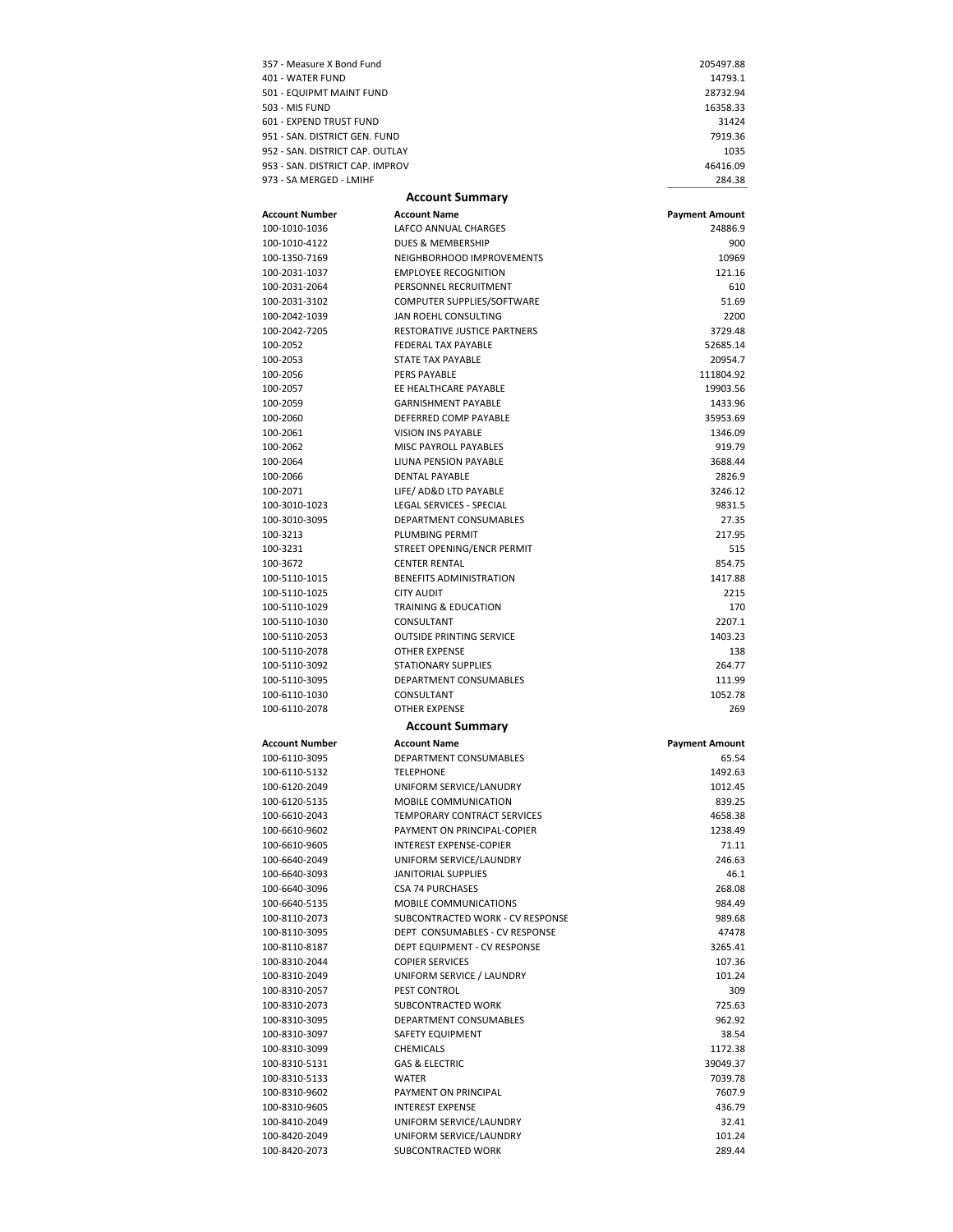| 100-8420-2087                                                                                                                                                                                        | <b>EQUIPMENT RENTAL</b>            | 49.66                 |
|------------------------------------------------------------------------------------------------------------------------------------------------------------------------------------------------------|------------------------------------|-----------------------|
| 100-8420-3095                                                                                                                                                                                        | DEPARTMENT CONSUMABLES             | 102.09                |
| 100-8420-3097                                                                                                                                                                                        | SAFETY EQUIPMENT                   | 445.01                |
| 100-8420-5131                                                                                                                                                                                        | <b>GAS &amp; ELECTRIC</b>          | 843.39                |
| 100-8420-8187                                                                                                                                                                                        | DEPARTMENT EQUIPMENT               | 4719.39               |
| 100-8420-9616                                                                                                                                                                                        | <b>LOAN PAYMENT</b>                | 141.2                 |
| 100-8430-2073                                                                                                                                                                                        | SUBCONTRACTED WORK                 | 2715.35               |
| 100-8440-2049                                                                                                                                                                                        | UNIFORM SERVICE / LAUNDRY          | 60.71                 |
| 100-8440-3095                                                                                                                                                                                        | DEPARTMENT CONSUMABLES             | 237.62                |
| 100-8440-5133                                                                                                                                                                                        | WATER                              | 13318.53              |
| 100-8450-2049                                                                                                                                                                                        | UNIFORM SERVICE / LAUNDRY          | 32.41                 |
| 100-9100-2043                                                                                                                                                                                        | <b>TEMPORARY CONTRACT SERVICES</b> | 32.5                  |
| 100-9100-3104                                                                                                                                                                                        | <b>COMPUTER SOFTWARE</b>           | 30                    |
| 100-9105-2049                                                                                                                                                                                        | UNIFORM SERVICE/LAUNDRY            | 130.16                |
| 100-9105-3093                                                                                                                                                                                        | <b>JANITORIAL SUPPLIES</b>         | 100.99                |
| 100-9200-2044                                                                                                                                                                                        | <b>COPIER SERVICES</b>             | 448.55                |
| 103-2052                                                                                                                                                                                             | FEDERAL TAX PAYABLE                | 41.16                 |
| 103-2053                                                                                                                                                                                             | STATE TAX PAYABLE                  | 11.35                 |
| 103-2056                                                                                                                                                                                             | <b>PERS PAYABLE</b>                | 176.07                |
| 103-2057                                                                                                                                                                                             | EE HEALTHCARE PAYABLE              | 29.06                 |
| 103-2060                                                                                                                                                                                             | DEFERRED COMP PAYABLE              | 51.13                 |
| 103-2061                                                                                                                                                                                             | <b>VISION INS PAYABLE</b>          | 4.33                  |
| 103-2062                                                                                                                                                                                             | <b>MISC PAYROLL PAYABLES</b>       | 13.44                 |
| 103-2064                                                                                                                                                                                             | LIUNA PENSION PAYABLE              | 163.06                |
| 103-2071                                                                                                                                                                                             | LIFE/ AD&D LTD PAYABLE             | 6.29                  |
| 103-8710-2049                                                                                                                                                                                        | UNIFORM SERVICE/LAUNDRY            | 20.27                 |
| 103-8710-5131                                                                                                                                                                                        | <b>GAS &amp; ELECTRIC</b>          | 1747.38               |
| 103-8710-5133                                                                                                                                                                                        | <b>WATER</b>                       | 2119.84               |
| 113-2052                                                                                                                                                                                             | FEDERAL TAX PAYABLE                | 974.54                |
| 113-2053                                                                                                                                                                                             | STATE TAX PAYABLE                  | 313.72                |
|                                                                                                                                                                                                      |                                    |                       |
|                                                                                                                                                                                                      | <b>Account Summary</b>             |                       |
| Account Number                                                                                                                                                                                       | <b>Account Name</b>                | <b>Payment Amount</b> |
|                                                                                                                                                                                                      |                                    |                       |
| 113-2056                                                                                                                                                                                             | PERS PAYABLE                       | 2042.47               |
| 113-2057                                                                                                                                                                                             | EE HEALTHCARE PAYABLE              | 543.72                |
|                                                                                                                                                                                                      | <b>GARNISHMENT PAYABLE</b>         | 180                   |
|                                                                                                                                                                                                      | DEFERRED COMP PAYABLE              | 248.35                |
|                                                                                                                                                                                                      | <b>VISION INS PAYABLE</b>          | 36.78                 |
| 113-2059<br>113-2060<br>113-2061<br>113-2062                                                                                                                                                         | MISC PAYROLL PAYABLES              | 146.53                |
|                                                                                                                                                                                                      | LIUNA PENSION PAYABLE              | 174.09                |
|                                                                                                                                                                                                      | LIFE/ AD&D LTD PAYABLE             | 139.04                |
|                                                                                                                                                                                                      | UNIFORM SERVICE / LAUNDRY          | 215.16                |
|                                                                                                                                                                                                      | SUBCONTRACTED WORK                 | 960.25                |
|                                                                                                                                                                                                      | DEPARTMENT CONSUMABLES             | 189.56                |
|                                                                                                                                                                                                      | SAFETY EQUIPMENT                   | 249.09                |
|                                                                                                                                                                                                      | FEDERAL TAX PAYABLE                | 400.06                |
|                                                                                                                                                                                                      | <b>STATE TAX PAYABLE</b>           | 161.88                |
|                                                                                                                                                                                                      | EE HEALTHCARE PAYABLE              | 298.54                |
|                                                                                                                                                                                                      | DEFERRED COMP PAYABLE              | 3985.69               |
|                                                                                                                                                                                                      | FEDERAL TAX PAYABLE                | 691.46                |
|                                                                                                                                                                                                      | STATE TAX PAYABLE                  | 217.39                |
|                                                                                                                                                                                                      | PERS PAYABLE                       | 1555.2                |
|                                                                                                                                                                                                      | EE HEALTHCARE PAYABLE              | 269.52                |
| 113-2064<br>113-2071<br>113-8730-2049<br>113-8730-2073<br>113-8730-3095<br>113-8730-3097<br>200-2052<br>200-2053<br>200-2057<br>200-2060<br>210-2052<br>210-2053<br>210-2056<br>210-2057<br>210-2059 | <b>GARNISHMENT PAYABLE</b>         | 72.94                 |
| 210-2060                                                                                                                                                                                             | DEFERRED COMP PAYABLE              | 702.93                |
| 210-2061                                                                                                                                                                                             | <b>VISION INS PAYABLE</b>          | 60.36                 |
| 210-2062                                                                                                                                                                                             | <b>MISC PAYROLL PAYABLES</b>       | 193.83                |
| 210-2064                                                                                                                                                                                             | LIUNA PENSION PAYABLE              | 557.46                |
| 210-2071                                                                                                                                                                                             | LIFE/ AD&D LTD PAYABLE             | 132.36                |
| 210-8110-2049                                                                                                                                                                                        | UNIFORM SERVICE/LAUNDRY            | 80.97                 |
| 210-8110-3095                                                                                                                                                                                        | DEPARTMENT CONSUMABLES             | 684.1                 |
| 210-8110-5131                                                                                                                                                                                        | <b>GAS &amp; ELECTRIC</b>          | 559.36                |
| 210-8210-2059                                                                                                                                                                                        | <b>STREET LIGHTINGS</b>            | 34513.7               |
| 210-8210-9576                                                                                                                                                                                        | <b>BICYCLE SAFE STORM GRATE</b>    | 14805.75              |
| 210-8420-2049                                                                                                                                                                                        | UNIFORM SERVICE/LAUNDRY            | 20.27                 |
| 210-8420-2093                                                                                                                                                                                        | SUBCONTRACTED WORK                 | 1225                  |
| 210-8420-5131                                                                                                                                                                                        | <b>GAS &amp; ELECTRIC</b>          | 436.88                |
| 210-8420-5133                                                                                                                                                                                        | WATER                              | 10736.25              |
| 246-2010-4208                                                                                                                                                                                        | <b>PROGRAM COSTS</b>               | 10969                 |
| 271-2052                                                                                                                                                                                             | FEDERAL TAX PAYABLE                | 374.43                |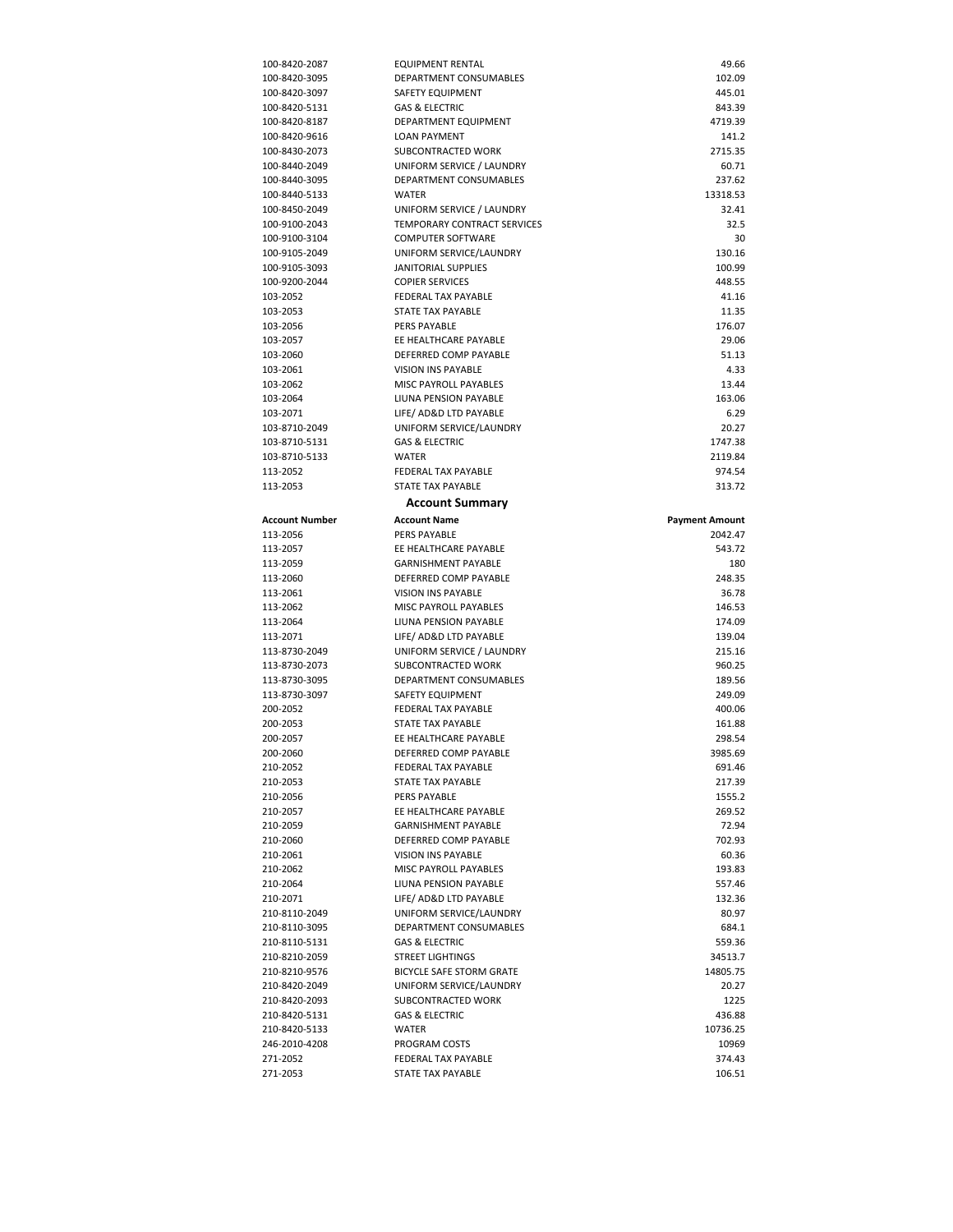| 271-2056                       | PERS PAYABLE                                              | 1022.03               |
|--------------------------------|-----------------------------------------------------------|-----------------------|
| 271-2057                       | EE HEALTHCARE PAYABLE                                     | 295                   |
| 271-2060                       | DEFERRED COMP PAYABLE                                     | 491.71                |
| 271-2061                       | <b>VISION INS PAYABLE</b>                                 | 27.18                 |
| 271-2062                       | MISC PAYROLL PAYABLES                                     | 94.71                 |
| 271-2064                       | LIUNA PENSION PAYABLE                                     | 1064.78               |
| 271-2071                       | LIFE/AD&D LTD PAYABLE                                     | 77.6                  |
| 271-8110-2049                  | UNIFORM SERVICE/LAUNDRY                                   | 80.97                 |
| 335-2052                       | FEDERAL TAX PAYABLE                                       | 1471.53               |
| 335-2053                       | STATE TAX PAYABLE                                         | 486.95                |
| 335-2056                       | PERS PAYABLE                                              | 1879.95               |
| 335-2057                       | EE HEALTHCARE PAYABLE<br><b>VISION INS PAYABLE</b>        | 301.3                 |
| 335-2061                       |                                                           | 7.3<br>119083.78      |
| 347-8910-9539                  | <b>SOLAR PANELS</b><br><b>INTEREST PAYMENTS</b>           | 93932.31              |
| 356-5110-9605<br>357-5110-9605 | <b>INTEREST PAYMENTS</b>                                  | 205497.88             |
| 401-2052                       | FEDERAL TAX PAYABLE                                       | 477.85                |
| 401-2053                       | STATE TAX PAYABLE                                         | 130.46                |
| 401-2056                       | PERS PAYABLE                                              | 1091.1                |
| 401-2057                       | EE HEALTHCARE PAYABLE                                     | 268.6                 |
|                                |                                                           |                       |
|                                | <b>Account Summary</b>                                    |                       |
| Account Number                 | <b>Account Name</b>                                       | <b>Payment Amount</b> |
| 401-2060                       | DEFERRED COMP PAYABLE                                     | 396.52                |
| 401-2061                       | <b>VISION INS PAYABLE</b>                                 | 39.44                 |
| 401-2062                       | MISC PAYROLL PAYABLES                                     | 77.3                  |
| 401-2064                       | LIUNA PENSION PAYABLE                                     | 937.35                |
| 401-2071                       | LIFE/ AD&D LTD PAYABLE<br><b>OUTSIDE PRINTING SERVICE</b> | 99.12<br>137.05       |
| 401-8610-2053<br>401-8610-4124 | POSTAGE                                                   | 316.9                 |
| 401-8620-2049                  | UNIFORM SERVICE/LAUNDRY                                   | 80.97                 |
| 401-8620-2073                  | SUBCONTRACTED WORK                                        | 736.03                |
| 401-8620-3095                  | DEPARTMENT CONSUMABLES                                    | 91.96                 |
| 401-8620-5131                  | <b>GAS &amp; ELECTRIC</b>                                 | 9912.45               |
| 501-2052                       | <b>FEDERAL TAX PAYABLE</b>                                | 379.74                |
| 501-2053                       | STATE TAX PAYABLE                                         | 78.26                 |
| 501-2056                       | PERS PAYABLE                                              | 894.3                 |
| 501-2057                       | EE HEALTHCARE PAYABLE                                     | 242.4                 |
| 501-2060                       | DEFERRED COMP PAYABLE                                     | 315.08                |
| 501-2061                       | <b>VISION INS PAYABLE</b>                                 | 31.2                  |
| 501-2062                       | MISC PAYROLL PAYABLES                                     | 95                    |
| 501-2064                       | LIUNA PENSION PAYABLE                                     | 576                   |
| 501-2071                       | LIFE/ AD&D LTD PAYABLE                                    | 66.1                  |
| 501-8510-5131                  | <b>GAS &amp; ELECTRIC</b>                                 | 346.74                |
| 501-8520-2049                  | UNIFORM SERVICE/LAUNDRY                                   | 80.97                 |
| 501-8520-2068                  | REFUSE DISPOSAL                                           | 703.09                |
| 501-8520-6144                  | <b>VEHICLE PARTS</b>                                      | 5140.73               |
| 501-8520-6145                  | <b>VEHICLE FUEL</b>                                       | 4415.02               |
| 501-8520-6147                  | <b>TIRES</b>                                              | 79.95                 |
| 501-8520-6148                  | <b>OUTSIDE REPAIRS</b>                                    | 15288.36              |
| 503-2052                       | FEDERAL TAX PAYABLE                                       | 998.29                |
| 503-2053                       | STATE TAX PAYABLE                                         | 199.54                |
| 503-2056                       | PERS PAYABLE                                              | 1013.25               |
| 503-2057                       | EE HEALTHCARE PAYABLE                                     | 394.74                |
| 503-2060                       | DEFERRED COMP PAYABLE                                     | 1662.07               |
| 503-2061                       | <b>VISION INS PAYABLE</b>                                 | 18.02                 |
| 503-2071<br>503-4010-3102      | LIFE/ AD&D LTD PAYABLE<br>COMPUTER SUPPLIES/SOFTWARE      | 81.76                 |
| 503-4010-5135                  | MOBILE COMMUNICATIONS                                     | 6206.75<br>545.51     |
| 503-4010-5138                  | DATA COMMUNICATION                                        | 5238.4                |
| 601-2108                       | LITIGATION - CAMPUS TOWN                                  | 14817.45              |
| 601-2190                       | RETIREES DEPENDENT MED                                    | 356.55                |
| 601-2224                       | MAIN GATE - PETROVICH                                     | 9750                  |
| 601-2226                       | NURSES BARRACKS PROJ - GLOVER                             | 6500                  |
| 951-2052                       | FEDERAL TAX PAYABLE                                       | 849.31                |
| 951-2053                       | STATE TAX PAYABLE                                         | 262.2                 |
| 951-2056                       | PERS PAYABLE                                              | 1757.75               |
| 951-2057                       | EE HEALTHCARE PAYABLE                                     | 354.7                 |
| 951-2060                       | DEFERRED COMP PAYABLE                                     | 608.91                |
| 951-2061                       | <b>VISION INS PAYABLE</b>                                 | 55.38                 |
| 951-2062                       | MISC PAYROLL PAYABLES                                     | 163.53                |
| 951-2064                       | LIUNA PENSION PAYABLE                                     | 607.28                |
| 951-2071                       | LIFE/ AD&D LTD PAYABLE                                    | 81.52                 |
| 951-8810-4122                  | DUES AND MEMBERSHIPS                                      | 200                   |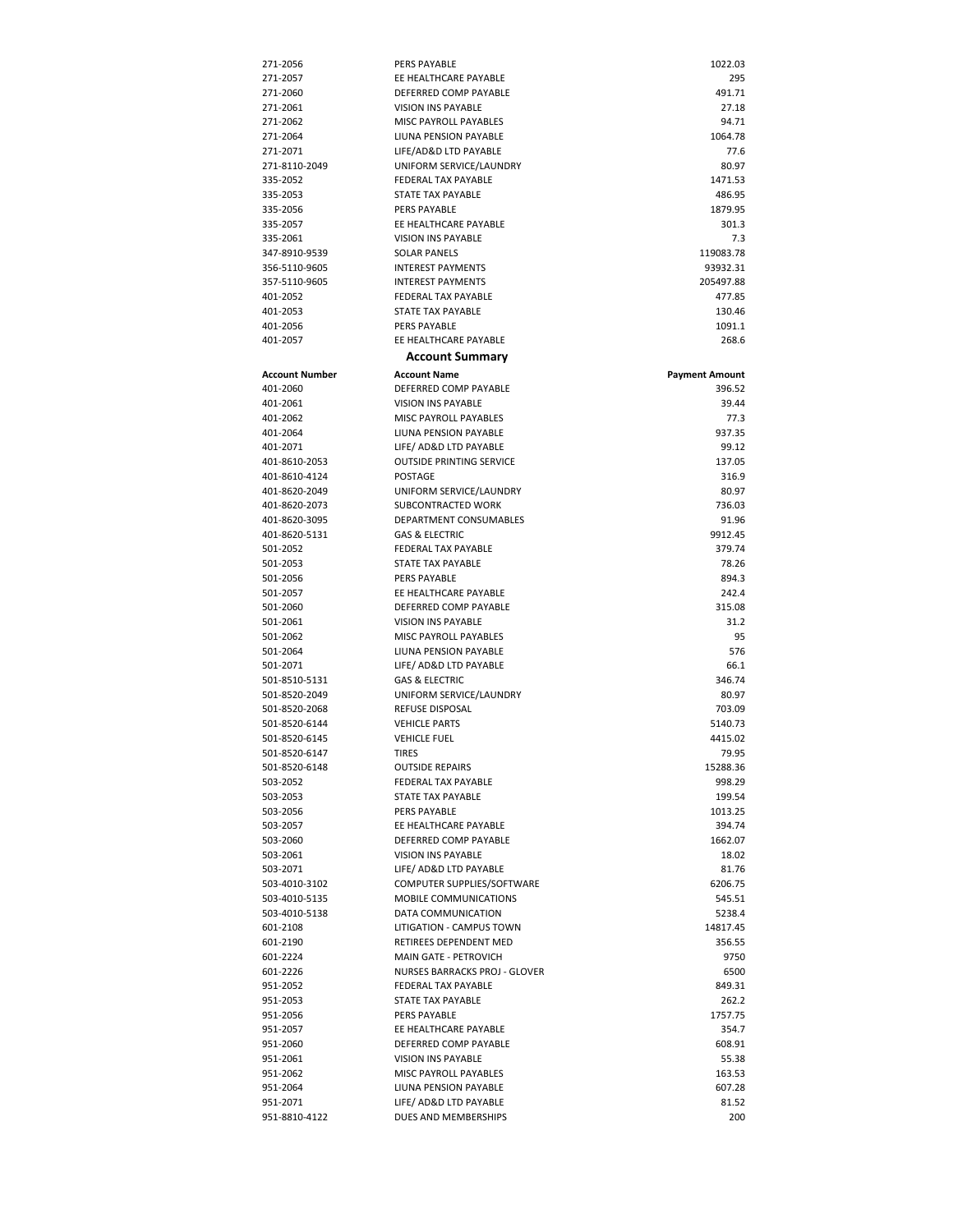| 951-8820-2049              | UNIFORM SERVICE / LAUNDRY           | 80.96                 |
|----------------------------|-------------------------------------|-----------------------|
| 951-8820-2073              | SUBCONTRACTED WORK                  | 250                   |
| 951-8820-3095              | DEPARTMENT CONSUMABLES              | 903.13                |
| 951-8820-5131              | <b>GAS AND ELECTRIC</b>             | 1744.69               |
| 952-8820-8194              | SEWER SYSTEM MNGT PLAN UPDATE       | 1035                  |
| 953-2052                   | FEDERAL TAX PAYABLE                 | 24 27                 |
| 953-2053                   | <b>STATE TAX PAYABLE</b>            | 9.33                  |
|                            | <b>Account Summary</b>              |                       |
| <b>Account Number</b>      | <b>Account Name</b>                 | <b>Payment Amount</b> |
| 953-2056                   | PERS PAYABLE                        | 9.66                  |
| 953-2057                   | EE HEALTHCARE PAYABLE               | 5.18                  |
| 953-2060                   | DEFERRED COMP PAYABLE               | 7.88                  |
| 953-2061                   | <b>VISION INS PAYABLE</b>           | 0.61                  |
| 953-2071                   | LIFE/ AD&D LTD PAYABLE              | 4.16                  |
| 953-8820-9204              | <b>LIFT STATION UPGRADES</b>        | 28622.5               |
| 953-8820-9207              | <b>FREMONT BL SEWR MAIN UPGRADE</b> | 105                   |
| 953-8820-9218              | SEWER LINE REPLACEMENTS             | 17627.5               |
| 973-2057                   | FF HFAITHCARF PAYARIF               | 0.17                  |
| 973-2061                   | <b>VISION INS PAYABLE</b>           | 0.23                  |
| 973-2062                   | MISC PAYROLL PAYABLES               | 0.62                  |
| 973-2064                   | LIUNA PENSION PAYABLE               | 7.54                  |
| 973-2071                   | LIFE/ AD&D LTD PAYABLE              | 0.75                  |
| 973-9710-9526              | AFFORDABLE HOUSING                  | 275.07                |
|                            | <b>Project Account Summary</b>      |                       |
| <b>Project Account Key</b> |                                     | <b>Payment Amount</b> |

| **None**   | 1125472.87 |
|------------|------------|
| 1010 S & S | 3265.41    |
| 5005007 AA | 500        |
| 5005011 AA | 83.55      |
| 5005060 AA | 1030.51    |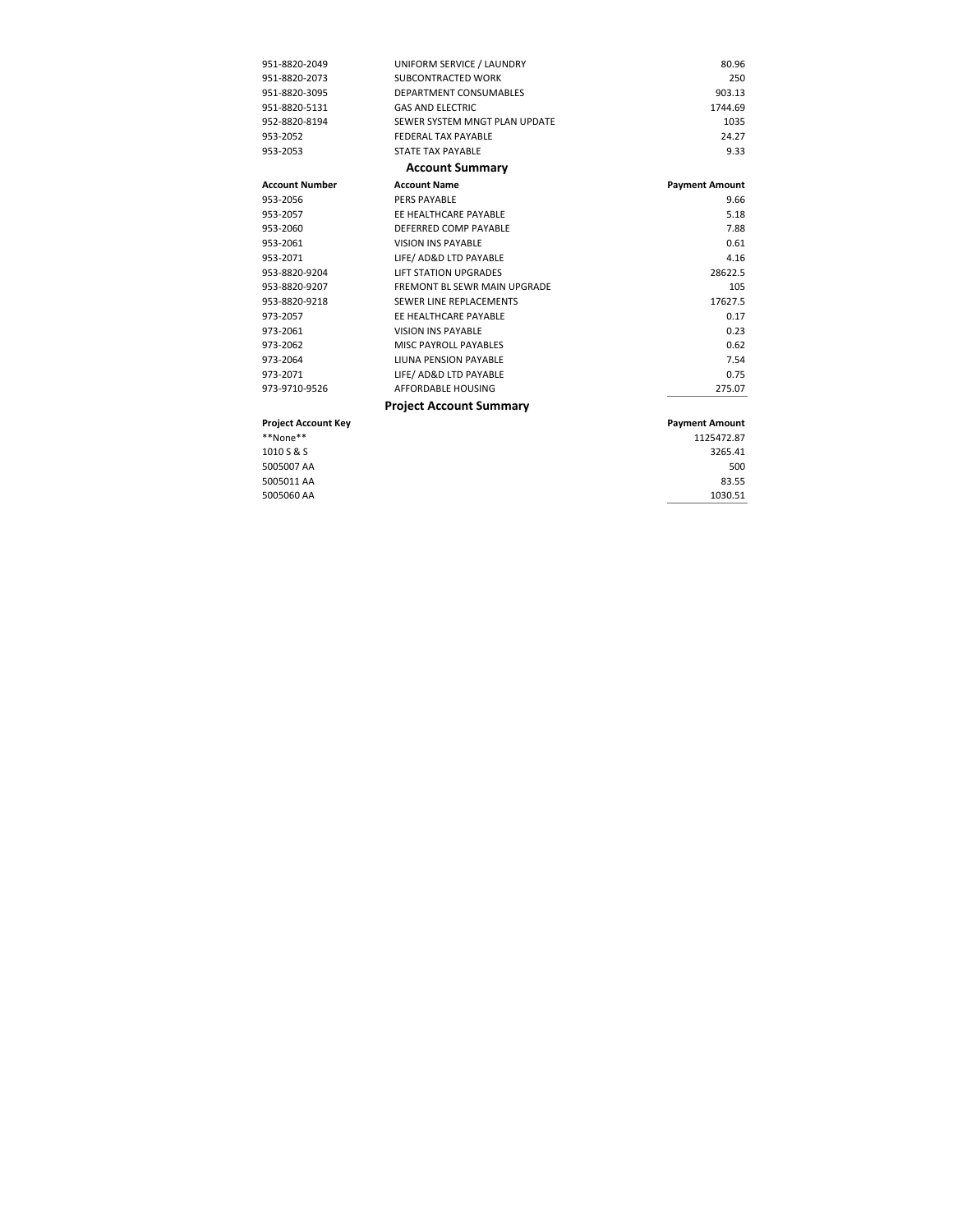

**Fund: 100 - GENERAL FUND**

# **Distribution Report**

Seaside, CA Payroll Set: 01 Expense Range - Payment Range 09/05/2020-09/18/2020

| 100-1010-0001 | SALARIES                  | 4,730.25   |
|---------------|---------------------------|------------|
| 100-2010-0001 | SALARIES                  | 7,362.32   |
| 100-2010-0018 | AUTO ALLOWANCE            | 200.00     |
| 100-2010-0019 | <b>HOUSING ALLOWANCE</b>  | 2,100.00   |
| 100-2010-0020 | PART-TIME HOURLY WAGES    | 1,659.67   |
| 100-2021-0001 | SALARIES                  | 6,567.92   |
| 100-2031-0001 | SALARIES                  | 8,732.38   |
| 100-2031-1033 | <b>FITNESS PROGRAM</b>    | 90.00      |
| 100-2042-0020 | PART-TIME HOURLY WAGES    | 3,664.32   |
| 100-3010-0001 | SALARIES                  | 6,646.15   |
| 100-3010-0020 | PART-TIME HOURLY WAGES    | 2,059.02   |
| 100-5110-0001 | <b>SALARIES</b>           | 16,088.45  |
| 100-5110-0020 | PART-TIME HOURLY          | 4,575.35   |
| 100-5110-0041 | <b>MEDICAL INSURANCE</b>  | 46.15      |
| 100-5110-1033 | <b>FITNESS PROGRAM</b>    | 45.00      |
| 100-6110-0001 | SALARIES                  | 31,335.08  |
| 100-6110-0002 | <b>OVERTIME</b>           | 645.08     |
| 100-6110-0004 | UNIFORM ALLOWANCE         | 361.38     |
| 100-6110-1033 | <b>FITNESS PROGRAM</b>    | 135.00     |
| 100-6120-0001 | SALARIES                  | 116,672.08 |
| 100-6120-0002 | <b>OVERTIME</b>           | 13,640.35  |
| 100-6120-0004 | UNIFORM ALLOWANCE         | 112.14     |
| 100-6120-0012 | VACATION/COMP TIME PAYOFF | 10,407.74  |
| 100-6130-0001 | SALARIES                  | 32,779.00  |
| 100-6130-0002 | <b>OVERTIME</b>           | 1,945.35   |
| 100-6130-0004 | UNIFORM ALLOWANCE         | 74.76      |
| 100-6150-0001 | <b>SALARIES</b>           | 3,297.31   |
| 100-6150-0004 | UNIFORM ALLOWANCE         | 36.00      |
| 100-6160-0001 | SALARIES                  | 2,518.28   |
| 100-6160-0004 | UNIFORM ALLOWANCE         | 36.00      |
| 100-6160-0041 | MEDICAL INSURANCE         | 46.15      |
| 100-6610-0001 | SALARIES                  | 1,348.92   |
| 100-6610-0020 | PART-TIME HOURLY WAGES    | 3,152.56   |
| 100-6640-0001 | SALARIES                  | 109,938.49 |
| 100-6640-0002 | <b>OVERTIME</b>           | 22,085.75  |
| 100-6640-0004 | UNIFORM ALLOWANCE         | 103.86     |
| 100-6690-0001 | SALARIES - OES            | 5,404.03   |
| 100-6690-0002 | <b>OVERTIME - OES</b>     | 23,246.79  |
| 100-7110-0001 | SALARIES                  | 2,248.21   |
| 100-7110-0020 | PART-TIME HOURLY WAGES    | 1,028.04   |
| 100-7210-0001 | SALARIES                  | 10,042.90  |
| 100-7220-0001 | SALARIES                  | 2,819.09   |
| 100-7310-0001 | SALARIES                  | 3,582.94   |
| 100-7410-0001 | SALARIES                  | 4,545.82   |
| 100-7410-0010 | MANAGEMENT LEAVE PAYOFF   | 733.51     |
| 100-7410-0012 | VACATION/COMP TIME PAYOFF | 9,230.74   |
| 100-7410-0020 | PART-TIME HOURLY          | 220.02     |
| 100-7410-1033 | <b>FITNESS PROGRAM</b>    | $-88.00$   |
| 100-8310-0001 | SALARIES                  | 3,519.77   |
| 100-8310-0002 | <b>OVERTIME</b>           | 348.77     |
| 100-8310-0097 | UNALLOCATED PAGER         | 2,065.43   |
| 100-8410-0001 | SALARIES                  | 1,659.85   |
| 100-8420-0001 | SALARIES                  | 4,798.21   |
|               |                           |            |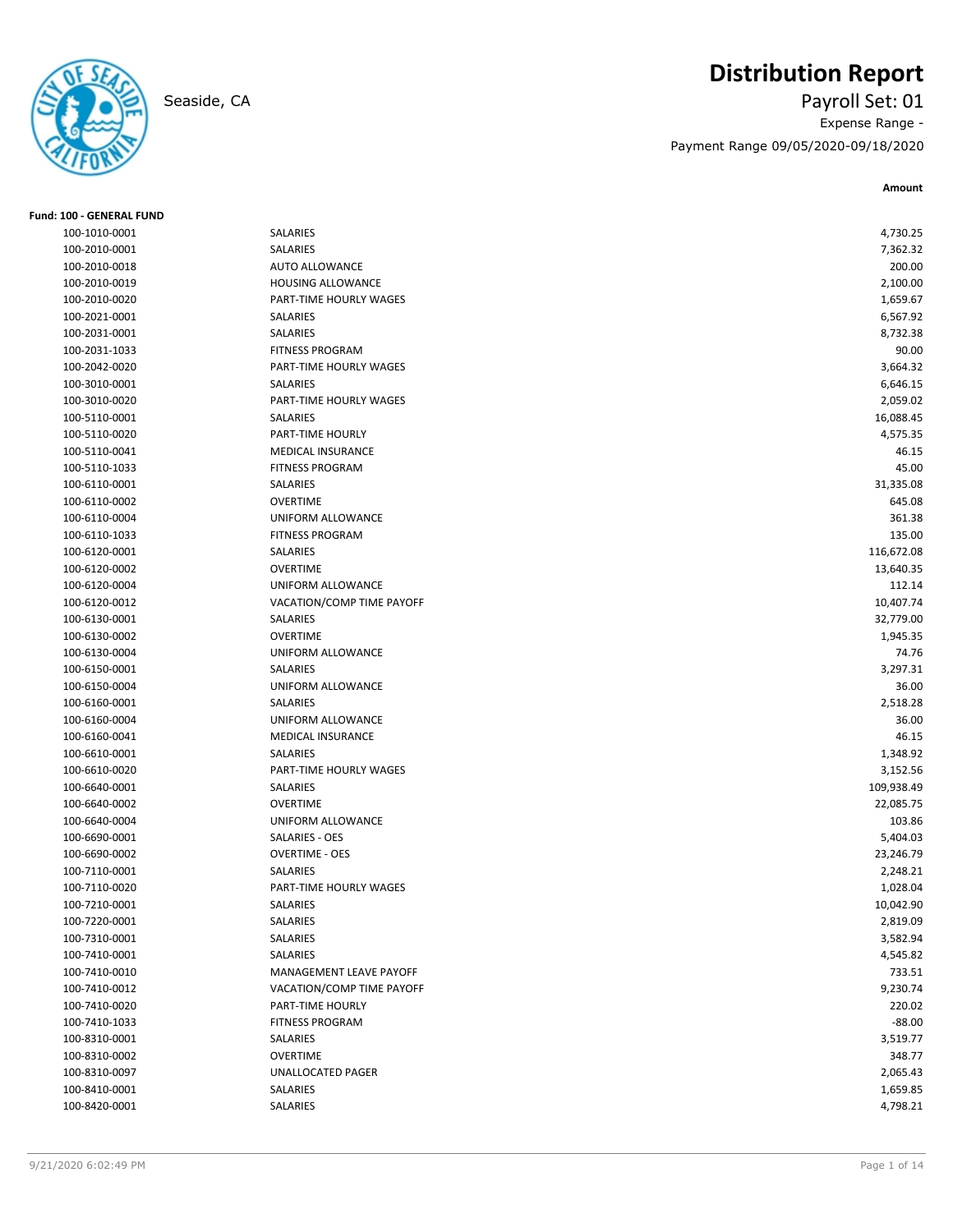### **Distribution Report Expense Range: - Payment Range: 09/05/2020-09/18/2020**

| 256.14     |                                          | <b>OVERTIME</b>        | 100-8420-0002 |
|------------|------------------------------------------|------------------------|---------------|
| 1,545.94   |                                          | SALARIES               | 100-8430-0001 |
| 3,907.01   |                                          | SALARIES               | 100-8440-0001 |
| 902.50     |                                          | SALARIES               | 100-8450-0001 |
| 20,554.33  |                                          | SALARIES               | 100-8910-0001 |
| 5,372.24   |                                          | SALARIES               | 100-9100-0001 |
| 2,333.66   |                                          | PART-TIME HOURLY WAGES | 100-9100-0020 |
| 2,028.03   |                                          | SALARIES               | 100-9105-0001 |
| 3,443.09   |                                          | PART-TIME HOURLY WAGES | 100-9105-0020 |
| 1,119.84   |                                          | PART-TIME HOURLY WAGES | 100-9200-0020 |
| 5,269.22   |                                          | <b>SALARIES</b>        | 100-9310-0001 |
| 6,998.43   |                                          | PART-TIME HOURLY WAGES | 100-9310-0020 |
| 679.38     |                                          | PART-TIME HOURLY WAGES | 100-9320-0020 |
| 149.76     |                                          | PART-TIME HOURLY WAGES | 100-9330-0020 |
| 542.49     |                                          | PART-TIME HOURLY WAGES | 100-9340-0020 |
| 659.62     |                                          | PART-TIME HOURLY WAGES | 100-9350-0020 |
| 1,854.14   |                                          | PART-TIME HOURLY WAGES | 100-9400-0020 |
| 1,668.54   |                                          | PART-TIME HOURLY WAGES | 100-9500-0020 |
| 549,928.74 | Fund 100 - GENERAL FUND Total: 11,687.83 |                        |               |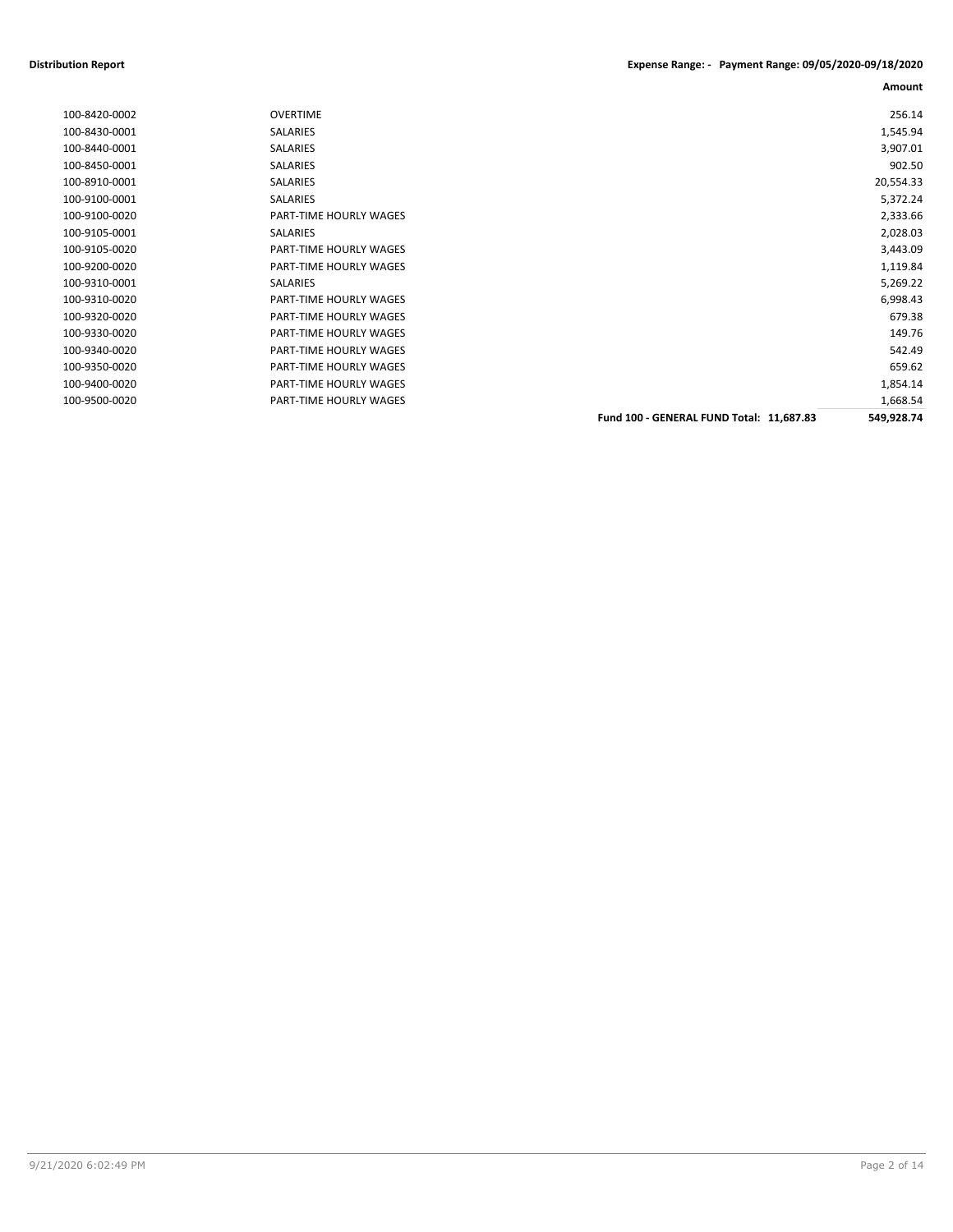**Fund: 103 - LAGUNA GRANDE PKG FUND**

103-8710-0001 SALARIES 663.99

**Fund 103 - LAGUNA GRANDE PKG FUND Total: 15.50 663.99**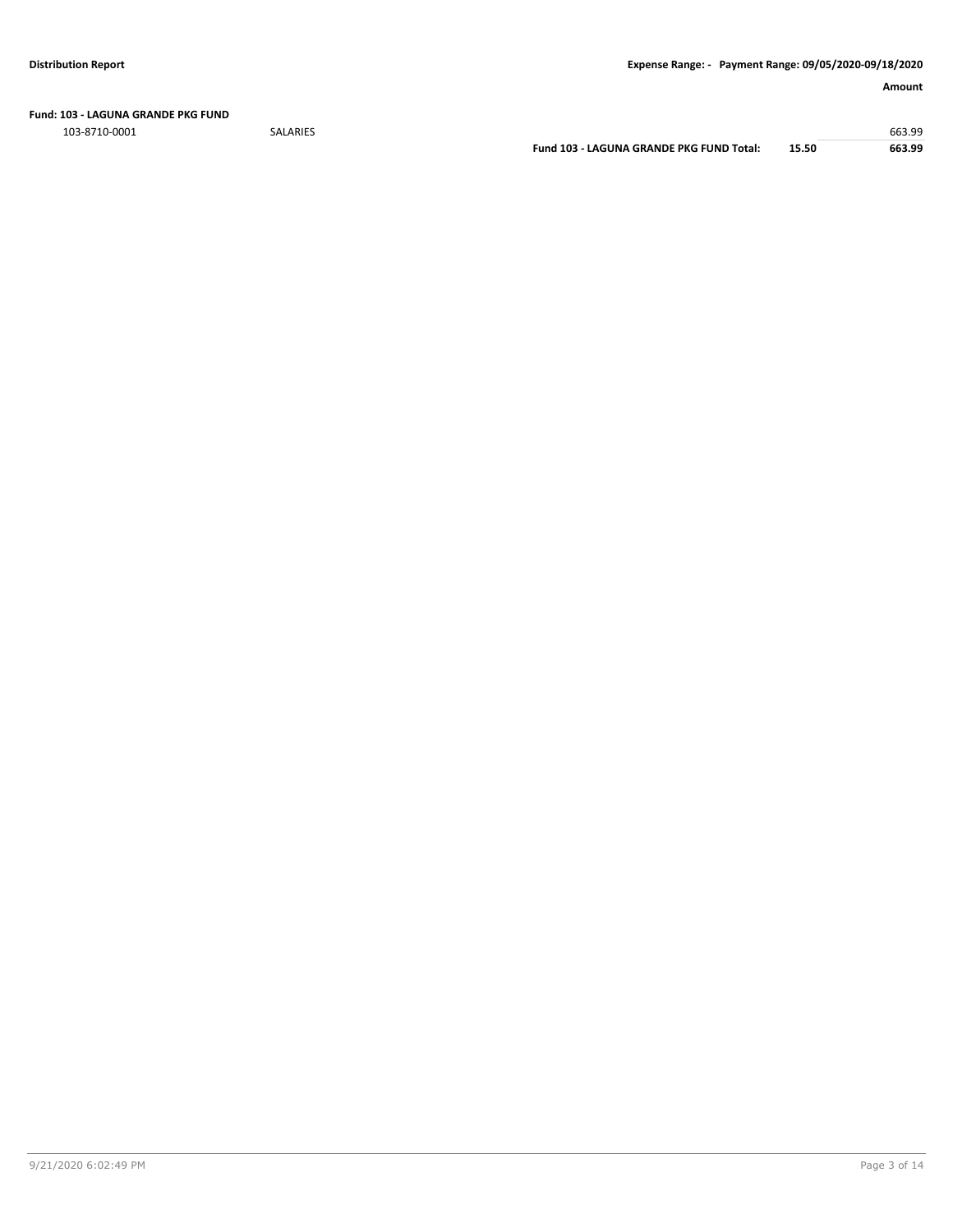| Fund: 113 - POMA & DMDC FUND |                           |                                    |        |           |
|------------------------------|---------------------------|------------------------------------|--------|-----------|
| 113-8730-0001                | SALARIES                  |                                    |        | 11,707.14 |
| 113-8730-0012                | VACATION\COMP TIME PAYOFF |                                    |        | 1,381.87  |
| 113-8730-0020                | PART-TIME HOURLY WAGES    |                                    |        | 1,334.87  |
| 113-8730-0041                | <b>MEDICAL INSURANCE</b>  |                                    |        | 46.15     |
|                              |                           | Fund 113 - POMA & DMDC FUND Total: | 411.80 | 14.470.03 |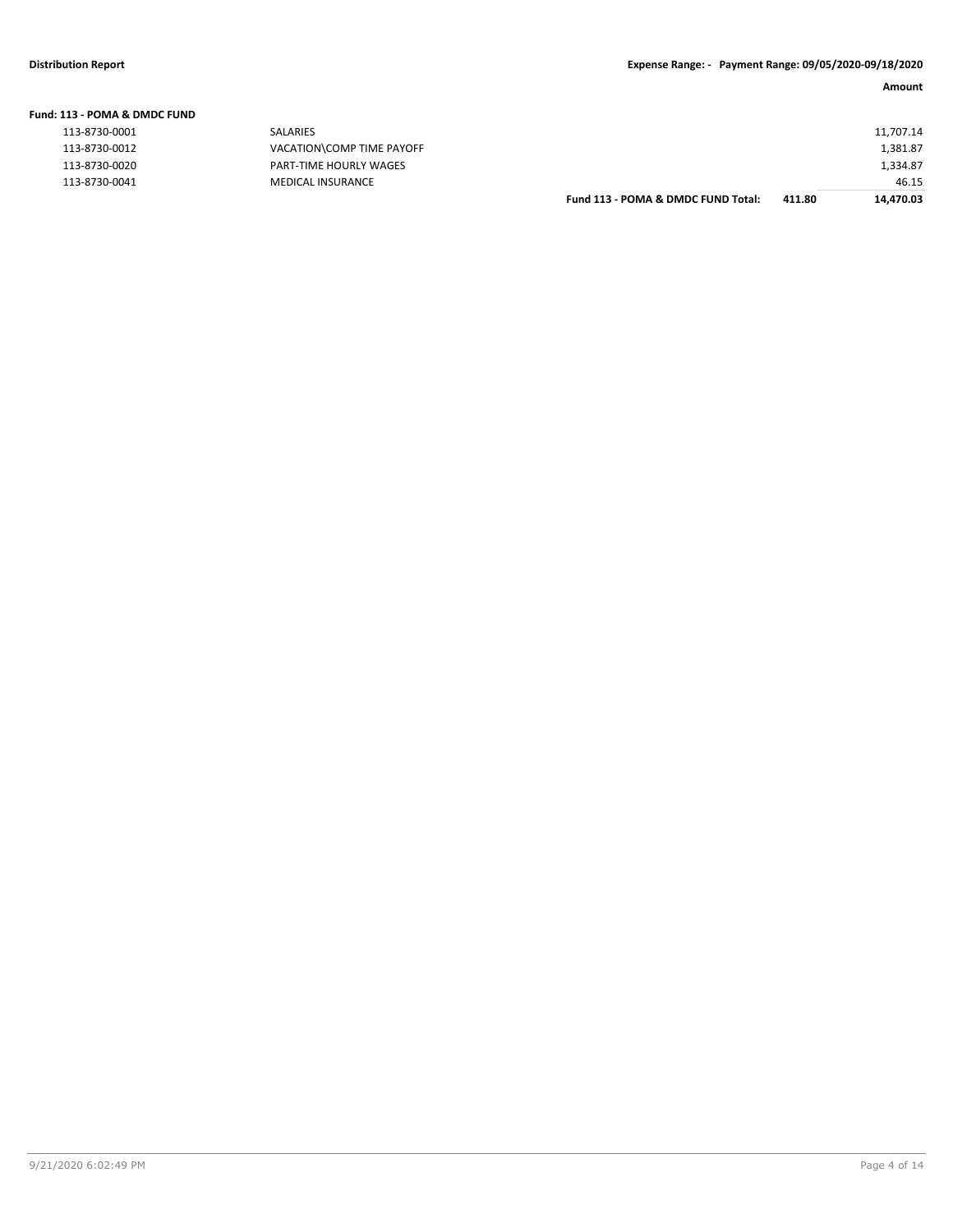**Fund: 200 - CDBG FUND**

200-5410-0010 MANAGEMENT LEAVE PAYOFF 489.00 200-5410-0012 VACATION\COMP TIME PAYOFF 6,153.82 **Fund 200 - CDBG FUND Total: 160.30 6,642.82**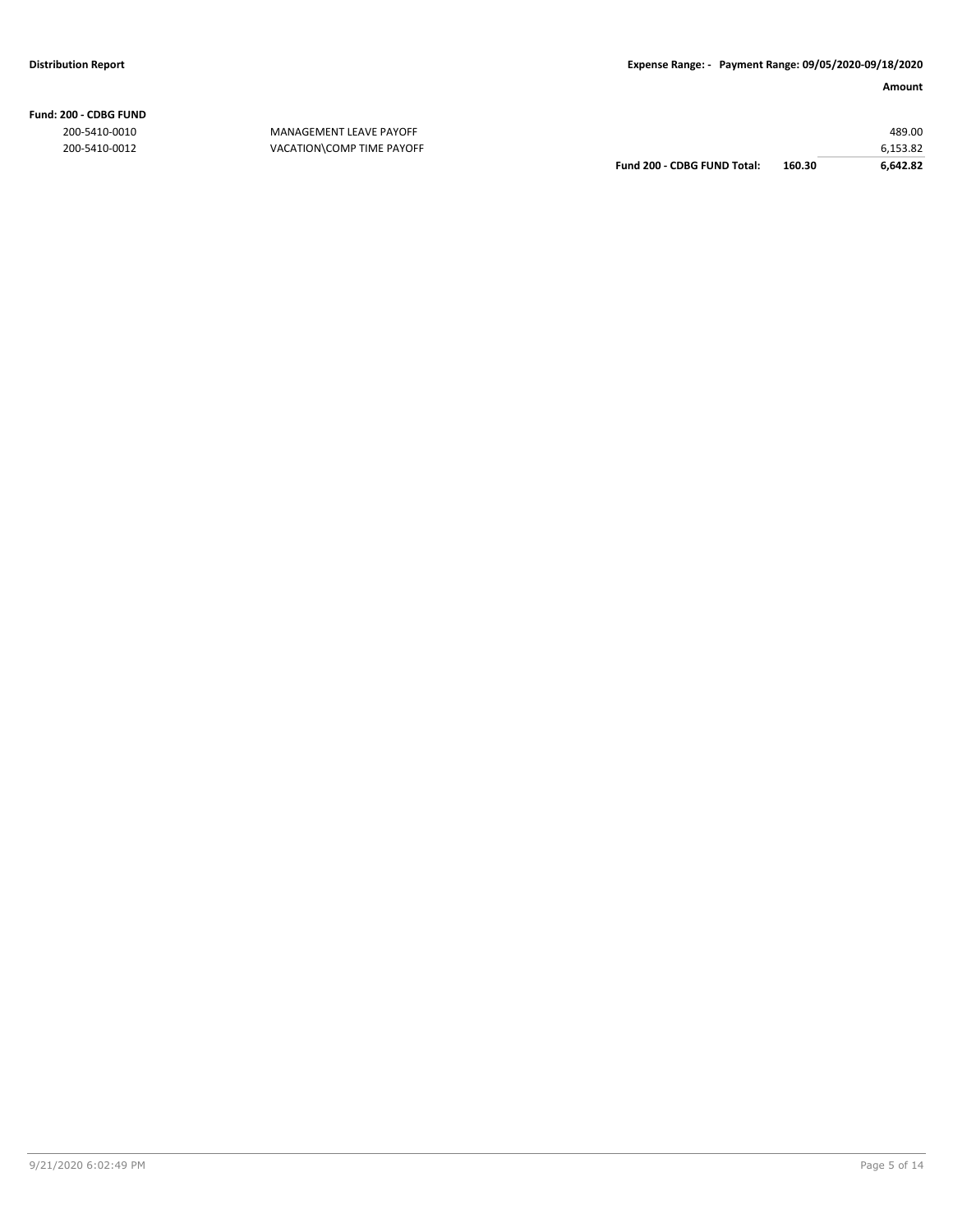### **Fund: 210 - STREETS FUND**

| 210-8110-0001 | <b>SALARIES</b> |                                       |        | 8,696.07 |
|---------------|-----------------|---------------------------------------|--------|----------|
| 210-8110-0002 | <b>OVERTIME</b> |                                       |        | 146.45   |
| 210-8420-0001 | <b>SALARIES</b> |                                       |        | 1,100.69 |
|               |                 | <b>Fund 210 - STREETS FUND Total:</b> | 317.69 | 9,943.21 |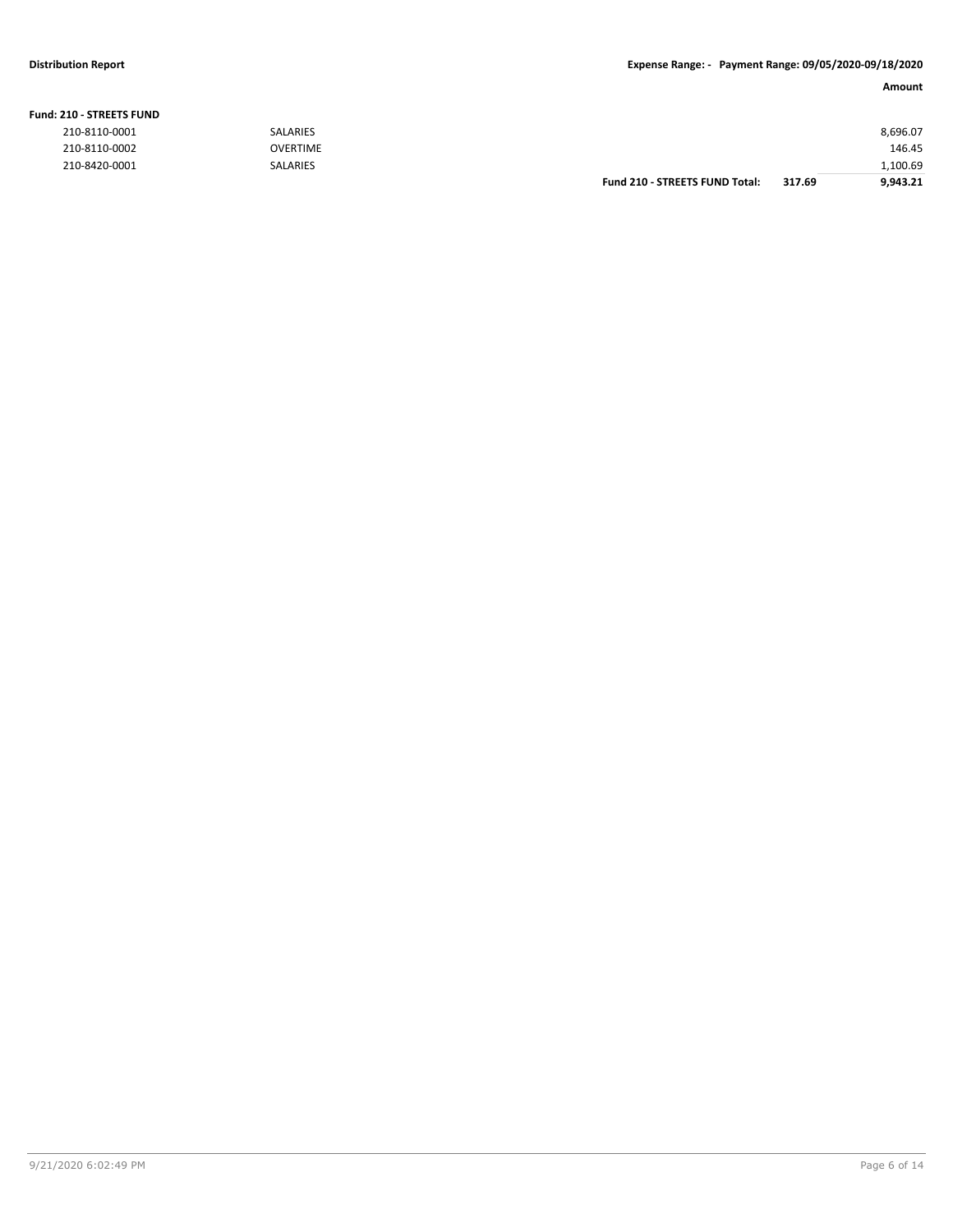| !71 - STORMWATER FUND |                 |                                          |        |          |
|-----------------------|-----------------|------------------------------------------|--------|----------|
| 271-8110-0001         | <b>SALARIES</b> |                                          |        | 5,690.08 |
| 271-8110-0002         | <b>OVERTIME</b> |                                          |        | 266.28   |
|                       |                 | <b>Fund 271 - STORMWATER FUND Total:</b> | 153.20 | 5.956.36 |

### **Fund: 271 - STORMWATER FUND**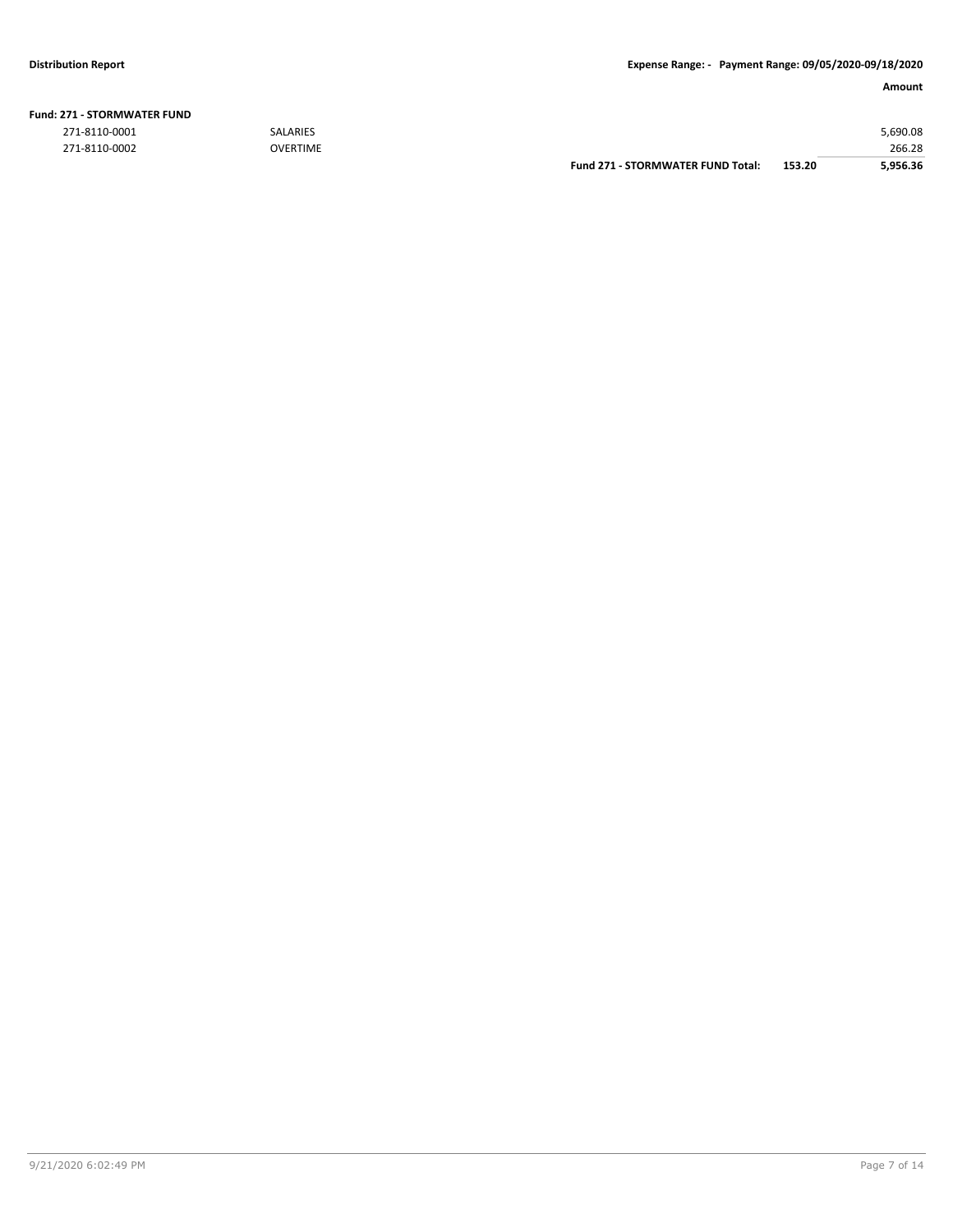**Fund: 335 - ESCA (FORA)**

### **Amount**

| ואווט ון הטכם - ככנ |                          |                               |        |           |
|---------------------|--------------------------|-------------------------------|--------|-----------|
| 335-2010-0001       | <b>SALARIES</b>          |                               |        | 10,415.91 |
| 335-2010-0041       | <b>MEDICAL INSURANCE</b> |                               |        | 46.15     |
| 335-2010-3102       | <b>COMPUTER SUPPLIES</b> |                               |        | 119.98    |
|                     |                          | Fund 335 - ESCA (FORA) Total: | 160.00 | 10,582.04 |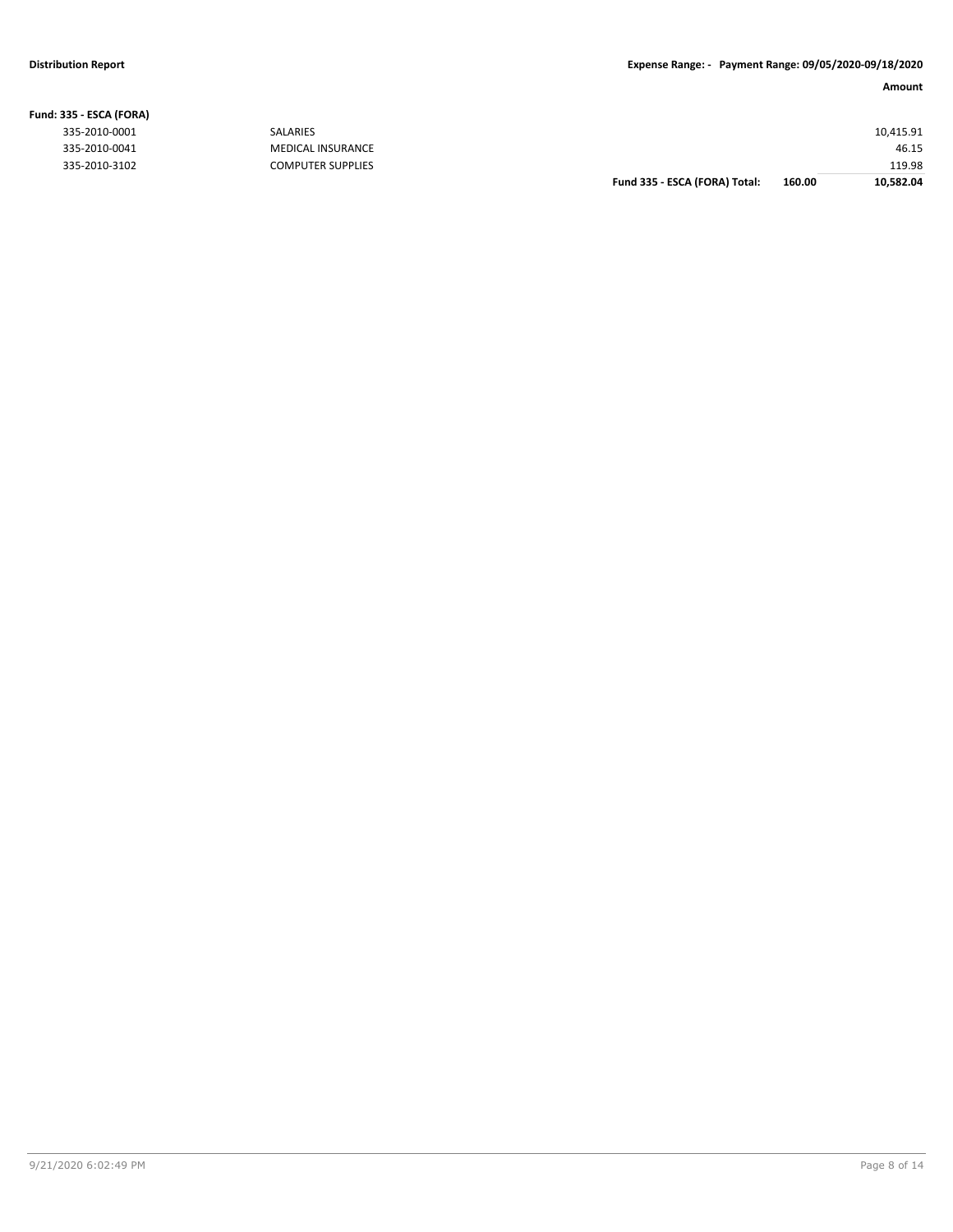### **Fund: 401 - WATER FUND**

| 401-8610-0001 |
|---------------|
| 401-8620-0001 |
| 401-8620-0002 |
| 401-8620-3095 |

| - שיוש ו וושראש ל- בשי |                        |                                     |        |          |
|------------------------|------------------------|-------------------------------------|--------|----------|
| 401-8610-0001          | SALARIES               |                                     |        | 217.00   |
| 401-8620-0001          | SALARIES               |                                     |        | 7,218.49 |
| 401-8620-0002          | <b>OVERTIME</b>        |                                     |        | 117.50   |
| 401-8620-3095          | DEPARTMENT CONSUMABLES |                                     |        | 250.00   |
|                        |                        | <b>Fund 401 - WATER FUND Total:</b> | 210.85 | 7,802.99 |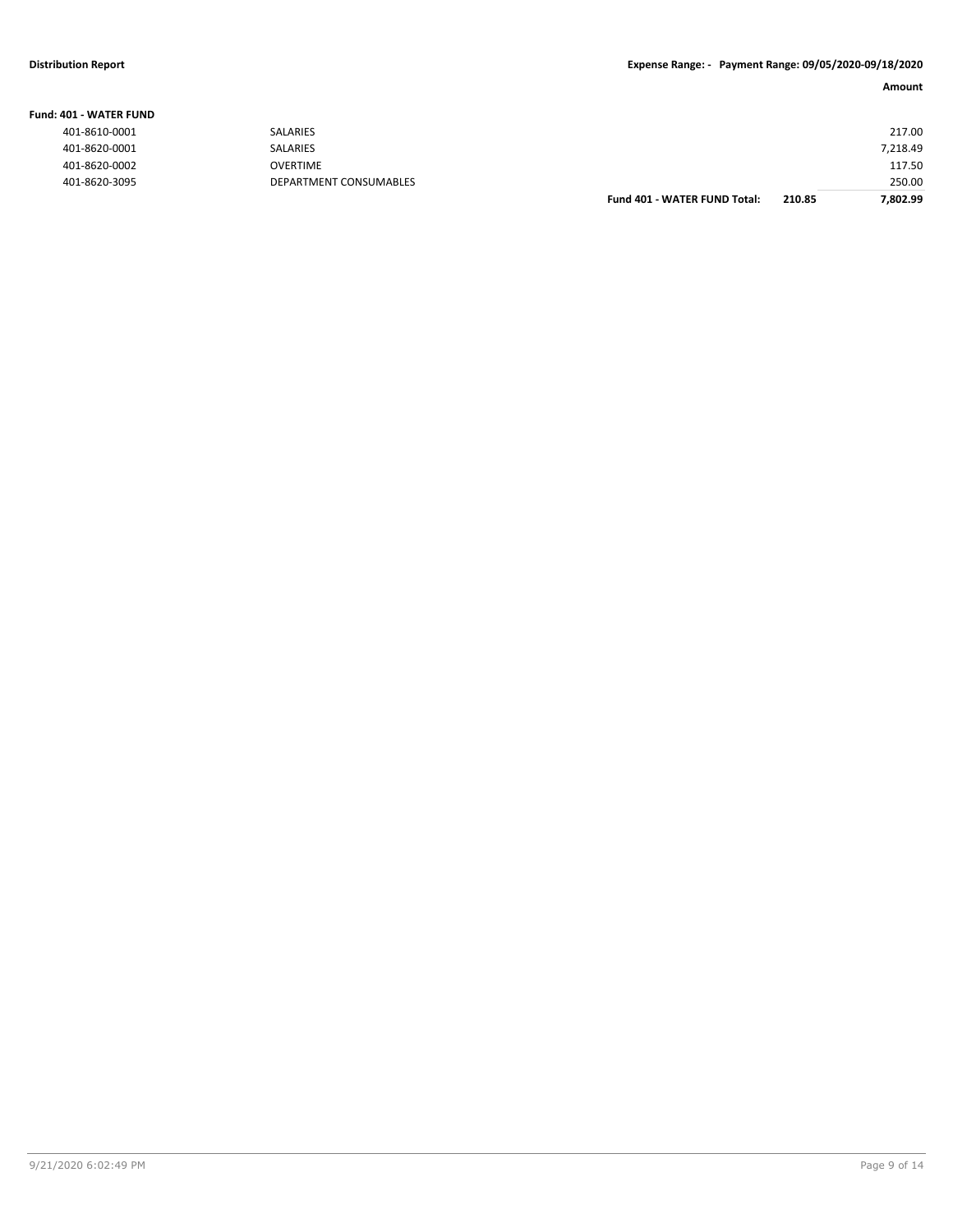| Fund: 501 - EQUIPMT MAINT FUND |  |
|--------------------------------|--|
|--------------------------------|--|

|               |                 | <b>Fund 501 - EQUIPMT MAINT FUND Total:</b> | 152.00 | 5.366.59 |
|---------------|-----------------|---------------------------------------------|--------|----------|
| 501-8520-0001 | <b>SALARIES</b> |                                             |        | 4.932.58 |
| 501-8510-0001 | <b>SALARIES</b> |                                             |        | 434.01   |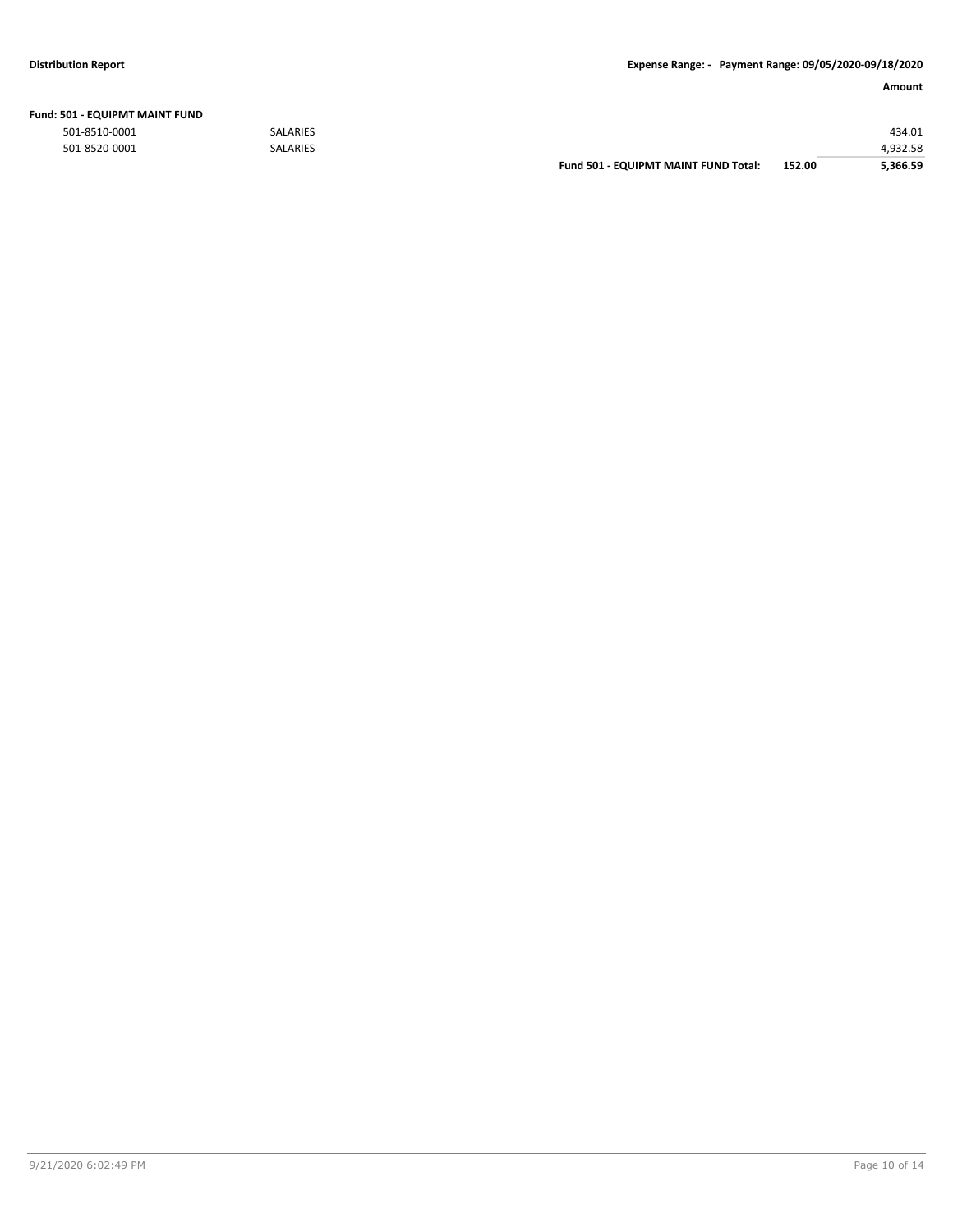**Fund: 503 - MIS FUND** 503-4010-0001 SALARIES 7,001.16

**Fund 503 - MIS FUND Total: 152.00 7,001.16**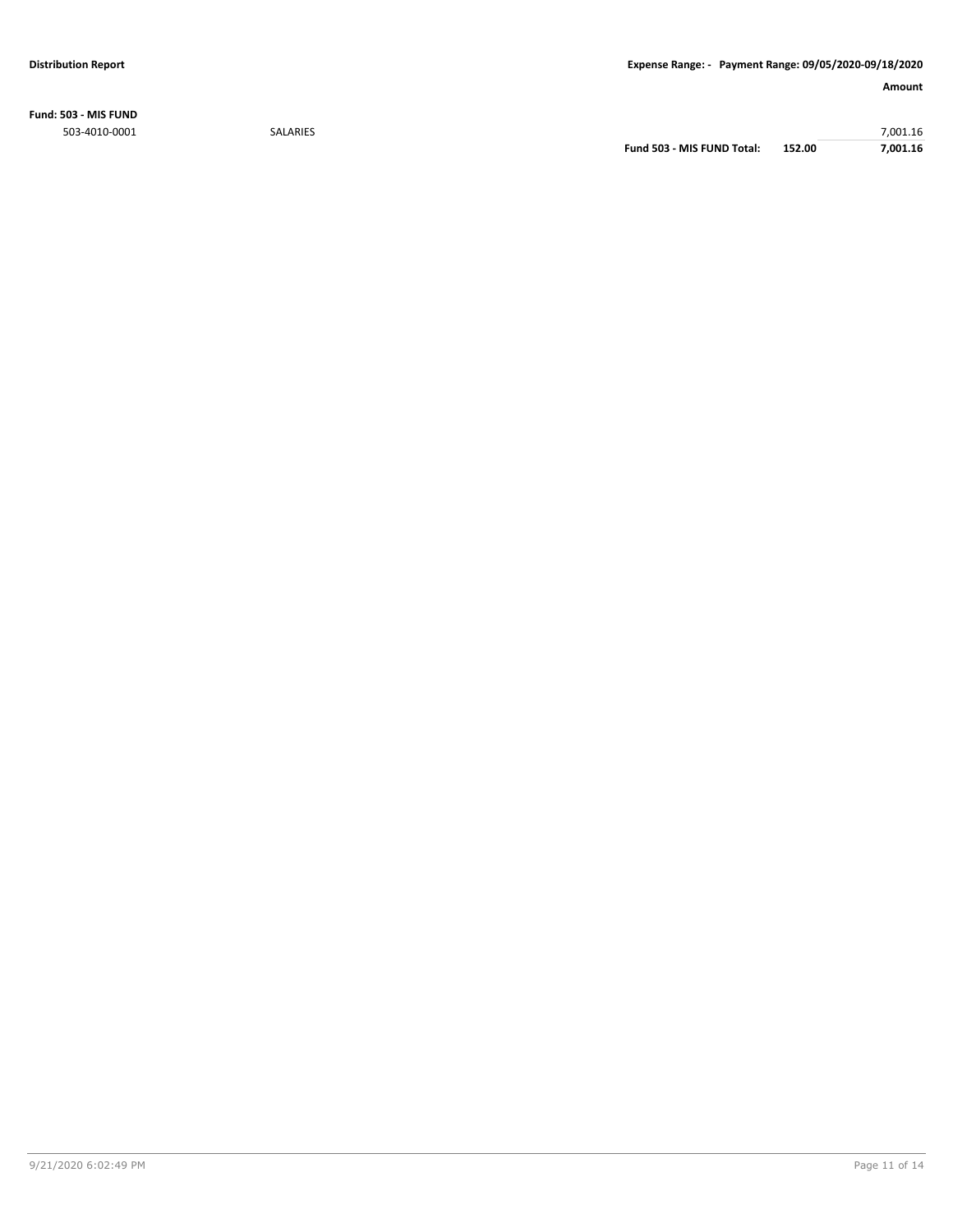|                               |                 | Fund 951 - SAN, DISTRICT GEN, FUND Total: | 360.92 | 12.788.24 |
|-------------------------------|-----------------|-------------------------------------------|--------|-----------|
| 951-8820-0002                 | OVERTIME        |                                           |        | 284.51    |
| 951-8820-0001                 | <b>SALARIES</b> |                                           |        | 12,069.71 |
| 951-8810-0001                 | <b>SALARIES</b> |                                           |        | 434.02    |
| 151 - SAN. DISTRICT GEN. FUND |                 |                                           |        |           |

### **Fund: 951 - SAN. DISTRICT GEN. FUND**

| 951-8810-0001 |  |
|---------------|--|
| 951-8820-0001 |  |
| 951-8820-0002 |  |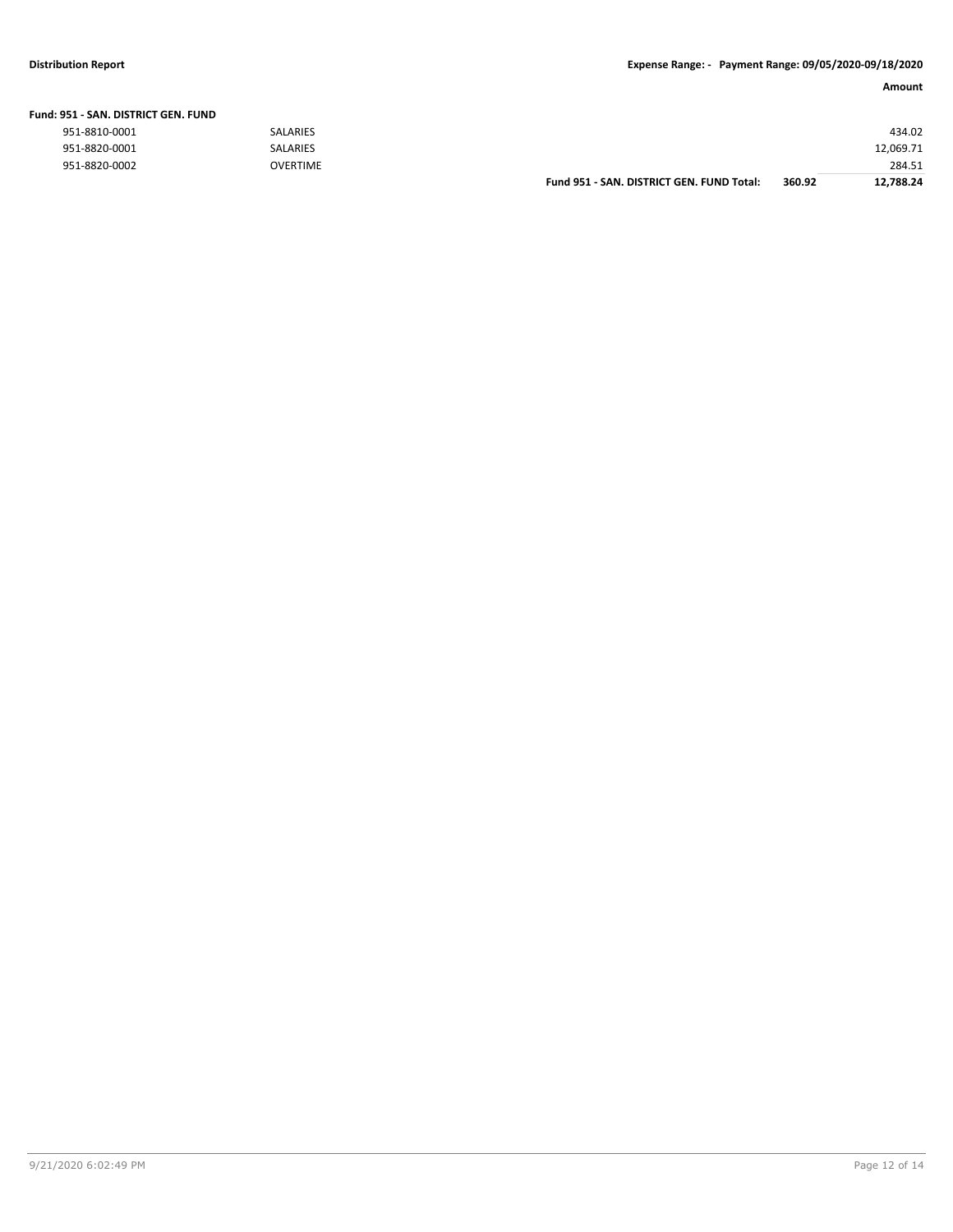|  | Fund: 953 - SAN. DISTRICT CAP. IMPROV |  |
|--|---------------------------------------|--|
|  |                                       |  |

953-8820-9204 LIFT STATION UPGRADES 80.10

| 953-8820-9214 | DEL MONTE SWR MAIN REPLACEMENT |                                                  |      | 106.80 |
|---------------|--------------------------------|--------------------------------------------------|------|--------|
|               |                                | Fund 953 -<br>- SAN. DISTRICT CAP. IMPROV Total: | 3.50 | 186.90 |